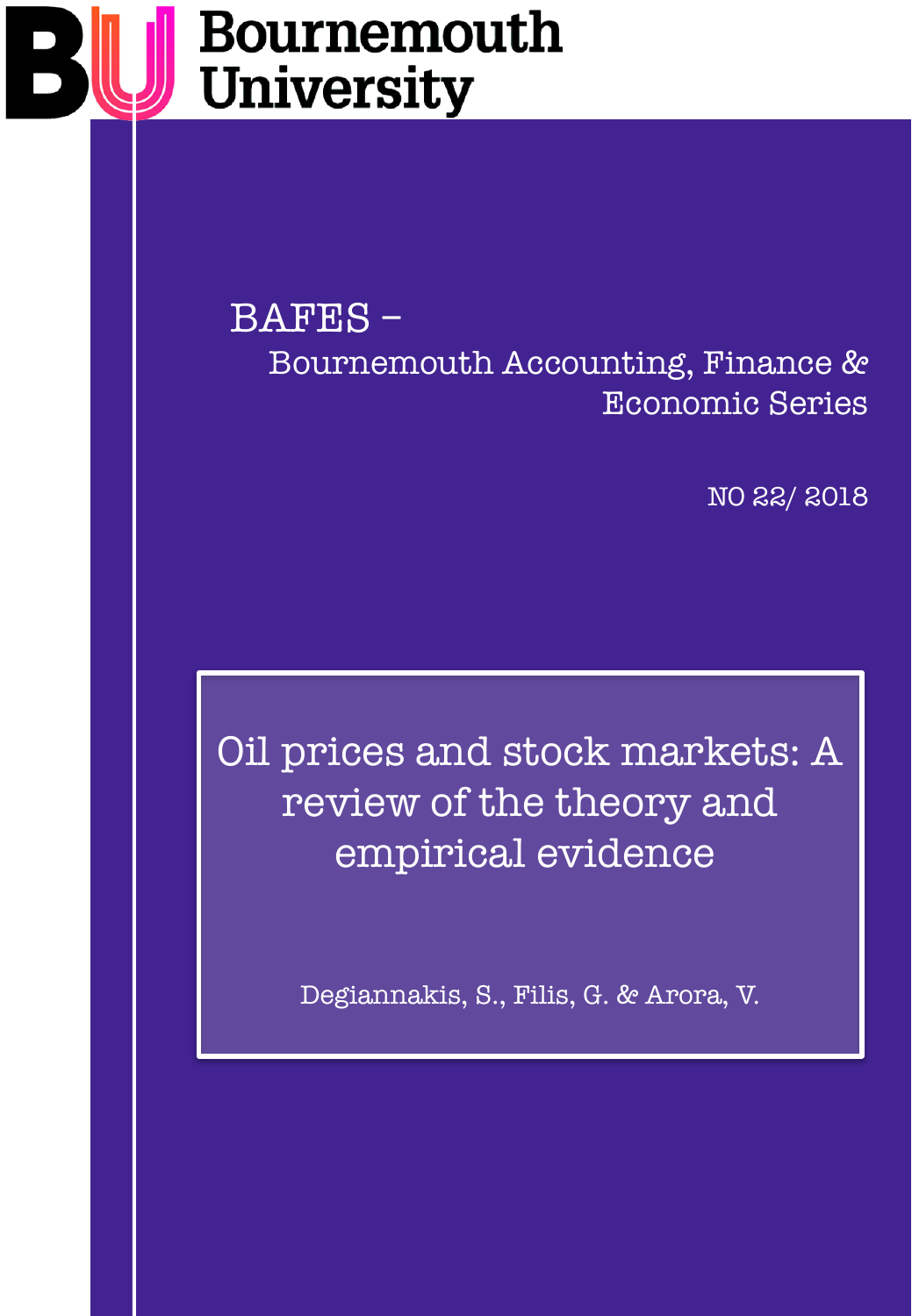# **OIL PRICES AND STOCK MARKETS: A REVIEW OF THE THEORY AND EMPIRICAL EVIDENCE**

**Stavros Degiannakis1,2, George Filis1,2\* , Vipin Arora<sup>3</sup>**

<sup>1</sup>Department of Economics and Regional Development, Panteion University of Social and Political Sciences, 136 Syggrou Avenue, 17671, Greece.

<sup>2</sup>Department of Accounting, Finance and Economics, Bournemouth University, 89 Holdenhurst Road, Executive Business Centre, BH8 8EB, Bournemouth, UK.

3 U.S. Energy Information Administration, 1000 Independence Ave., SW, Washington, DC 20585, United States.

\*Corresponding author: gfilis@bournemouth.ac.uk

#### **Abstract**

Do oil prices and stock markets move in tandem or in opposite directions? The complex and time varying relationship between oil prices and stock markets has caught the attention of the financial press, investors, policymakers, researchers, and the general public in recent years. In light of such attention, this paper reviews research on the oil price and stock market relationship. The majority of papers we survey study the impacts of oil markets on stock markets, whereas, little research in the reverse direction exists. Our review finds that the causal effects between oil and stock markets depend heavily on whether research is performed using aggregate stock market indices, sectoral indices, or firm-level data and whether stock markets operate in net oil-importing or net oil-exporting countries. Additionally, conclusions vary depending on whether studies use symmetric or asymmetric changes in the price of oil, or whether they focus on unexpected changes in oil prices. Finally, we find that most studies show oil price volatility transmits to stock market volatility, and that including measures of stock market performance improves forecasts of oil prices and oil price volatility. Several important avenues for further research are identified.

**Keywords**: Oil prices, stock markets, interconnectedness, forecasting, oil-importers, oil-exporters.

**JEL codes**: G15, Q40, Q47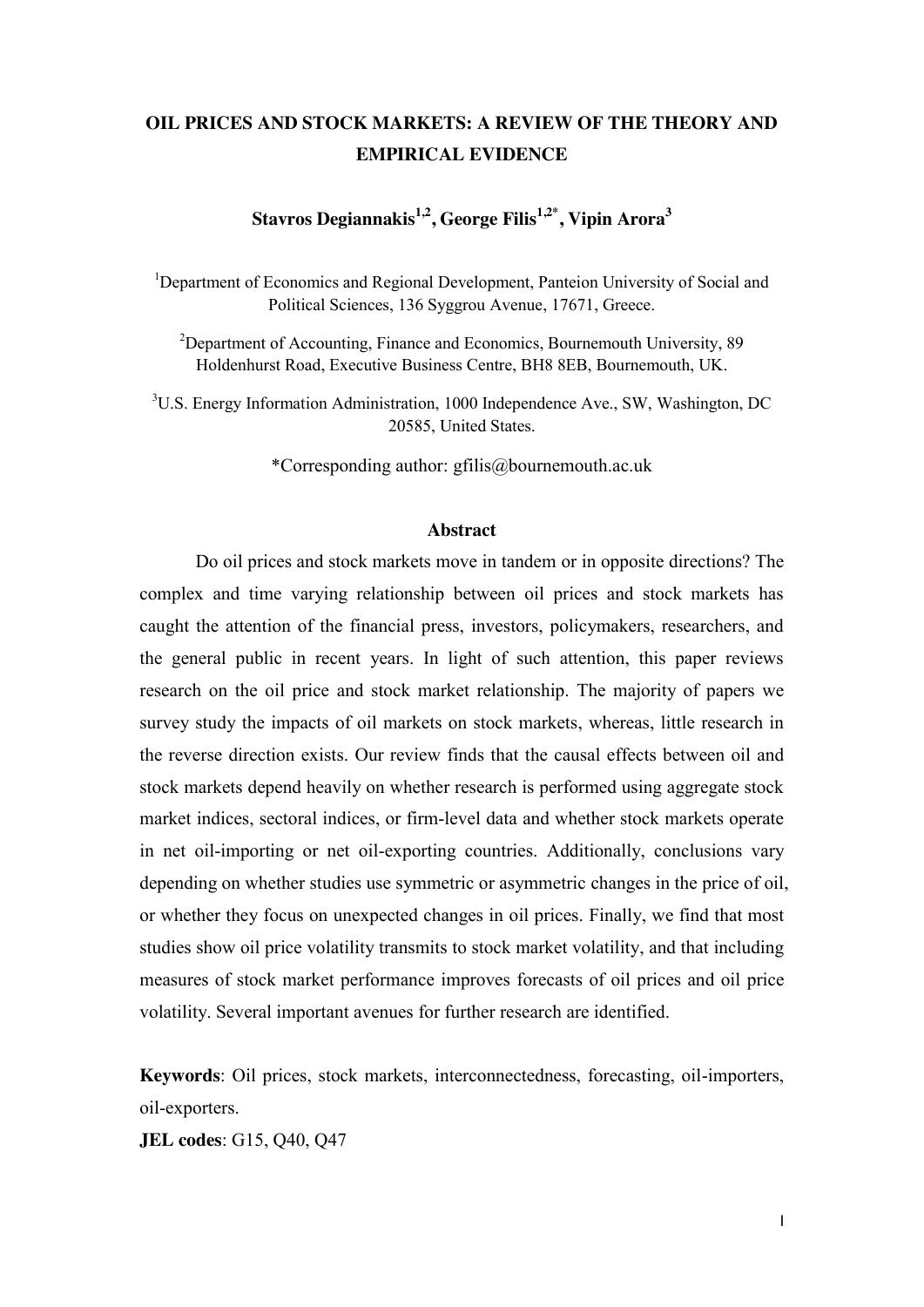#### **1. Introduction**

Oil price fluctuations over the last ten years have been remarkable. After an extremely calm twenty-year period between 1986 and 2006, Brent crude oil prices rose from \$60 to \$145 between 2007 and 2009, and then fell sharply to \$30. A few years later—in 2014 and 2015—oil prices lost nearly 75% of their value within a few months.

Such price surges, sharp declines and volatility have coincided more and more with corresponding movements in stock markets, attracting the attention of the research community, practitioners, policy makers and investors in order to assess the interconnectedness between the two markets<sup>1</sup>.

During important events related to the oil market—the price rally between 2006 and 2008, price fluctuations during the Arab Spring, or the oil price plunge of 2015—the relationship between oil and stock markets has caught the attention of media, particularly the financial press (see, for instance, "Oil slide spurs global equity rally" (Financial Times, 2006), "How the Syrian unrest affects world markets" (The Conversation, 2013), "Oil, Stocks at Tightest Correlation in 26 Years" (Wall Street Journal, 2016) or "Oil rally propels Wall Street to record" (Reuters, 2016)).

For all its fanfare, the oil/stock market relationship does not necessarily exhibit a stable pattern over time. Figure 1 shows there are periods of coupling and decoupling between the two markets.

#### [FIGURE 1 ABOUT HERE]

Thus, there are some key questions that seek convincing responses. For instance, what explains the relationship between oil and stock prices? How stable is this relationship and what factors might drive structural shifts? Do all stocks respond similarly to oil prices changes? Are the links between oil and stock markets the same for oil-importing and oil-exporting economies? How important is financialization of the oil market for financial markets?

This survey provides a detailed account of the current literature as it stands in relation to answering such questions. In this study we do not simply accomplish the mapping of the literature, but we synthesise various pieces of the literature and we

<sup>&</sup>lt;sup>1</sup> Such interest follows the well-established evidence that oil prices exercise a significant impact on economic activity. Hamilton (1983) pioneered this line of research, claiming that seven out of the eight US recessions from WWII until the early 1980's coincided with oil price surges. Hamilton (1983) also maintained that since 1973 the relationship between oil prices and economic conditions had become more systematic.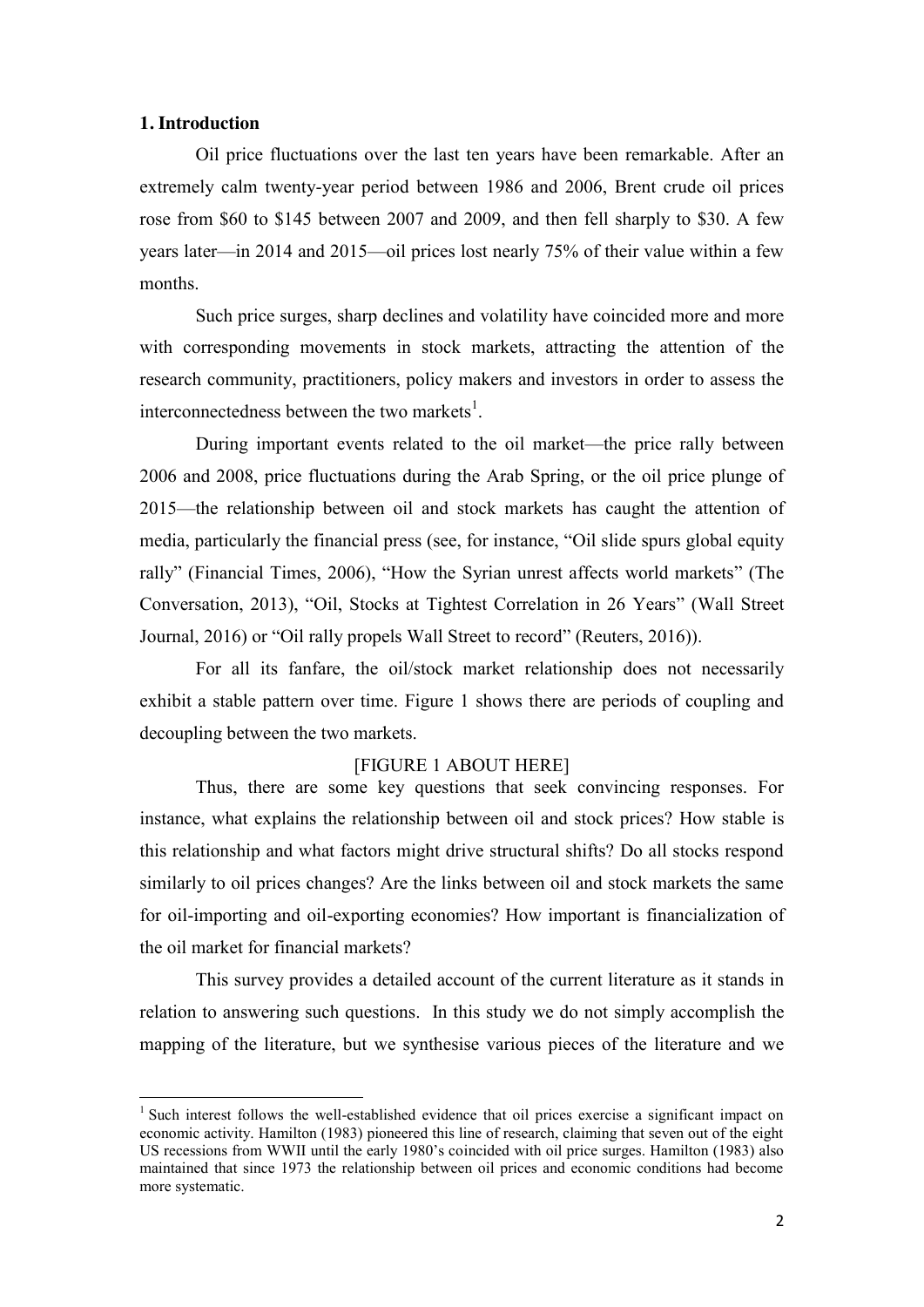draw insights that might not emerge from focusing on individual papers. We also hope to open new avenues in this interesting line of research. We begin in section 2 by reviewing the theoretical transmission mechanisms between oil and stock market performance. Section 3 focuses on the empirical relationship between oil price changes and stock market returns, whereas section 4 concentrates its attention on the effects of oil price shocks on stock market returns. Section 5 discusses the interconnectedness between the volatilities of the two markets, and section 6 analyses the role of stocks markets in forecasting oil prices and oil price volatility. Section 7 concludes the review.

A summary of the studies that are analysed in this paper can be found in the Appendix.

#### **2. Theoretical transmission mechanisms between oil and stock market returns**

In this section we set the scene and explain some theoretical transmission mechanisms by which oil price changes can alter the behaviour of stock markets. We categorize the channels in five different ways.

#### **2.1 Stock valuation channel**

The stock valuation channel is the direct channel by which oil prices influence stock markets. Making this clear requires two equations: first, we define stock returns  $(R_{i,t})$  as the first log-difference as:

$$
R_{i,t} = \log(P_{i,t}/P_{i,t-1}),\tag{1}
$$

where  $P_{i,t}$  denotes the stock price of firm i at time t. Second, economic theory suggests that current stock prices reflect the discounted future cash flows of a particular stock (Huang *et al.*, 1996). This can be shown as:

$$
P_{i,t} = \sum_{n=t+1}^{N} \left( \frac{E(CF_n)}{(1+E(r))^n} \right),\tag{2}
$$

where  $CF_n$  is the cash flow at time n and r is the discount rate.  $E(\cdot)$  denotes the expectation operator.

Eqs. 1 and 2 show that stock returns are impacted by factors that can alter the expected cash flows and/or the discount rate, including oil prices. Oil price changes can alter a firm's future cash flows either positively or negatively, depending on whether the firm is an oil-user (oil-consumer) or oil-producer (see Oberndorfer, 2009; Mohanty and Nandha, 2011). For an oil-consuming firm, oil is one of the major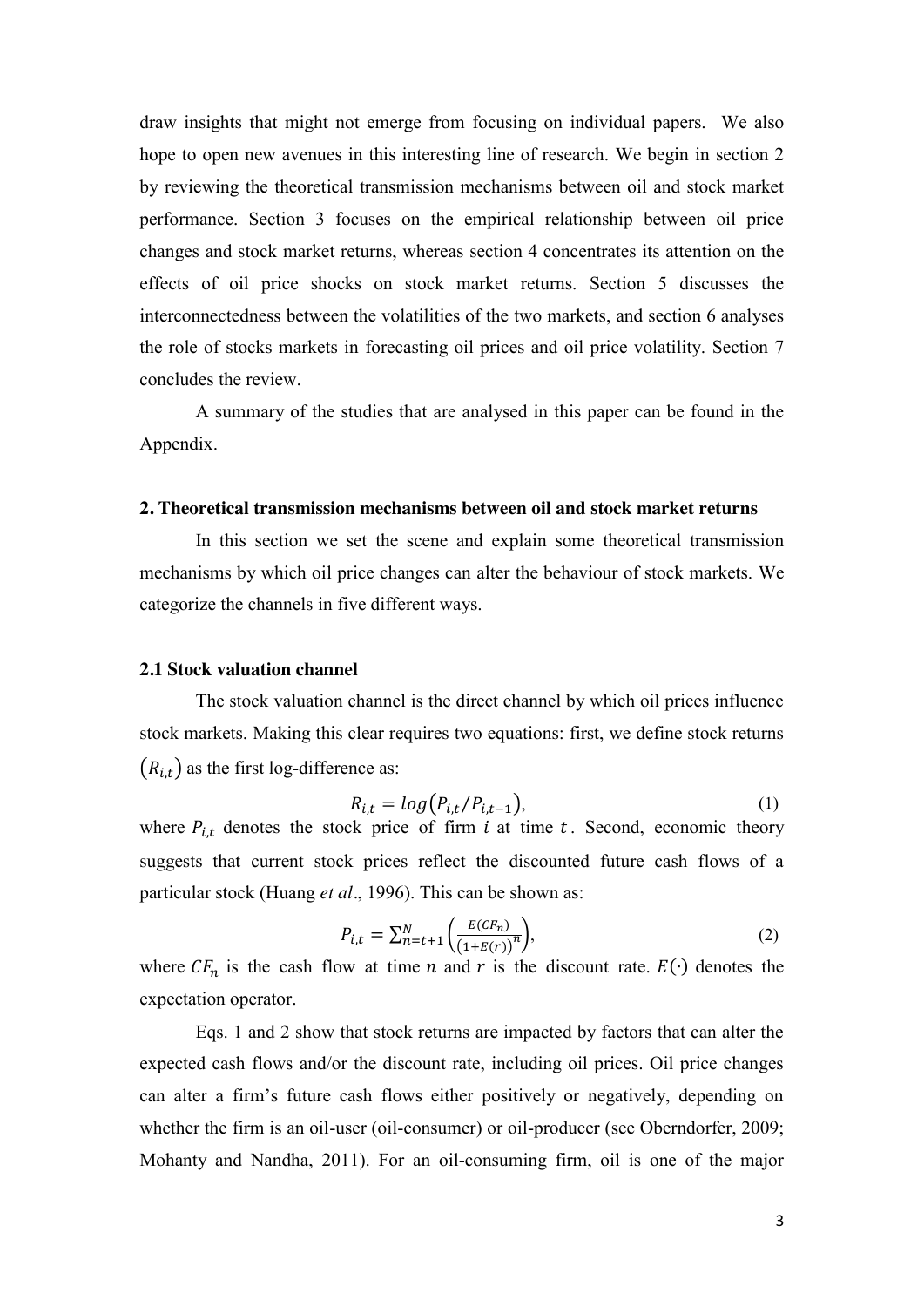production factors and consequently an increase in oil prices will result in an increase of production costs (assuming that there are no perfect substitution effects between production factors, see Basher and Sadorsky, 2006), which, in turn, will reduce profit levels and thus future cash flows (Bohi 1991; Mork, Olsen, and Mysen 1994; Hampton, 1995; Brown and Yucel 1999; Filis *et al.*, 2011). On the other hand, for an oil-producer the oil price increase will result in increased profit margins and thus increased expected cash flows. Intuitively, we expect oil-users to exhibit bearish behaviour during periods of oil price increase, whereas the reverse holds true for oilproducing firms.

#### **2.2 Monetary channel**

Oil price changes also affect the expected discount rates of future cash flows (see Eq. 2). According to Mohanty and Nandha (2011), the discount rate is at least partially composed of expected inflation and expected real interest rates. Thus, the second transmission mechanism by which oil price changes impact stock returns is through inflation and interest rates.

As mentioned in section 2.1, rising oil prices result in increased production costs. However, these costs will be transferred to consumers, leading to higher retail prices and thus higher expected inflation (see Abel and Bernanke 2001; Hamilton 1996, 1988; Barro 1984, among others). Assuming that a central bank follows some type of rule<sup>2</sup>, we expect monetary policy makers to increase short-term interest rates in response to higher inflationary pressures (Basher and Sadorsky, 2006).

There are two main effects of the increased short-term interest rates on stock markets. First, increases in short-term interest rates lead to an increase in commercial borrowing rates (i.e., discount rates) for any future firm investments, raising the borrowing costs of firms. Furthermore, the increased borrowing costs lead to fewer positive NPV projects (lower cash flows). Thus, either due to increased discount rates and/or lower cash flows, stock prices decrease in value.

 $\frac{1}{2}$  $\frac{2}{1}$  The most well-known rule is that of Taylor (1993). It is designed to approximate the response of short-tern nominal interest rates, as these are set by the central bank, when economic conditions change. The rule assumes that the monetary policy target is to stabilize the economy and price levels. More specifically, the rule "recommends" short-term nominal interest rates are influenced by the actual inflation rate, the inflation gap (i.e. the difference between the actual inflation rate and the inflation target), the output gap (i.e. the difference between the actual level of output and the output at "full employment" conditions) and expected equilibrium short-term interest rates that are consistent with a "full employment" condition. Thus, the rule suggests an increase in interest rates when inflation or output is above the target, for example.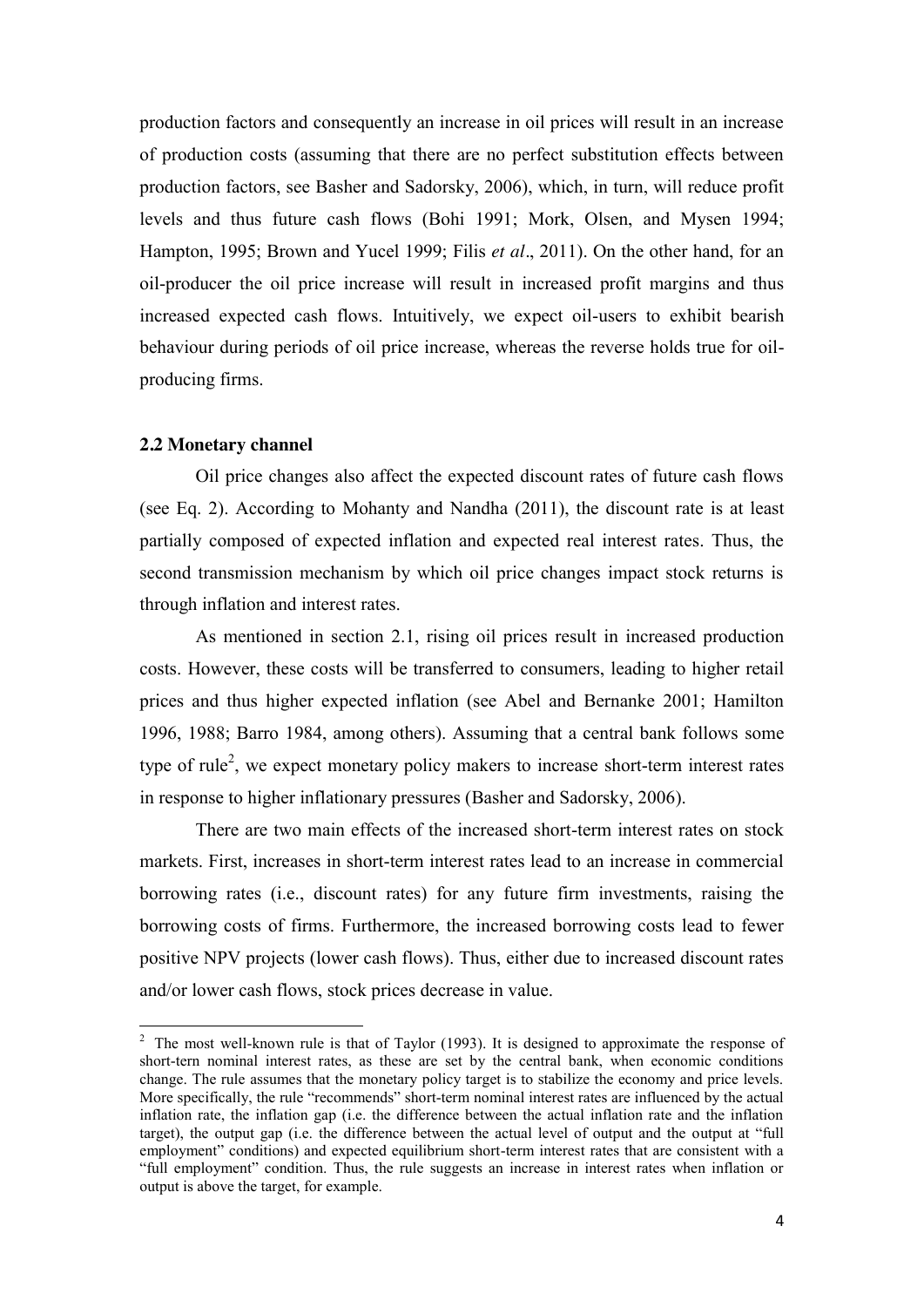We should highlight here that the magnitude of the aforementioned effects depends on the central bank's credibility to stabilize inflation. Assuming a highly credible central bank, we maintain that inflation expectations will remain stable, despite an oil price increase, and thus close to the inflation target. Through this expectations channel, we do not expect a significant increase in inflation following an oil price increase. By contrast, in the case of a low credibility central bank, inflation expectations will be volatile and this results in a larger change of inflation expectation, following an oil price increase, leading to an even worse impact on stock price levels.

#### **2.3. Output channel**

The third channel is the output channel. The literature maintains that oil price fluctuations affect aggregate output (see, *inter alia*, Hamilton, 1983; Hamilton, 2003; Kilian, 2008a, 2008b; Hamilton, 2009a). According to this channel, positive oil price changes are expected to have both an income and a production cost effect, which will lead to changes in aggregate output. The production cost effect was explained in section 2.1, so we will concentrate on the income effect in this section.

More specifically, increased oil prices tend to lead to lower the discretionary income of households, due to the changes in retail prices (as a result of increased production costs), but also due to the increased prices of gasoline and heating oil (Bernanke, 2006; Edelstein and Kilian, 2009). Lower income leads to lower consumption and thus aggregate output, which further leads to lower labour demand. Put differently, an increase in oil prices will worsen the terms-of-trade for an oilimporting economy, which will result in lower income and a negative wealth effect on consumption, and in turn to lower aggregate demand (Svensson, 2005 and 2006). Stock markets tend to respond negatively to such developments. We maintain that this will be the response of stock markets, based on Eqs. 1 and 2. In particular, lower aggregate demand leads to lower expected cash flows for firms, which further leads to lower stock prices.

These effects are not expected to hold for all economies. On the contrary, they depend on whether an economy is oil-importing or oil-exporting. The aforementioned sequence of events holds for an oil-importing economy. On the other hand, even though an oil-exporting economy will also experience negative production cost effects, it will benefit from a positive income effect, due to increased oil revenues (the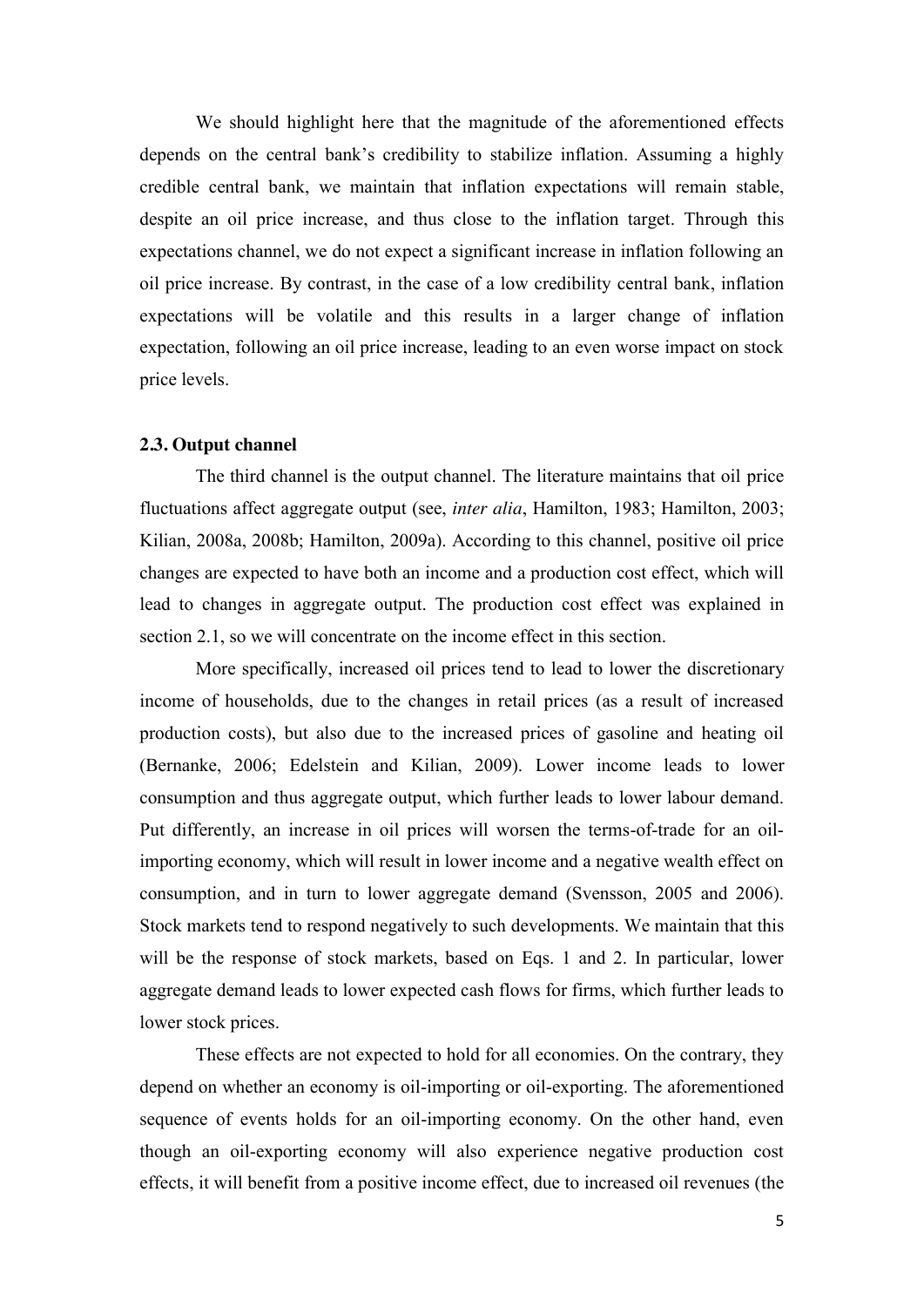value of export demand for oil rises), leading to higher aggregate demand and thus higher output. The positive change in the aggregate demand will occur only if the income effect is such that it can counterbalance the negative production cost effect. In such a case, stock markets will respond favourably to the increased output, as it will boost the expected cash flows of the firms that operate in the country.

# **2.4. Fiscal channel**

The fiscal channel is primarily concerned with oil-exporting economies, which are financing physical and social infrastructure using their oil revenues (see, Ayadi 2005; Farzanegan 2011; Emami and Adibpour 2012). Increased oil prices tend to lead to a transfer of wealth from oil-importing economies to oil-exporting ones (Dohner, 1981), which allow for increased government purchases. Assuming that consumption and government purchases are considered complements, then the latter will lead to higher household consumption. In such a case, private firms are expected to increase their cash flows and thus their profitability. Such developments will push stock prices to higher levels and the stock market will exhibit a bullish period.

By contrast, if consumption and government purchases are regarded as substitutes then the opposite impact will be evident, due to the crowding out effects. Stock markets will respond negatively to such developments, as the substitution effect will drive out the most productive private capital of the economy.

#### **2.5. Uncertainty channel**

The final transmission channel is the uncertainty channel, suggested by Brown and Yücel (2002). In particular, rising oil prices cause higher uncertainty in the real economy, due to the effects of the former on inflation, output, consumption, etc. Thus, increased oil prices will reduce firms' demand for irreversible investments, which in turn, reduce expected cash flows. Furthermore, uncertainty is also propagated to households which reduce their consumption of durable goods (Bernanke 1983; Pindyck 2003). Rising uncertainty about future oil costs increases the incentives of households to save rather than consume (Edelstein and Kilian, 2009). It is worth noting here that as uncertainty rises due to increased oil prices, the value of postponing both investment and consumption decisions increases and thus, a decrease in the incentive to invest or consume is observed, which thereby dampens economic growth prospects (Chuku *et al.*, 2010) and thus stock market returns.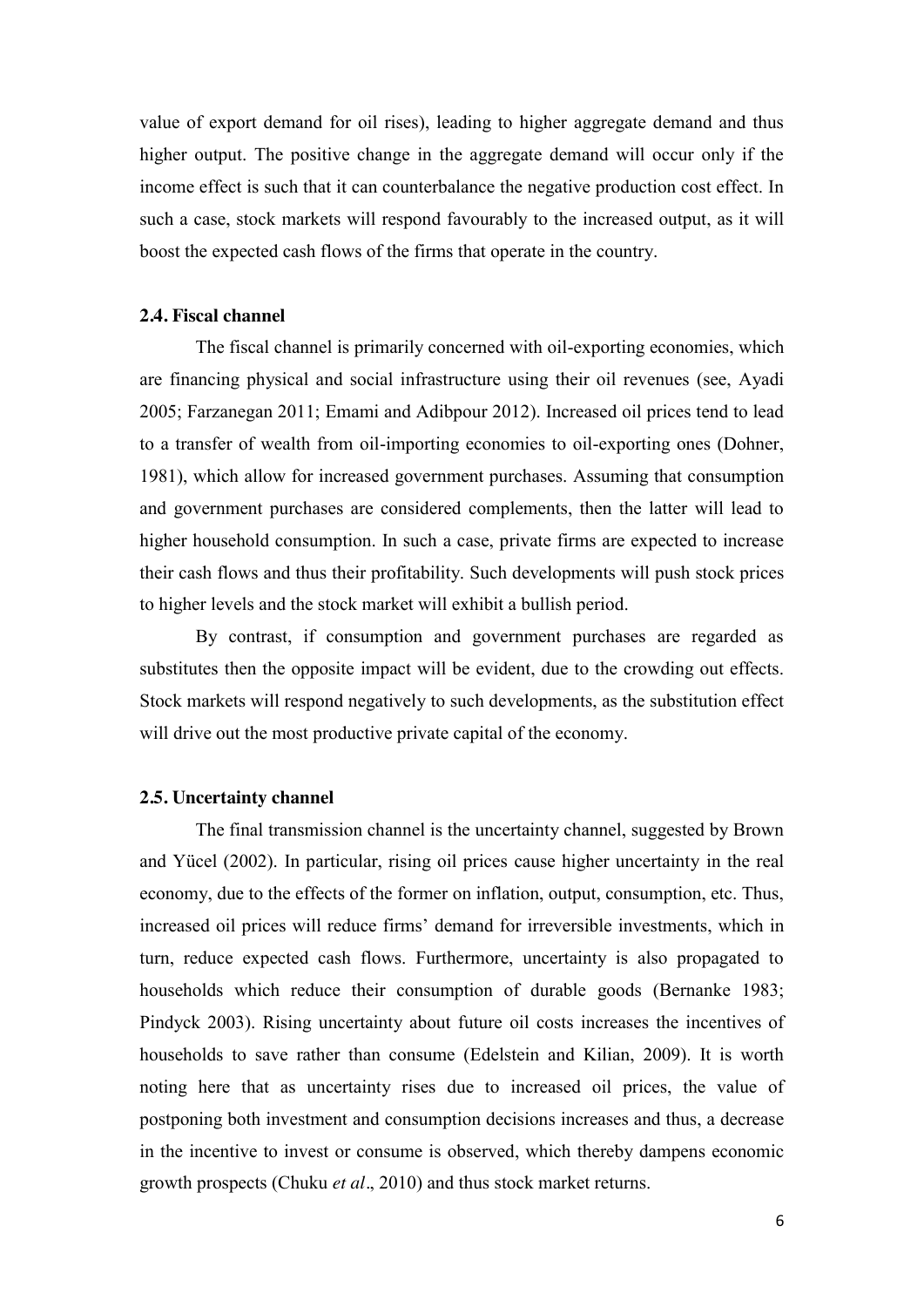#### **2.6. Combining the different channels in an aggregate framework**

Effects of the aforementioned channels are illustrated in Figures 2 and 3 using the IS-LM/AD-AS framework. These are general representations chosen to highlight the five channels—specific quantitative values ultimately depend upon the shapes of each curve. Additionally, the magnitude and timing of any effects are not obvious and depend on the responsiveness of aggregate demand and output.

Figure 2 shows the effects of a positive oil price change in an oil-importing economy.

### [FIGURE 2 ABOUT HERE]

A higher oil price leads to lower disposable—due to increased heating and fuel costs—and this negative income effect pushes the AD curve to the left (from AD1 to AD2). The AD curve shifts further to the left due to production effects, as some portion of these will be passed on to consumers via increased retail prices, lowering consumption. The AS curve also responds to the negative income effect and increased production costs, shifting left (from AS1 to AS2). These leftward shifts of the AD and AS curves lead to cost-push inflation (price levels move from P1 and P2) and lower output (from Y1 to Y2). Lower consumption and output also lead to reduced levels of employment (the labour market curve moves from FE1 to FE2).

Assuming that the monetary authority tries to counteract potential increases in inflation by reducing the supply of money (the LM curve moves from LM1 to LM2), short-run interest rates will be higher (from r1 to r2). Additionally, the effects of the oil price increase on inflation, output, consumption, etc., lead to an increase in economic uncertainty. The latter forces firms to reduce their investment activity, which can be depicted by the leftward shift of the IS curve from IS1 to IS2. Taken together, these movements lead to lower stock market performance. Figure 3 shows the effects of a positive oil price change in an oil-exporting economy.

#### [FIGURE 3 ABOUT HERE]

Two opposing forces exist for an oil-exporting economy in the case of an oil price increase. On the one hand, increased oil prices lead to higher production costs (production cost effect), leading the AS curve to shift to the left (from AS1 to AS2'). On the other hand, higher oil prices lead to higher disposable income and faster economic growth (income effect), and both the AD and AS curves shift to the right (to AD2 and AS2, respectively). The income effect is generally larger than the production effect in oil exporting economies, and thus the aggregate output level increases from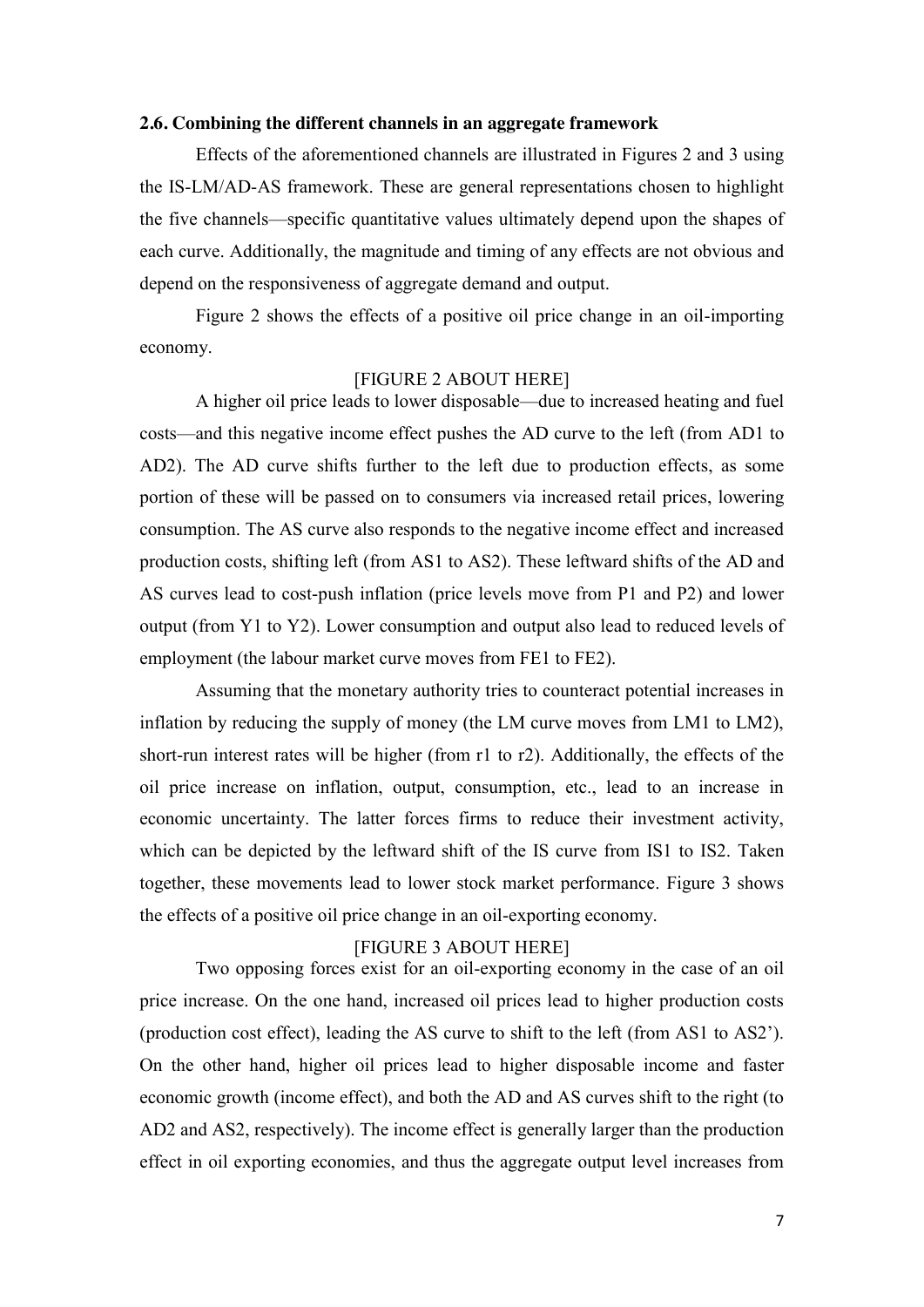Y1 to Y2. This also leads to positive changes in the demand for labor (FE moves from FE1 to FE2).

Shifts of the AD and AS curves, however, trigger demand-pull inflation (price levels move from P1 to P2). Assuming that the monetary authority of the oilexporting economy responds with contractionary monetary policy, this shifts the LM curve to the left (from LM1 to LM2), creating upward movement in interest rates (from r1 to r2).

There are two more effects that a positive oil price increase causes in an oilexporting economy: the possibility for higher government purchases and lower economic uncertainty. Both these effects tend to push the IS curve to the right (from IS1 to IS2). Taken together, these movements lead to higher stock market performance.

A summary of the aforementioned channels is also shown in Figure 4.

# [FIGURE 4 ABOUT HERE]

#### **3. Relationship between oil price and stock market returns**

This section is concerned with in-depth analysis of the relationship between oil price changes and stock market returns. We investigate the empirical evidence and review the econometric methods and data used in the literature.

### **3.1. Empirical evidence**

# **3.1.1. Aggregate, sectoral and firm level analysis**

Hamilton (1983) was among the first to document that oil price changes regularly exercise a significant impact on economic activity in the US. Hamilton (1983) went as far as to suggest that most US recessions from the end of WWII up until 1983 were the result of energy price surges.

Interestingly enough, despite this early evidence of the effects of oil prices on economic activity, the research on the effects of oil prices on stock markets took about a decade to begin in earnest. In particular, the earliest studies in this strand of the literature are these by Brown and Otsuki (1990), Ferson and Harvey (1995) and Kaneko and Lee (1995), who examine the effects of oil, among other determinants, on stock market returns and report negative effects<sup>3</sup>. Nevertheless, it is the seminal

<sup>&</sup>lt;sup>3</sup> The studies of Chen *et al.* (1986) and Hamao (1988) show that oil does not exhibit any effect on stock market returns.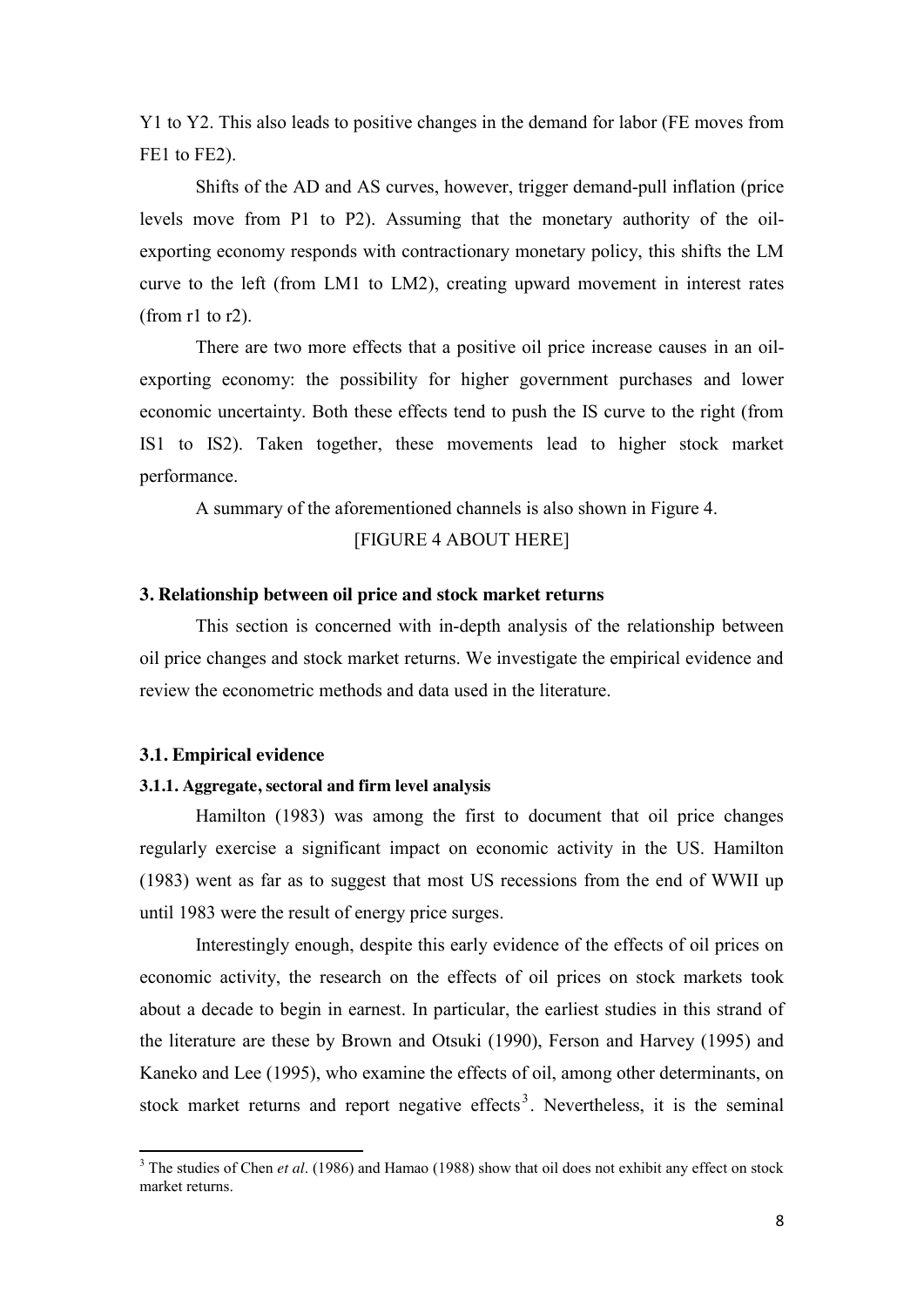papers by Jones and Kaul (1996) and Huang *et al*. (1996) that led to increased interest in the relationship between oil and stock market returns. Jones and Kaul (1996) report that oil exerts a significantly negative impact on aggregate stock market returns, whereas Huang *et al*. (1996) do not offer support to these findings, claiming that the effects of oil on stock markets are non-existent.

Since then, a wealth of literature has emerged investigating the potential impact of oil price changes on aggregate stock market indices. See, for instance, Filis and Chatziantoniou (2014), Asteriou and Bashmakova (2013), Ciner (2013), Lee and Chiou (2011), Laopodis (2011), Filis (2010), Chen (2010), Miller and Ratti (2009), Driesprong *et al*. (2008), Nandha and Faff (2008), O'Neill *et al*. (2008), Park and Ratti (2008), Bachmeier (2008), Basher and Sadorsky (2006), Hammoudeh and Li (2005), Hammoudeh and Aleisa (2004), Sadorsky (2001), Papapetrou (2001), Faff and Brailsford (1999), Sadorsky (1999), among others.

The picture painted from the aforementioned studies suggests that positive oil price changes lead to negative stock market returns. For instance, Sadorsky (1999) focuses on US market and reports that positive changes in the price of oil are associated with decreased stock market returns, whereas the reverse does not hold. Even more, his findings provide evidence that the effects of oil on stock markets became more important between 1986 and 1996—a period that saw significant oil price declines. Papapetrou (2001) reports similar findings, although the focus is on the emerging stock market of Greece. More recently, Asteriou and Bashmakova (2013) focus on emerging stock markets and find that stock market returns in the Central and Eastern European Countries (CEEC) economies respond negatively to positive innovations of oil prices.

On the other hand, there are authors who maintain that oil price changes do not impact stock returns (see, *inter alia*, Al Janabi *et al*., 2010; Jammazi and Aloui, 2010; Apergis and Miller, 2009; Cong *et al*., 2008; Henriques and Sadorsky, 2008). For instance, Cong *et al*. (2008) investigate the effects of oil prices changes on Chinese stock market returns and find that the former does not provide any predictive information on stock market returns in China. Jammazi and Aloui (2010) support the findings of Cong at al. (2008), examining the oil-stock relationship for UK, France and Japan.

All the aforementioned studies focus their attention on aggregate stock market indices when examining the oil-stock relationship. Nevertheless, the use of aggregate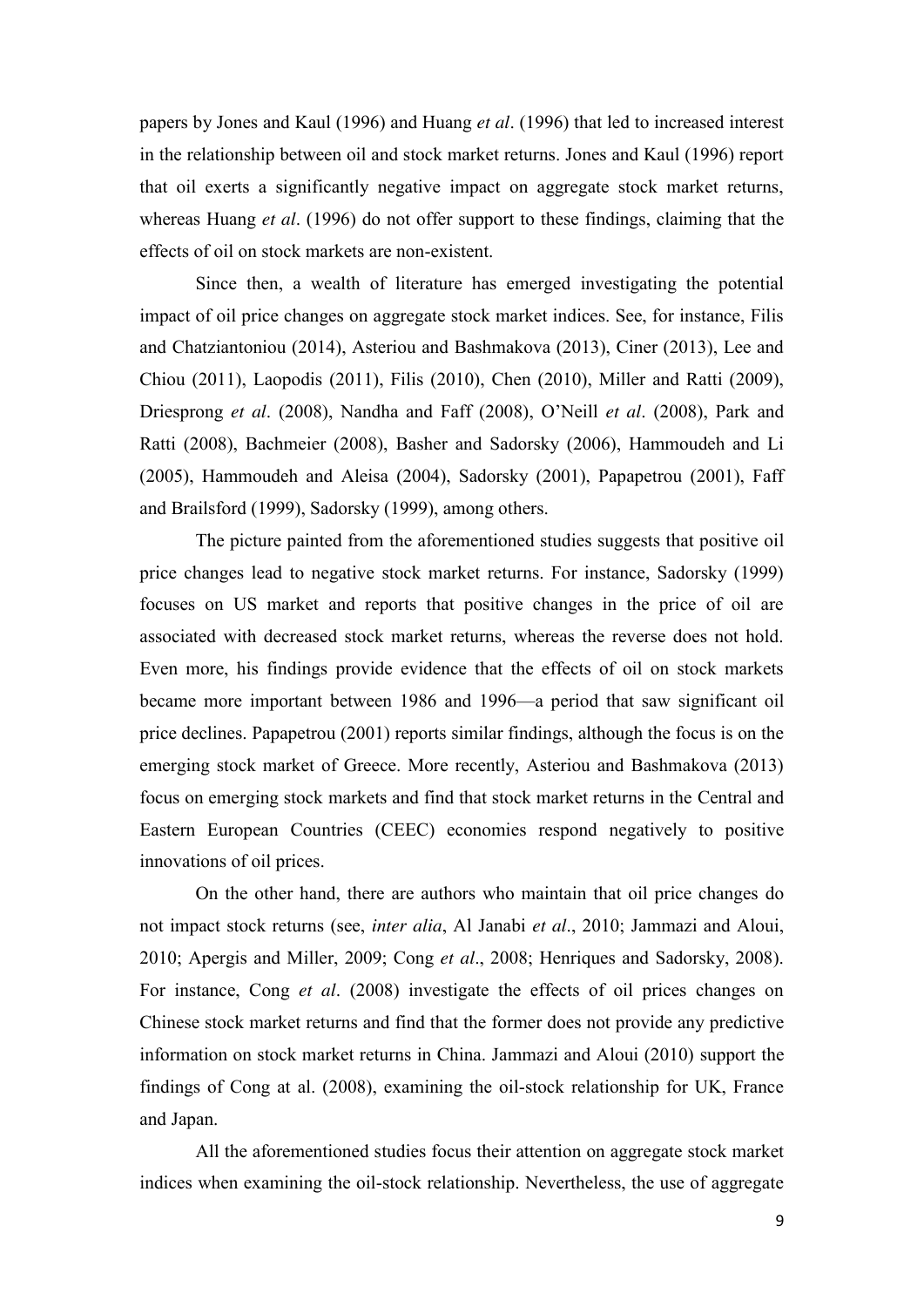stock market indices may mask heterogeneous responses from different industrial sectors due to their different characteristics. These characteristics are related to whether industrial sectors can be classified as oil-users, oil-substitutes or non-oilrelated.

The evidence provided by the empirical literature is that there are indeed heterogeneous responses to oil price changes by different industrial sectors (see, among others, Broadstock *et al*., 2014; Scholtens and Yurtsever, 2012; Arouri, 2012; Broadstock *et al*., 2012; Ramos and Veiga, 2011; Arouri, 2011; Elyasiani *et al*., 2011; Mohanty *et al*., 2011; Narayan and Sharma, 2011; Arouri *et al*., 2011a; Arouri and Nguyen, 2010; Nandha and Faff, 2008; Boyer and Filion, 2007; El-Sharif *et al*., 2005; Hammoudeh and Li, 2005; Hammoudeh *et al*., 2004).

These studies provide strong evidence that the Oil  $\&$  Gas sector responds positively to oil price increases. For instance, Nandha and Faff (2008), who analyze 35 *Datastream*® global industry indices, report that positive oil price changes have a positive effect on the Mining and Oil & Gas industries. Nevertheless, El-Sharif *et al*. (2005) opine that this response is rather weak in the UK Oil & Gas sector.

By contrast, authors such as Narayan and Sharma (2011) find evidence that sectors such as Supply, Manufacturing, Food, Chemical, Medical, Computer, Transportation, Real Estate and General Services respond negatively to positive oil price changes, whereas inconclusive findings are reported for the Electricity, Engineering and Financial sectors. Similarly, Hammoudeh and Li (2005) report the negative effects of oil price changes in the case of the Transportation sector. These findings are also supported by Nandha and Brooks (2009).

Along a similar vein, Elyasiani *et al*. (2011) show that positive oil price changes exercise a positive and direct effect on US oil-related and oil-substitute sectors (such as Coal, Electric-Gas Services, Oil & Gas Extraction and Oil Refineries), whereas the effect is negative and indirect for oil-using sectors (such as Buildings, Chemicals, Plastic & Rubber, Metal, Industrial Machinery, Transport Equipment and Air Transportation) and financial industries.

Concerning European stock markets, Scholtens and Yurtsever (2012) provide similar evidence. More specifically, they suggest that the impact of oil prices changes is heterogeneous for the different sectors. The authors consider 38 industrial sectors from 15 European countries and show that almost all sectors respond negatively to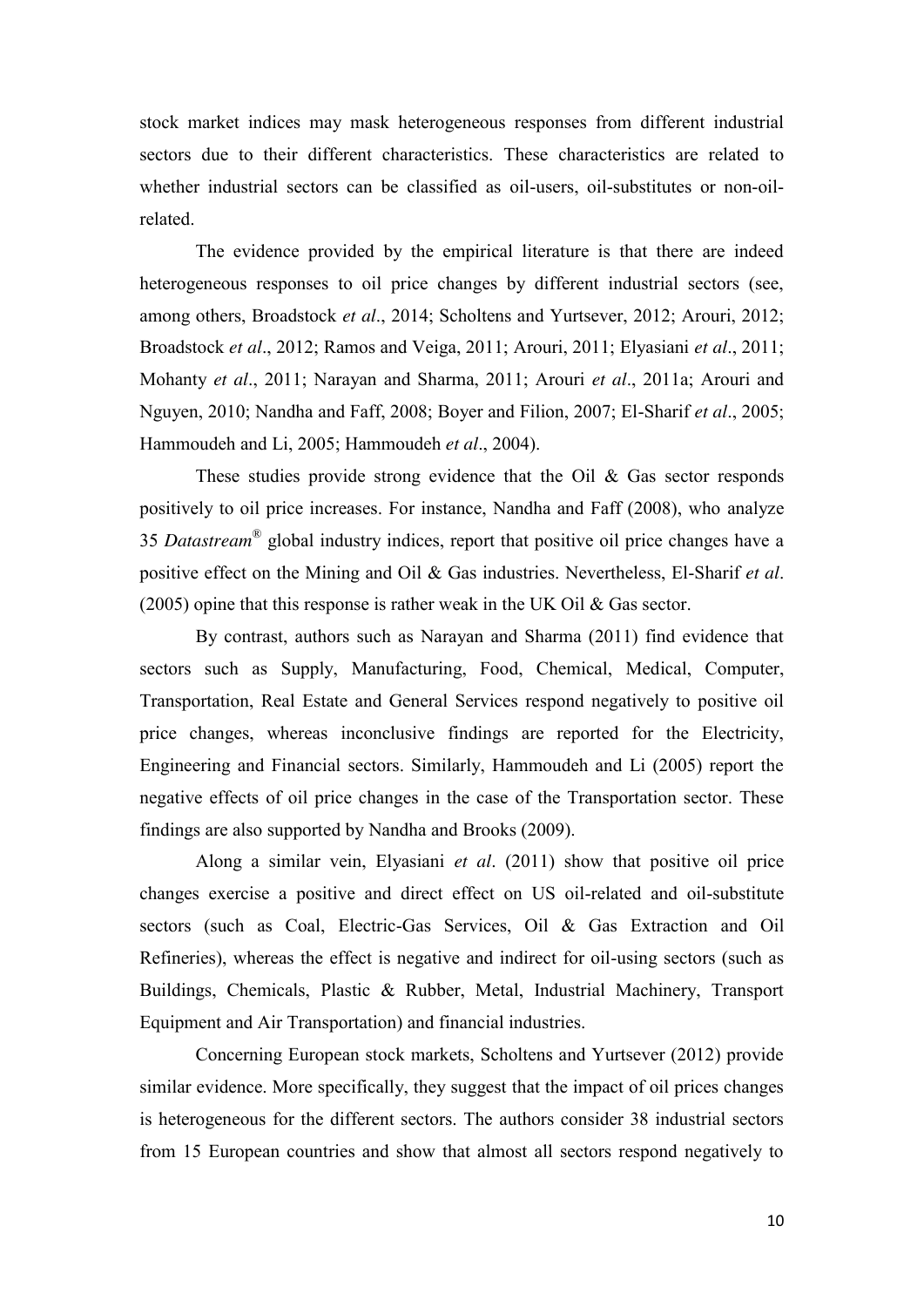positive oil price changes, apart from the Oil & Gas and Mining sectors, which respond positively to oil price changes.

Arouri and Nguyen (2010) support these findings considering data from 12 pan-European industrial sectors. In particular, they report a negative effect for sectors such as Food and Beverages, Health Care and Technology and a positive effect on the Financial, Oil & Gas, Industrials, Basic Materials and Personal and Household Goods sectors. It is interesting to note though that Arouri (2011) in a subsequent study reports that only the Oil & Gas sector exhibits a positive response to positive oil price changes, whereas a negative effect is evident for the Financials and Consumer Goods sectors.

Summarizing the evidence from the industrial sectors, we maintain that oilrelated and oil-substitute sectors are positively affected by changes in oil prices, whereas the reverse holds for oil-user and non-oil-related (or financial) sectors.

Interestingly enough, the literature has not extensively focused on the effects of oil price changes on firm-level stock returns, which would allow for an even more in-depth analysis, given that firms within the same sector may well exhibit heterogeneous responses to oil price changes. Boyer and Filion (2007) is one of the early studies in this line of research. They focus on 105 Canadian oil and gas firms and report that firms' stock returns respond positively to raising oil prices, mainly due to the oil-exporting character of Canada. Sadorsky (2008) uses data from 1483 firms of the S&P1500 index and maintains that firm-level stock returns decline when oil prices increase, although these effects are more important for medium-sized firms, contrary to the small and large companies.

Narayan and Sharma (2011) also focus on US firm-level data. In particular, they consider 560 listed firms from 14 different sectors of the New York Stock Exchange. Their findings lend support to the previously reported evidence, i.e. that firms' response to oil price changes is heterogeneous and depends on the sector and the size of the firm. Similarly, Mohanty *et al*. (2013), concentrates on 54 US oil and gas companies and reach the same conclusion as Narayan and Sharma (2011).

Phan *et al*. (2015), on the other hand, separate their sample into oil producing and oil consuming firms. More specifically, they use data from the top-20 listed firms from 5 different US sectors (construction, air transport, truck transport, chemical manufacturing and petroleum). They conclude that increased oil price changes lead to appreciation of oil producer stock prices, whereas the reverse holds true for oil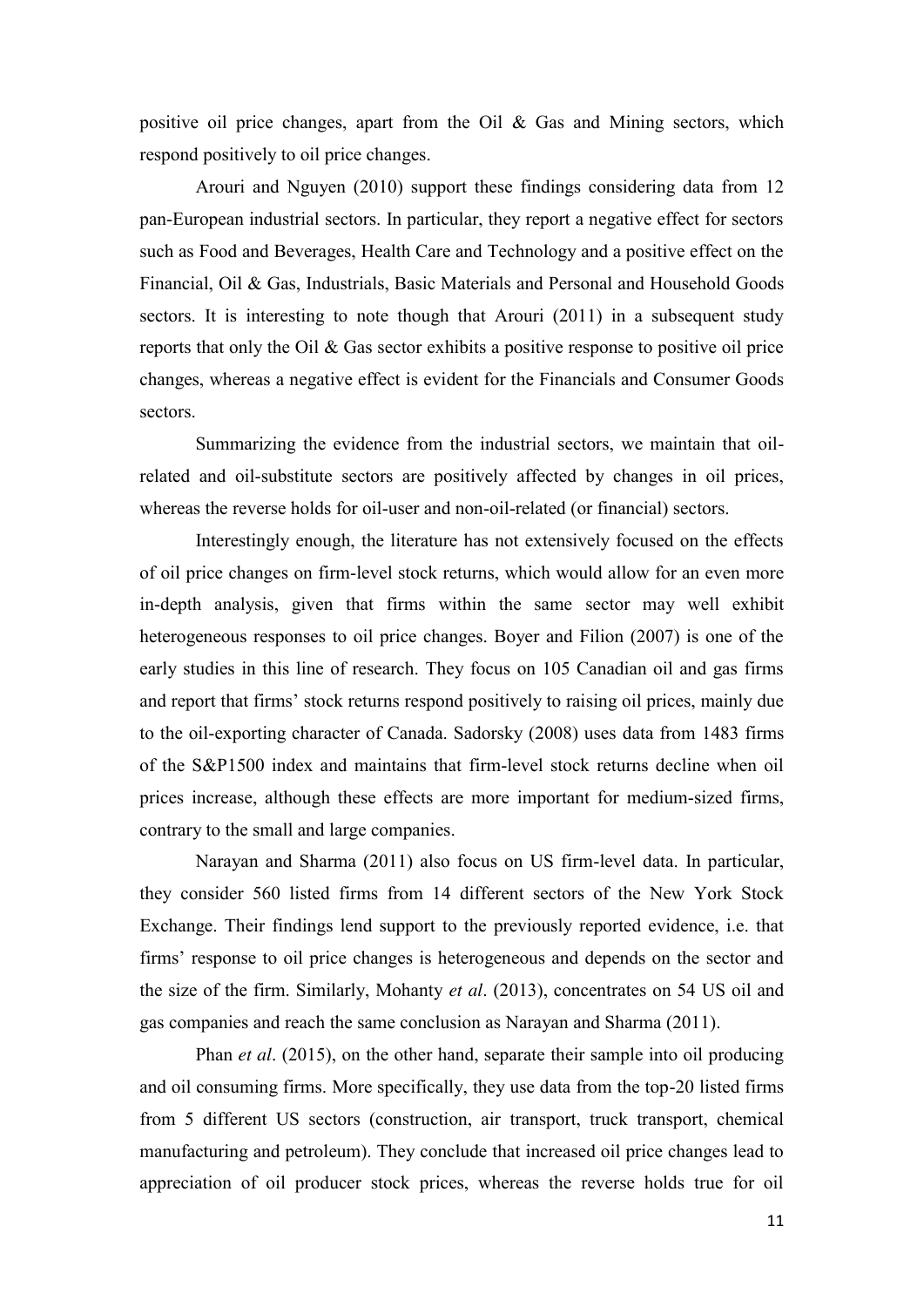consumers. Additionally, Tsai (2015) uses daily data from 682 US listed firms and reports that the effects of oil prices on stock returns has changed as a result of the Global Financial Crisis (GFC) of 2007-09. More specifically, Tsai (2015) finds that before the GFC, oil prices were negatively influencing firms' stock returns. However, since the GFC the effects have become positive. Finally, Tsai (2015) suggests that these effects are size specific, similar to Narayan and Sharma (2011).

#### **3.1.2. Symmetric and asymmetric effects**

The financial literature also tries to identify whether oil prices exercise asymmetric effects on stock market returns (see, *inter alia*, Jiménez-Rodríguez, 2015; Broadstock *et al.*, 2014; Chen, 2010; Cong *et al.*, 2008; Park and Ratti, 2008)<sup>4</sup>. It is worth noting that these studies focus on either aggregate or sectoral stock market returns.

There are three types of asymmetric specifications that these studies are exploring, namely positive and negative oil price returns, scaled oil price increases and decreases (*SOPI* and *SOPD*) and net oil price increases (*NOPI*) 5 .

Park and Ratti (2008) uses all three asymmetric specifications and conclude that while the US stock market responds heterogeneously to positive and negative oil price changes, such evidence is not apparent for European stock markets. Recently, Broadstock *et al.* (2014) concentrate on positive oil price changes  $(R_{op}^+)$  and  $NOPI_t$ . Their findings suggest that there is indeed an asymmetric effect of oil prices, given that some markets exhibit greater responses to positive changes in oil prices (e.g.

<sup>&</sup>lt;sup>4</sup> The majority of the studies that concentrate on the asymmetric effects of oil prices focus on macroeconomic variables rather than financial variables (see, *inter alia*, Herrera *et al*., 2015; Kilian and Vigfusson, 2011; Jiménez-Rodríguez and Sánchez, 2005; Cunado and Gracia, 2005; Hamilton, 2003, 1996).

The simplest specification is defined  $R_{on}^{+} = max(0, R_{on} > 0)$  and  $R_{on}^{-} = min(R_{on} < 0, 0)$ , where  $R_{on}$  denotes log oil price returns, which are differentiated as either positive or negative. The second most common specification concerns scaled oil price increases and decreases ( $\widetilde{SOPI_t}$  and  $\widetilde{SOPD_t}$ , respectively), which try to capture the effects of oil price changes (either positive or negative) after a long period of stability (Lee *et al*., 1995). For monthly data, the  $SOPI_t$  and  $SOPD_t$  are estimated based on a AR(12)-GARCH(1,1) model, as follows:  $R_{on,t} = b_0 + b_1 R_{on,t-1} + b_2 R_{on,t-2} + \cdots + b_{12} R_{on,t-12} + e_t$ , for  $e_t | \Omega_{t-1} \sim N(0, \sigma_t^2)$ , and  $\sigma_t^2 = \gamma_0 + \gamma_1 e_{t-1}^2 + \gamma_2 \sigma_{t-1}^2$ ,  $SOPI_t = max\left(0, \hat{e}_t / \sqrt{\hat{\sigma}_t^2}\right)$ ,  $SOPI_t = min\left(-\hat{e}_t / \sqrt{\hat{\sigma}_t^2}, 0\right)$ , where  $\hat{e}_t$  is the error term and  $\hat{\sigma}_t^2$  is the conditional variance based on the information set  $\Omega_{t-1}$ . Finally, the third specification was developed by Hamilton (1996), who focuses on the net oil price increase  $(NOPI<sub>t</sub>)$ , to identify whether the log oil price at month  $t (op<sub>t</sub>)$  is higher compared to oil prices of the past vear. past year, such that  $NOPI_t = max(0, op_t - max\{op_{t-1}, op_{t-2}, op_{t-3}, ..., op_{t-12}\}).$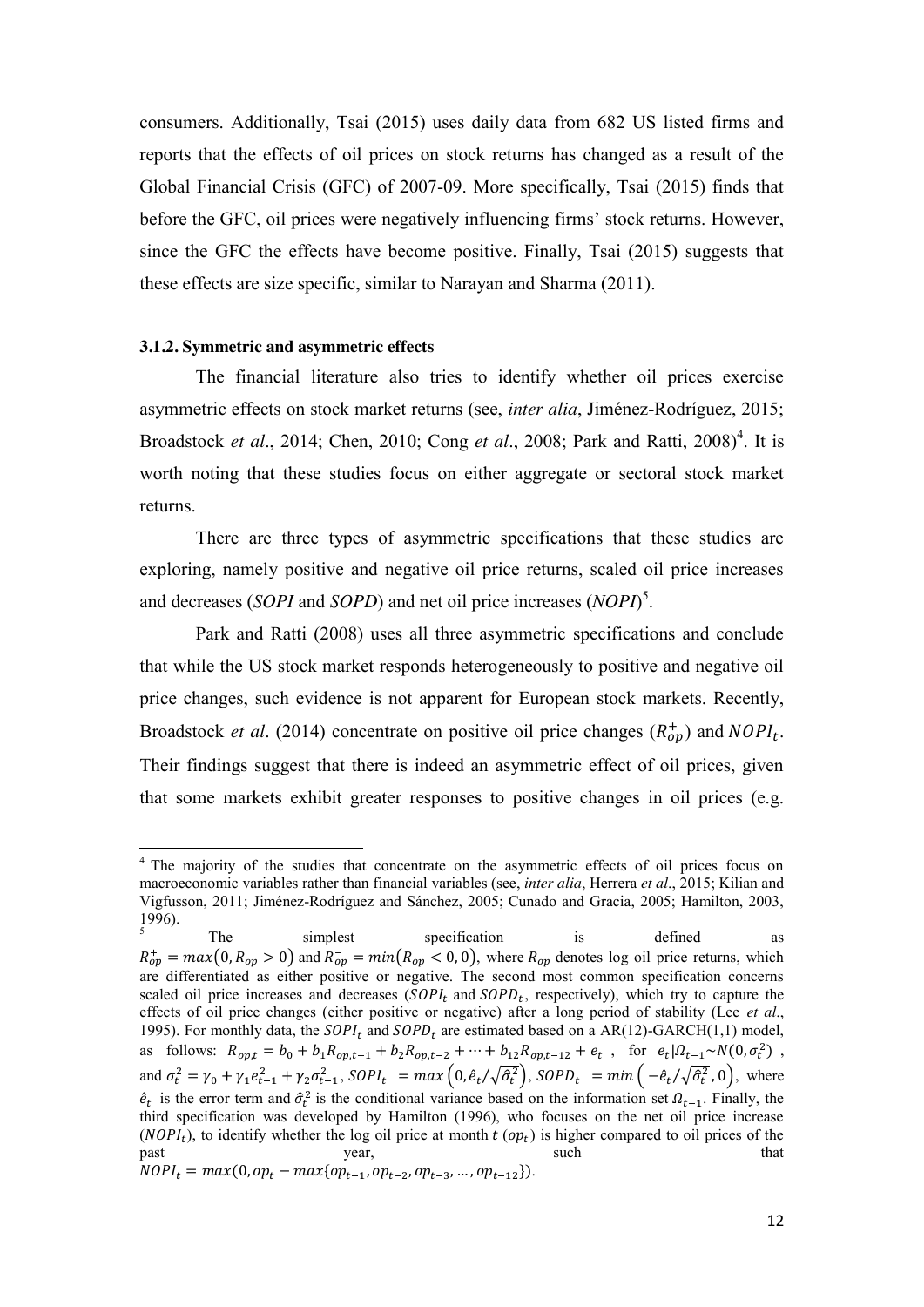Tokyo, Korea and Taiwan). Nevertheless, they maintain that different specifications for capturing the asymmetric effects of oil prices could yield different results and, thus, authors should be very careful when choosing the asymmetric specification.

Furthermore, Jiménez-Rodríguez (2015) considers the  $SOPI_t$ ,  $SOPD_t$  and  $NOPI<sub>t</sub>$  specifications and reports that oil price increases tend to trigger negative responses in stock markets, which are of a higher magnitude compared to the positive responses of the latter when oil prices decrease. Phan *et al*. (2015) also confirm the asymmetric effects of oil prices for firm-level stock return data, given the heterogeneous responses of stock price returns to positive and negative oil price changes. Further evidence in favor of asymmetric effects is provided in Tsai's (2015) study, although only after the GFC period. More specifically, the results indicate that before the GFC there was no evidence of asymmetric effects. By contrast, during and after the GFC, firm-level stock returns are more reactive to negative changes in oil prices. Finally, Narayan and Gupta (2015) suggest that there is evidence of asymmetric oil price effects, given that negative changes in oil prices allow for superior prediction of stock price returns, compared to positive changes.

Nevertheless, there are studies which do not offer support to the aforementioned findings, concluding that there are no asymmetric effects of oil prices on stock returns (see, for instance, Bachmeier, 2008; Nandha and Faff, 2008).

#### **3.1.3. Oil-importing countries and oil-exporting countries**

The aforementioned effects of oil price changes on stock markets returns do not necessarily hold for all countries. Rather, Mohanty *et al*. (2011) maintains that oil price effects are different in countries that are oil-exporters, compared to these that are oil-importers. Hence, the negative relationship that was established in the previous sections does not necessarily hold for stock markets operating in oil-exporting countries.

Authors such as Wang *et al*. (2013), Arouri and Rault (2012), Mendoza and Vera (2010), Korhonen and Ledyaeva (2010), Bjornland (2009), Lescaroux and Mignon (2008), Park and Ratti (2008) and Bashar (2006) offer support to the hypothesis that the stock markets of oil-exporting economies tend to respond positively to oil price increases. The theoretical underpinning of this hypothesis stems for the arguments presented in section 2.3 of this report.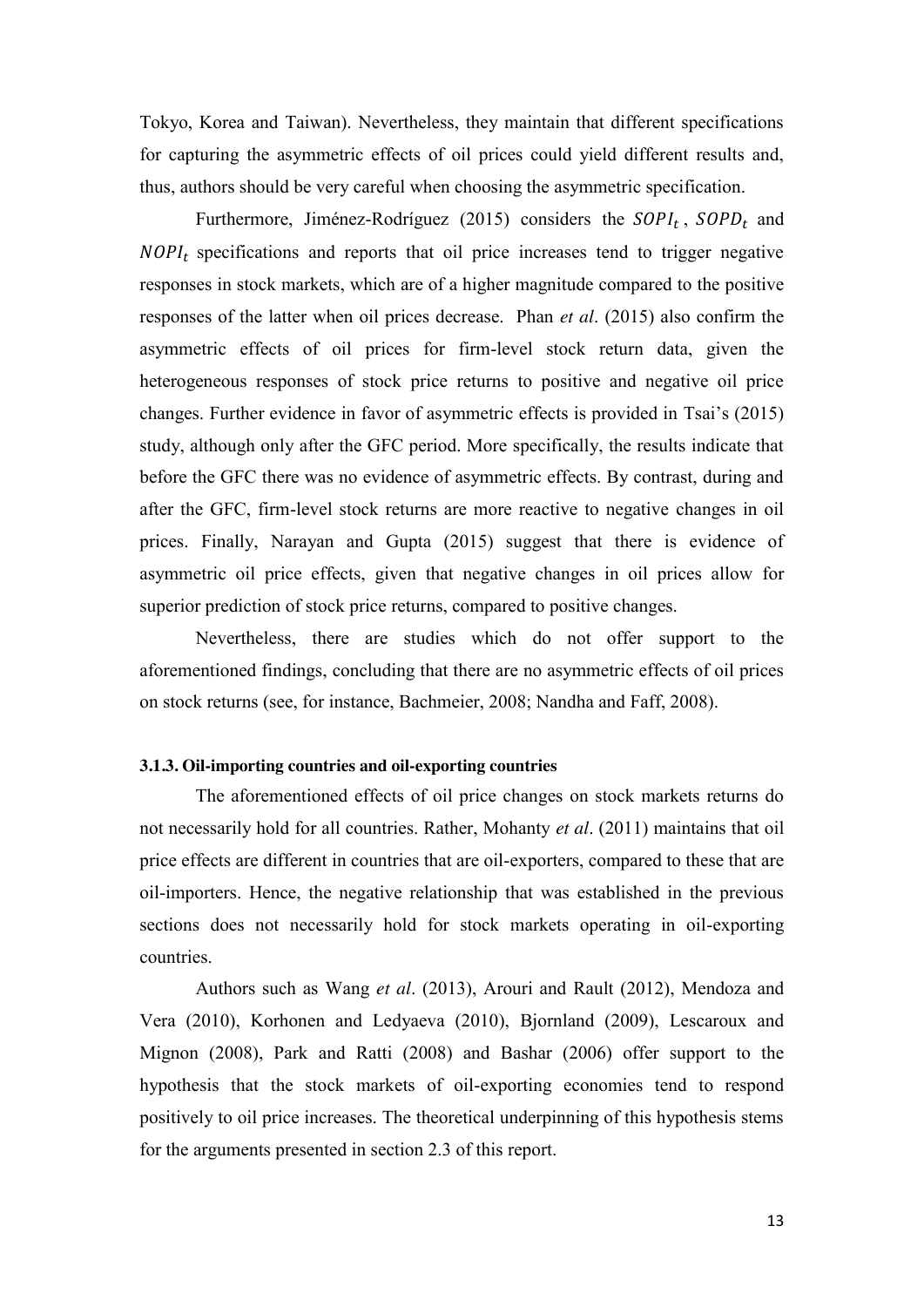By contrast, Al Janabi *et al*. (2010) report that oil prices do not tend to affect the stock markets of the Gulf Corporation Council countries (GCC). Thus oil prices cannot be used as predictors for GCC stock markets.

#### **3.1.4. Time-varying relationship**

A recent strand in this line of research acknowledges the fact that the relationship between oil and stock markets may not be stable over time. On the contrary, a time-varying relationship may prevail. Miller and Ratti (2009) are among the first to employ a *quasi*-time-varying framework in order to examine the relationship between oil price movements and stock market performance for the period from 1971 to 2008. More specifically, the authors claim that a negative relationship holds during the 70s and the 90s. By contrast, in the 80s the authors cannot report any significant effects of oil prices on stock returns. Finally, they find evidence that the negative effects of oil prices on stock markets are reversed into positive effects after 1999.

The time-varying relationship between oil and stock markets is examined more formally, using multivariate GARCH models, by Awartani and Maghyereh (2013), Degiannakis *et al*. (2013), Antonakakis and Filis (2013), Chang *et al*. (2013), Broadstock *et al*. (2012), Sadorsky (2012), Filis *et al*. (2011), Choi and Hammoudeh (2010), and Bharn and Nikolova (2010) among others. These studies corroborate that the relationship between oil prices and stock market is time-varying and mainly driven by economic or geopolitical developments. Thus, there are periods when the two markets exhibit a positive relationship, whereas in other periods a negative relationship prevails.

For instance Filis *et al*. (2011) focus on both oil importing and oil exporting countries, and show that during geopolitical events (i.e. unrest in the Middle East) the relationship between oil price changes and stock returns is negative, whereas during recessions or economic booms the relationship turns positive. Even more, the authors do not find any significant relationships between oil exporting and oil importing stock markets. Similarly, Broadstock *et al*. (2012) concentrate on China and report a sharp increase in the correlation between oil and stock returns since the GFC. A different approach is undertaken by Antonakakis and Filis (2013), who examine the timevarying effects of oil prices changes on the dynamic correlation between stock markets. They show that oil price changes affect the time-varying stock market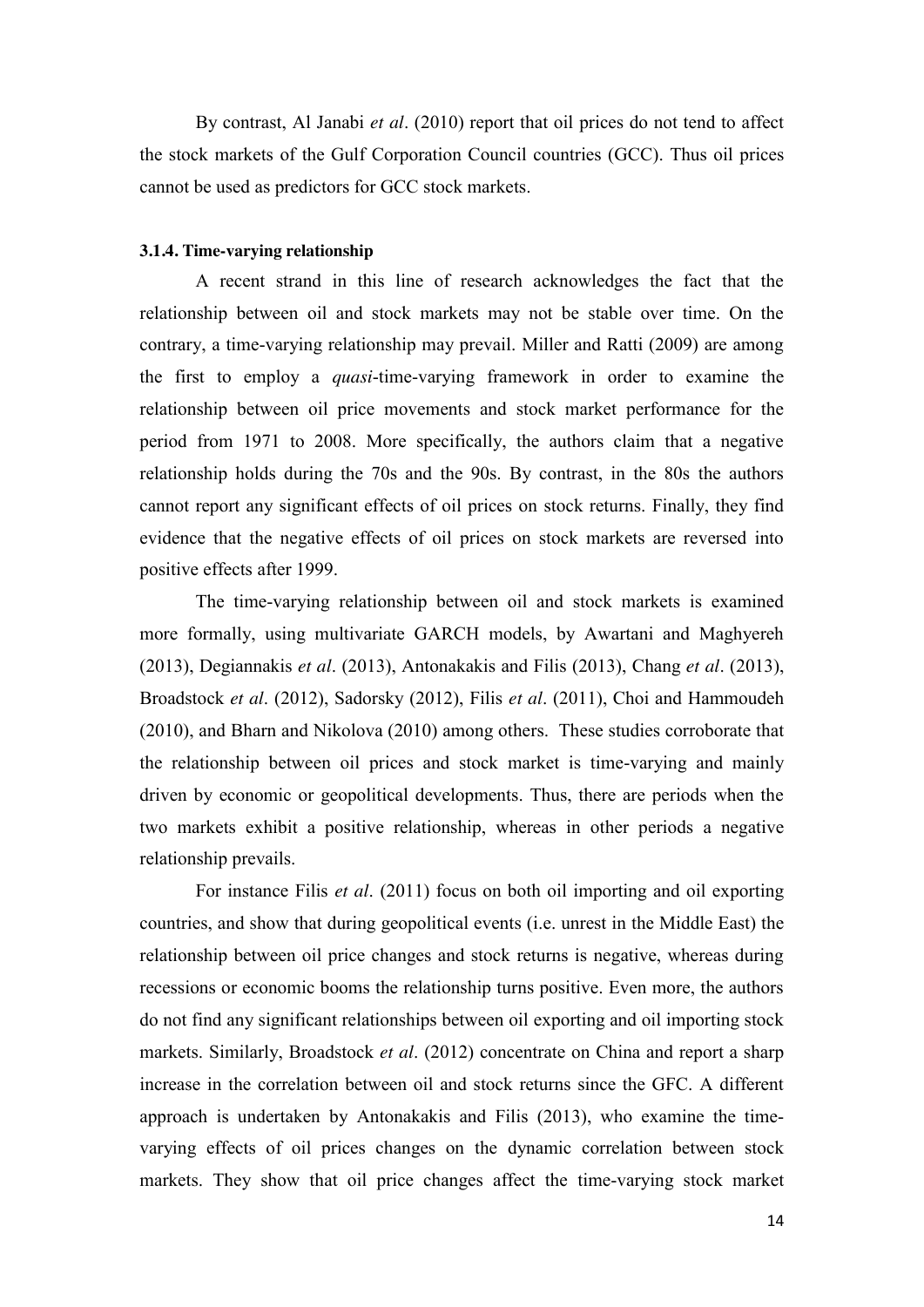correlations among oil-importing countries, whereas no effects are reported for the correlations among oil-exporting countries.

Furthermore, Degiannakis *et al*. (2013) confirm the aforementioned timevarying relationship for all industrial sectors, regardless of whether these are oil-users, oil-related, oil-substitutes and non-oil-related. Sadorsky (2012) focuses only on the technology and energy sector. He reports that the time-varying correlation between these two sectors and oil price changes fluctuates in both positive and negative regions for both sectors. This is a rather important finding given that the studies reviewed in section 3.1.1 advocate in favour of a positive effect of oil price changes on the energy sector.

Finally, Awartani and Maghyereh (2013) show that the effects between oil and stock markets are time-varying and bidirectional. However, it is evident that the oil market exercises greater effects on stock markets rather than the reverse. In addition, they show that these bidirectional effects are more prominent after the GFC of 2007- 09.

A recent study that is quite distinct from the above is conducted by Broadstock and Filis (2017). The authors reconcile previous research efforts in a novel dynamic model averaging framework, at firm-level data, which allows the examination of the time-varying probability that oil shocks  $(SOP_t, SOPI_t, SOPD_t)$  determine excess stock returns in the US. More specifically the authors employ a time-varying multifactor asset pricing framework, which includes symmetric and asymmetric oil shocks, as well as, the standard variables of the Fama and French (1993) three-factor model. Their findings convincingly suggest that oil shocks (symmetric or asymmetric) are not a 'frequent' determinant of the US excess stock returns, at least at firm-level, which is in contrast to the conventional wisdom.

# **3.2. Econometric methods and data used**

In terms of econometric methods and data, these vary depending on whether the authors consider aggregate and sectoral stock market indices or firm-level data. Furthermore, the choice of econometric framework depends on the hypothesis that is examined.

More specifically, authors who concentrate on aggregate and sectoral stock market indices are primarily using monthly data and Vector Autoregressive (VAR) models, where apart from the oil price changes and stock returns, they also consider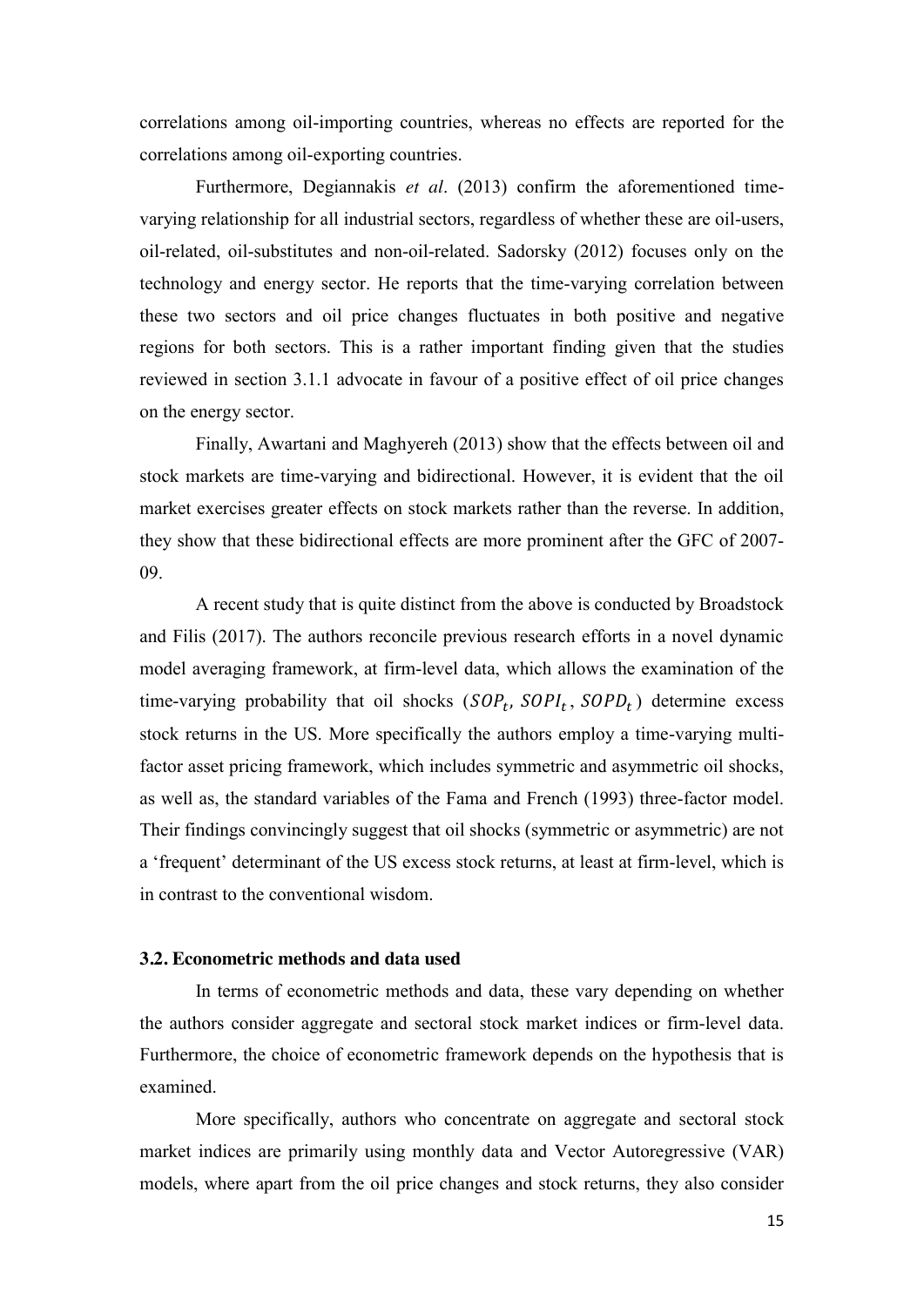other macroeconomic variables, such as industrial production, interest rates, unemployment, etc. (see, for instance, Filis and Chatziantoniou, 2014; Scholtens and Yurtsever, 2012; Park and Ratti, 2008; Papapetrou, 2001; Sadorsky, 1999). The second most common model that is employed for the identification of oil price effects on stock market performance is a GARCH (1,1); see, *inter alia*, Broadstock *et al*., (2014), Elyasiani *et al*. (2011) and Arouri and Nguyen (2010).

By contrast, authors who consider firm-level data primarily use daily data. In these studies the most common approaches are the Capital Asset Pricing Model (CAPM) or the Fama and French (1993) 3-factor model, which are augmented to incorporate oil price changes (see, Phan *et al*., 2015; Mohanty *et al.*, 2013; Narayan and Sharma, 2011, among other).

The use of real and nominal oil and stock market data vary among the different authors. In any case we do not find heterogeneous results depending on the use of real or nominal data.

This also applies for studies which examine either the asymmetric effects of oil prices or the effects of oil prices for oil-exporting and oil-importing economies.

On the other hand, studies that investigate the time-varying relationship between oil and stock markets (either for aggregate stock market or sectoral indices) use monthly data and employ multivariate GARCH models, such as the Dynamic Conditional Correlation by Engle (2002) or the BEKK model of Baba *et al*. (1991) and Engle and Kroner (1995). See, for example, Degiannakis *et al.* (2013) Broadstock *et al*. (2012), Filis *et al.* (2011), Choi and Hammoudeh (2010).

#### **4. Relationship between oil price shocks and stock market returns**

Having examined the relationship between oil price changes and stock markets, we proceed with the investigation of oil price shocks and stock market performance. The section starts with the definitions of oil price shocks and continues with an in-depth review of empirical findings. It then proceeds with the review of econometric methods and data employed in the financial literature.

#### **4.1. Defining oil price shocks**

The studies that have been reviewed in this report so far have used changes in oil prices, measured by the first log-difference, when assessing the oil-stock market relationship. Furthermore, some other studies have referred to oil price shocks (a la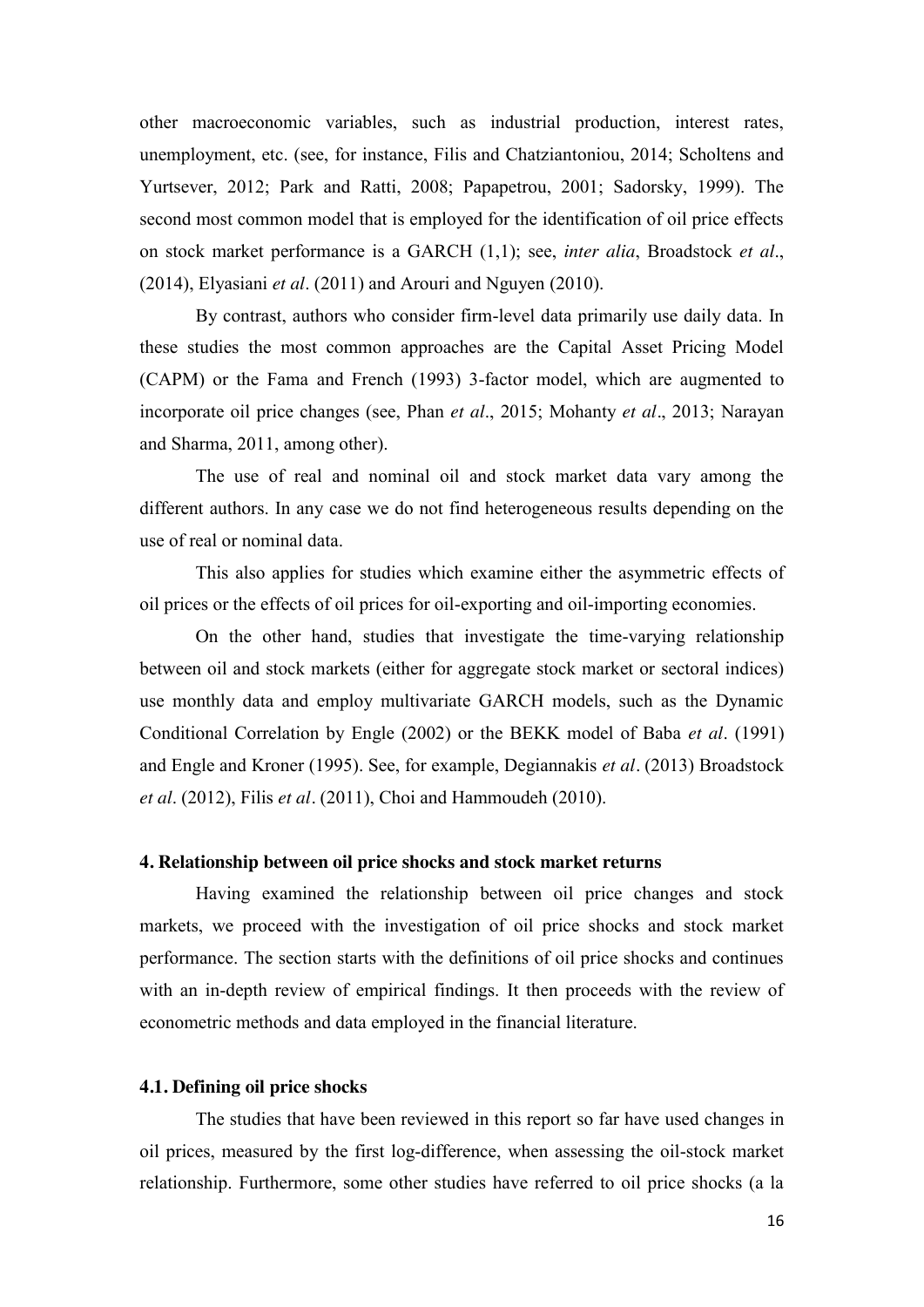Lee *et al.*, 1995, i.e. *SOPI* and *SOPD*), although this was used for the identification of asymmetric oil price effects. However, since Barsky and Kilian (2002, 2004) and subsequently by Kilian (2008b, 2009) and Hamilton (2009a, 2009b), the notion of oil price shock has received a completely different understanding.

In particular, oil price shocks are identified based on the sources that cause oil prices to change. The emergence of these shocks is important in understanding better the relationship between oil and stock market performance. Thus, before we investigate this aforementioned relationship, we must first define an oil price shock, according to the aforementioned authors. In short, an oil price shock reflects a change in the price of oil due to an unanticipated change in oil market fundamentals (i.e. global supply or demand of oil).

Kilian (2008b, 2009) maintain that there are three types of oil price shocks, namely, the *supply-side*, *aggregate demand* and *precautionary demand* shocks. According to these studies *supply-side* shocks are related to restrictions in oil supply by OPEC, via cartel behavior, as a strategy to inflate oil prices. On the other hand, geopolitical unrest, primarily observed in the Middle-East region, does not lead to *supply-side* oil price shocks. On the contrary, they posit that these events trigger *precautionary demand* shocks, which result due to the uncertainty that the geopolitical turbulence imposes on economic agents about the future availability of oil. To put it simply, Kilian and co-authors maintain that economic agents expect a shortage in oil supply soon after initiation of geopolitical unrest and, thus, they increase their demand for oil instantly, driving oil prices to higher levels.

The *aggregate demand shocks*, according to Kilian's studies are related to oil price changes which are influenced by movements in the global business cycle. For instance, the remarkable growth of the Chinese and other emerging economies from 2004 to 2007 significantly increased oil demand from these countries, while oil supply did not follow suit, driving oil prices to unprecedented levels. Equivalently, the global economic recession during the Global Financial Crisis of 2007-09 led to the collapse of oil prices, as the dramatic reduction of oil demand was not accompanied by a reduction in the supply of oil.

Hamilton (2009a, 2009b) maintains that oil prices change in response to either geopolitical or economic events, which suggests that oil prices change due to supply disruptions (*supply-side* shocks) or economic growth/downturns (*demand-side*  shocks). Hamilton adopts a similar interpretation for his *demand-side* shocks, as in the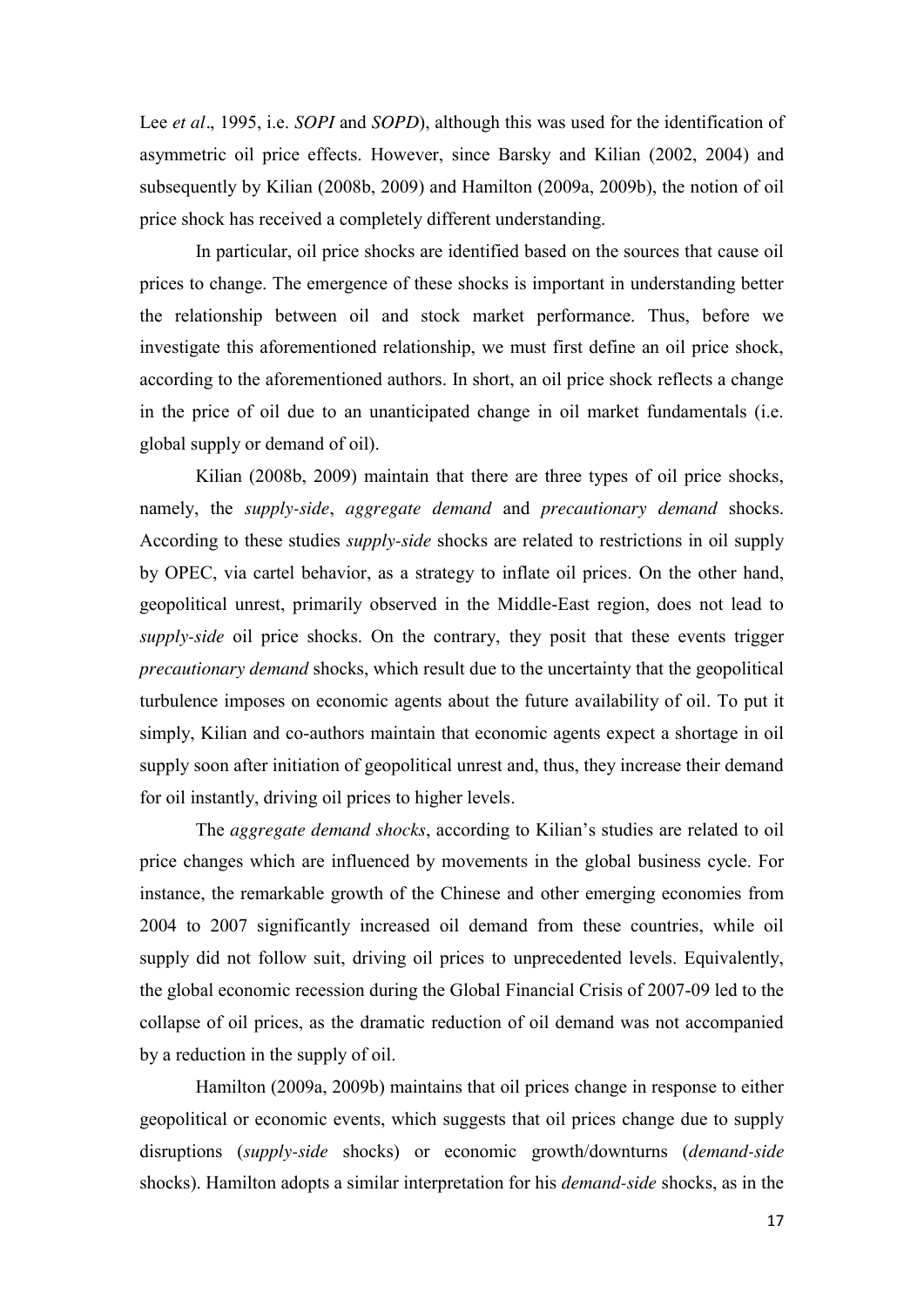case of Kilian. Nevertheless, unlike Kilian's evidence, Hamilton suggests that *supplyside* shocks are driven by events such as the Yom Kippur War in 1973, the Iranian revolution in 1978, Iraq's invasion of Iran and Kuwait in 1980 and 1990, respectively, the Arab Spring in 2010 or Syrian unrest in 2011. Such shocks lead to major oil production disruptions, which are not accommodated by a similar reduction in the demand for oil and thus drive oil prices to higher levels.

Overall, the argument behind the development of oil price shocks as a mechanism to explain the effects of the oil market on stock market performance stems from the fact that oil price changes are not necessarily exogenous, as it was the common approach of previous studies. On the contrary, reverse causality, between macro-finance variables and oil prices, does exist and, hence, not all oil price movements are exogenous, but they could be influenced by the wider economic activity, as was first shown by Barsky and Kilian (2002). This line of research was delayed primarily due to the unavailability of data that would be able to capture the dynamics of the industrial commodities demand, as these are influenced by the global business cycle (Kilian, 2009).

#### **4.2. Empirical evidence**

#### **4.2.1. Aggregate, sectoral and firm level analysis**

Kilian and Park (2009) utilize Kilian's (2009) definitions of oil price shocks for the US stock market, and show that the different oil price shocks trigger different responses from the stock market. In particular, they find that stock market returns do not really respond to *supply-side* shocks, whereas positive (negative) responses are observed during *aggregate demand* (*precautionary demand*) shocks. In other words, stock markets do not seem to react to OPEC decisions to restrict oil supply in order to generate increases in the price of oil. Such findings might be justified by the fact that OPEC decisions are somewhat anticipated and, thus, they are discounted by market participants. By contrast, positive *aggregate demand* shocks seem to be regarded as positive news for stock markets (hence the positive response), even though they create an upward movement in oil prices. This is expected, as positive *aggregate demand* shocks reflect periods of economic growth, which are positive news for financial markets. Finally, the negative responses of the stock markets to positive *precautionary demand* shocks suggest that uncertainty in the oil market, which is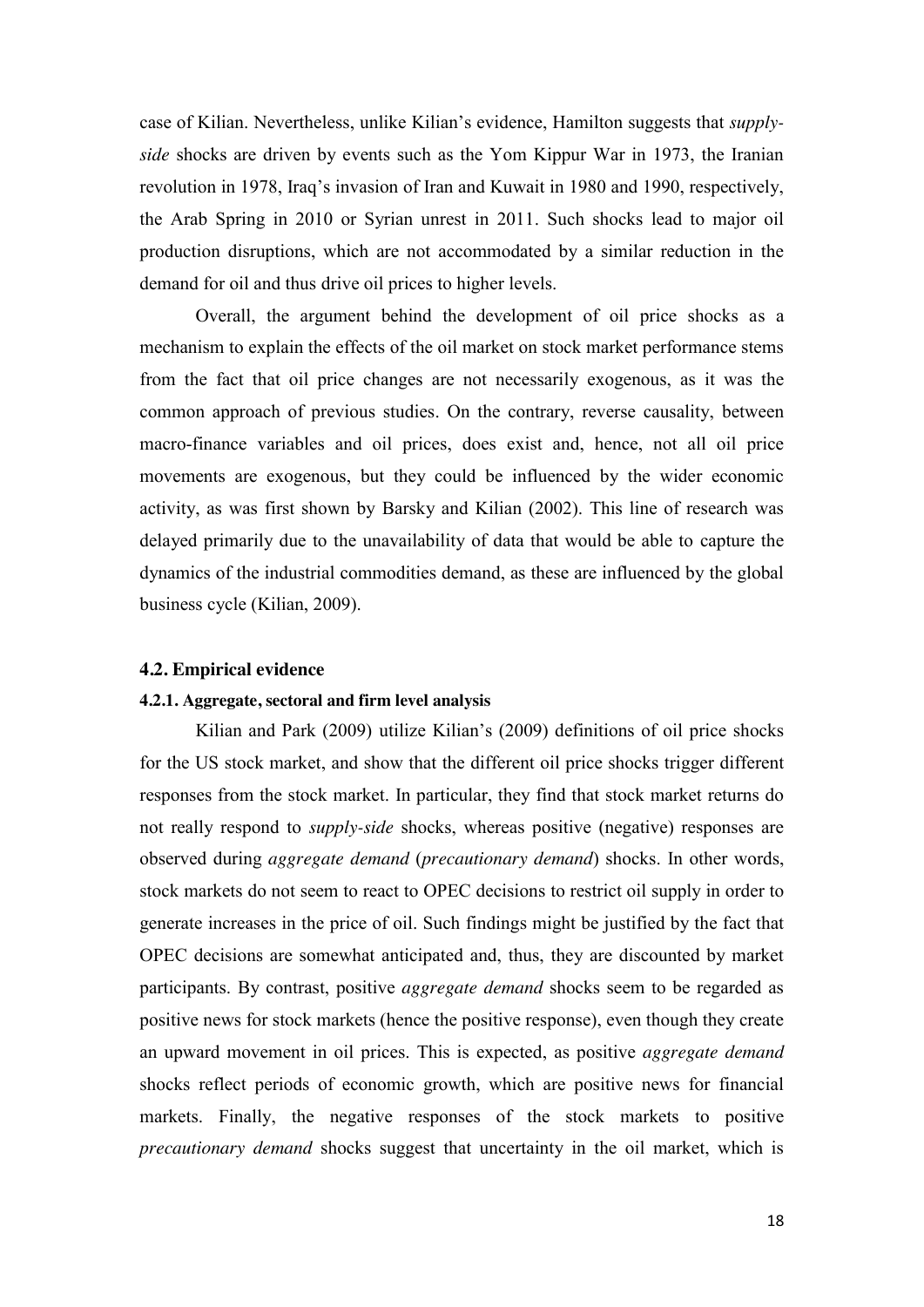created due to geopolitical unrest and associated anticipated future shortfalls in oil supply, is transmitted to financial markets.

Kilian and Park (2009) also provide evidence that the effects of oil price shocks are industry-specific. In particular, they show that the Automobile  $&$  Trucks and Retail industries only respond (negatively) to *precautionary demand* shocks, whereas Petroleum & Natural Gas and Precious Metals only respond (positively) to *aggregate demand* shocks.

Since Kilian and Park (2009), an increasing number of studies have examined the effects of the different oil price shocks on stock market returns and volatility (see, *inter alia*, Kang *et al.*, 2017; Angelidis *et al.*, 2015; Kang *et al.* 2015a; Fung and You, 2014; Gupta and Modise, 2013; Antonakakis *et al.*, 2013; Abhyankar *et al.*, 2013; Degiannakis *et al.*, 2014; Kang and Ratti, 2013; Baumeister and Peersman, 2013; Basher *et al.*, 2012).

For instance, Basher *et al.* (2012) use the MSCI emerging stock market index as a proxy of emerging stock market performance. They find that emerging stock markets do not seem to react to *supply-side* shocks, whereas a positive response is observed for both *aggregate demand* and *precautionary demand* shocks. The latter observation deviates from Kilian and Park (2009), who maintain that the *precautionary demand* shocks lead to lower stock market returns, given the uncertainty that they are associated with. However, a plausible explanation of this contradictory finding is the fact that the MSCI emerging stock market index comprises both oil-importing and oil-exporting economies (as we will explain in section 4.2.2, the oil price shocks effects could be different for the two types of countries). Another plausible explanation could be the fact that both India and China are included in the index. These two countries are heavy oil importers, which demand large oil quantities, regardless of its price, in order to sustain economic activity. Hence, their stock markets might be more resilient to increases in oil prices even if these are taking place due to geopolitical uncertainty.

Along a similar vein, Gupta and Modise (2013) concentrate on South Africa and their findings support those of Kilian and Park (2009) as far as the *aggregate demand* and *precautionary demand* shocks are concerned. However, they also find that negative *supply-side* shocks exercise a negative impact on stock market returns, suggesting that for South Africa restrictions in the supply of oil are not fully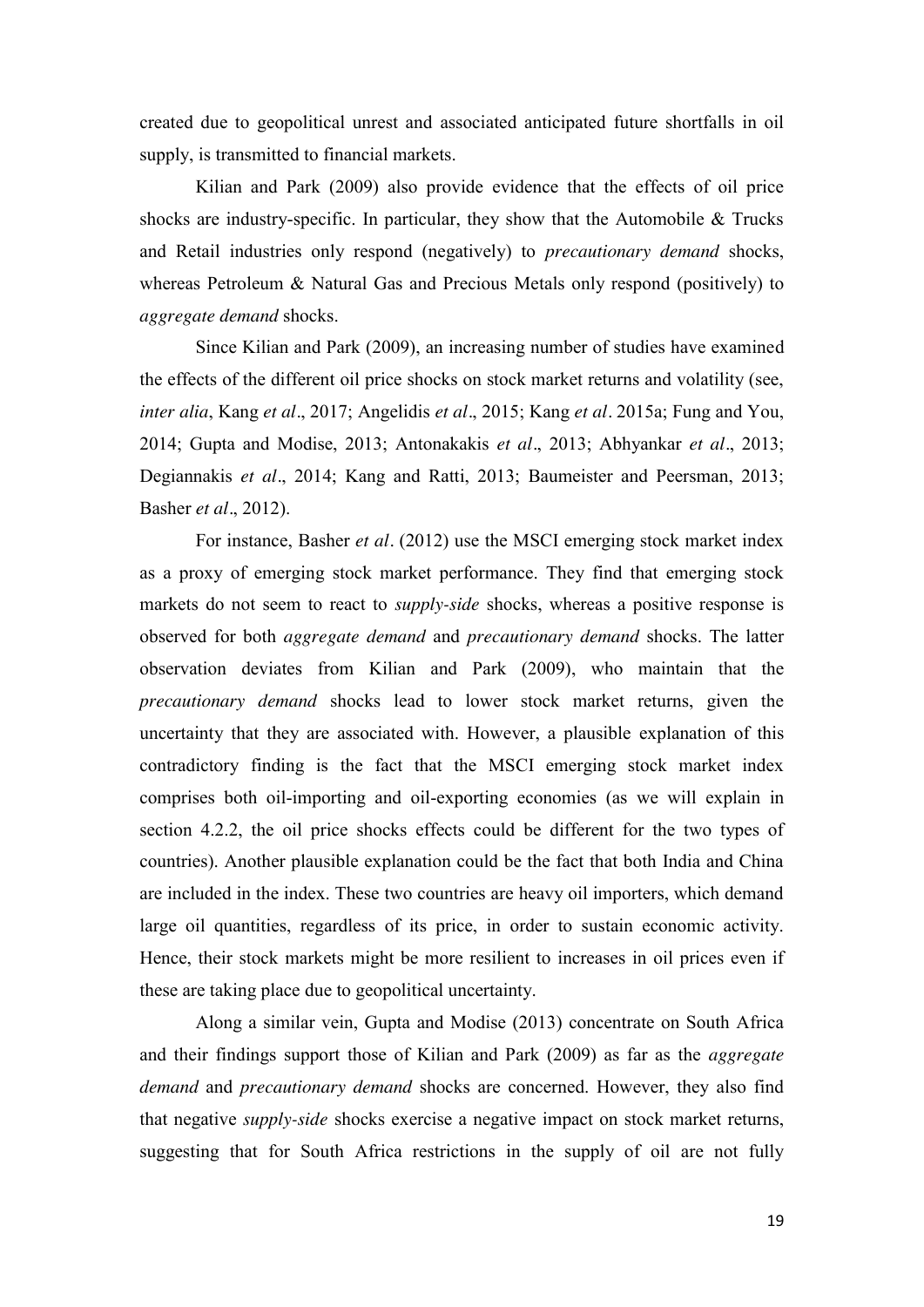anticipated by the market. In addition, Abhyankar *et al.* (2013), focusing on the Japanese stock market, offer support to Kilian's and Park (2009) findings.

Angelidis *et al.* (2015) adopt a slightly different approach compared to the rest of the literature. In particular, they use Kilian's (2009) framework to extract the three oil price shocks and then they examine whether these shocks provide predictive information on stock market regimes (i.e. low and high risk periods) for the US market. The authors focus on both US stock market returns and volatility and their findings reveal that, indeed, disentangling oil price changes according to the individual shocks provides significantly incremental predictive information for the regime of US stock returns and volatility. In particular, they show that positive *supply-side* and *aggregate demand* shocks push the US market into bull territory (i.e. positive returns), whereas the *precautionary demand* shocks do not seem to matter. Interestingly, they document that the *precautionary demand* shock leads to the high volatility regime, whereas the *supply-side* and *aggregate demand* shocks do not exercise any significant effect. This is an interesting finding which suggests that stock returns and volatility respond differently to the different oil price shocks.

Kang *et al.* (2015a) chose to focus on the effects of oil price shocks on the covariates of US stock market returns and volatility. Their findings show that *supplyside* shocks do not exercise any effects, whereas negative responses are observed for the two demand-side shocks. In particular, positive *aggregate demand* and *precautionary demand* shocks lead to lower covariability between the returns and volatility of the US market.

Finally, Kang *et al.* (2017) investigate the effects of oil price shocks on both US aggregate oil and gas stock returns and for select oil and gas companies (i.e., Royal Dutch Shell, Exxon Mobil, BP and Chevron Corporation). Their findings for the aggregate industry's returns corroborate those of the previous studies. Additionally, they also show that even negative *supply-side* shocks trigger negative responses from the oil and gas sector's returns. Concerning the individual oil and gas companies, we notice that the effects are not company specific but they are industryspecific, as all shocks trigger positive responses from firm-level stock returns of the chosen oil and gas companies. The authors extend their findings in order to consider the effects of oil shocks on the upstream, midstream and downstream oil and gas companies, using one representative firm from each sector (ConocoPhillips, TransCanada Corporation and Valero Energy Corporation, respectively). They find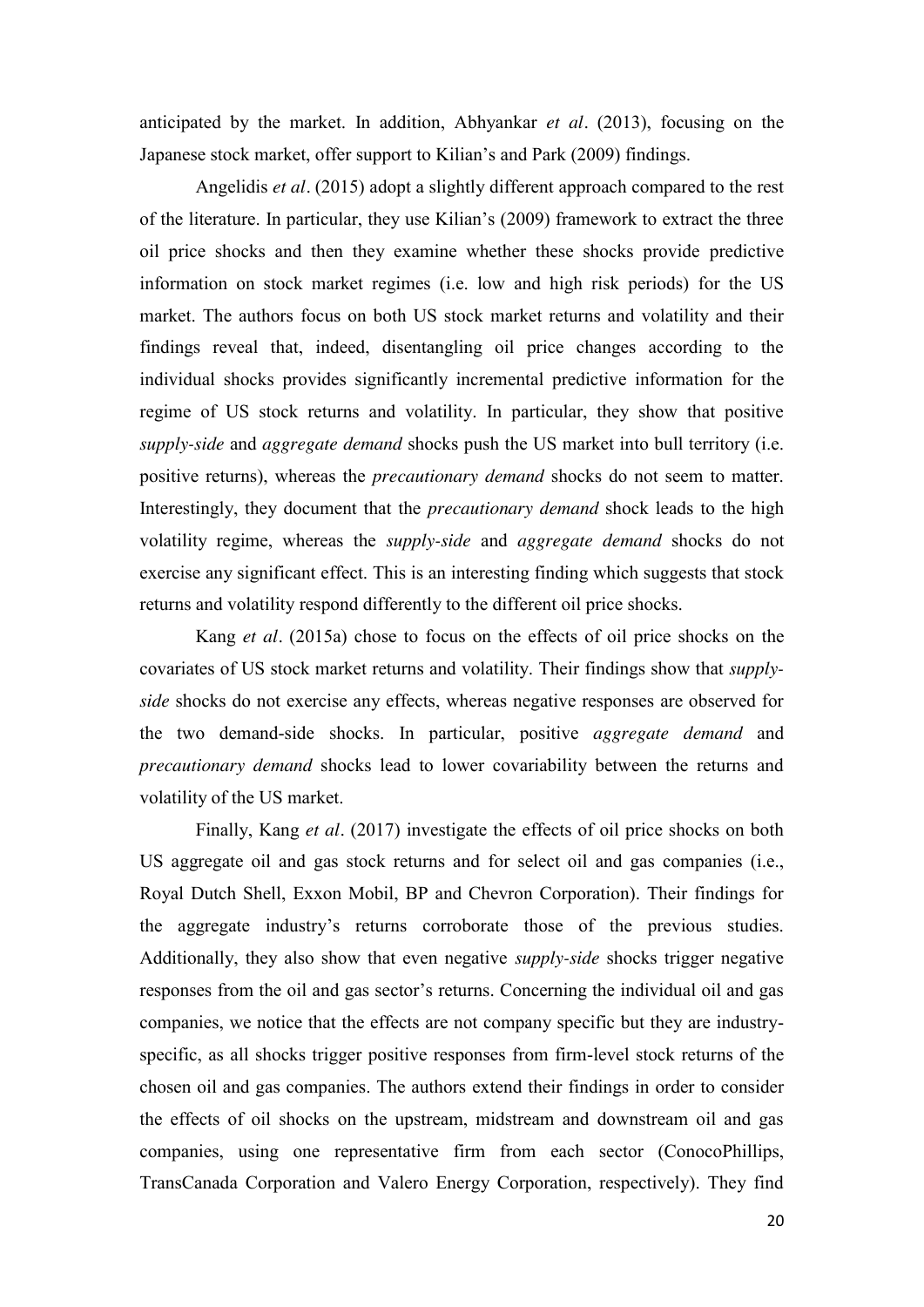that even though the responses of the latter firms are similar to the major oil and gas companies explained previously for the two demand-side shocks, ConocoPhillips, TransCanada Corporation and Valero Energy Corporation also react (negatively) to negative *supply-side* shocks.

Finally, there are studies that investigate the effects of the three oil price shocks on stock market volatility. Degiannakis *et al.* (2014), who focus on the European stock market, show evidence that stock market volatility responds negatively (i.e. reduces) to positive *aggregate demand* shocks, whereas no significant response is evident to *supply-side* and *precautionary demand* shocks. Their findings hold true for aggregate stock market indices, as well as for ten industrial sectors.

Kang *et al.* (2015a), on the other hand, concentrate on the US market and find that both demand-side shocks (i.e. *aggregate demand* and *precautionary demand* shocks) lead to lower stock market volatility.

#### **4.2.2. Oil-importing countries and oil-exporting countries**

Turning to studies that focus on oil-importing and oil-exporting stock markets, Apergis and Miller (2009) assess the impact of Kilian's (2009) oil price shocks on eight stock markets around the world (i.e. Australia, Canada, France, Germany, Italy, Japan, the United Kingdom, and the United States). The authors report similar findings with Kilian and Park (2009), nevertheless, they maintain that these effects are small in magnitude and, thus, they conclude that international financial markets do not really value oil shocks.

On the other hand, Jung and Park (2011) focus on Norway and Korea and document the heterogeneous responses of stock market returns and volatility to the different oil price shocks. In particular, they report that *supply-side* oil price shocks are not valued by stock markets, since the former does not seem to exercise any effects on the latter. Nevertheless, they report heterogeneous responses to the two demand side shocks (i.e. *aggregate demand* and *precautionary demand* shocks), which stem from the fact that Norway is an oil-exporter, whereas Korea is an oilimporting country. In particular, even though they find that the *aggregate demand* shocks exercise a positive effect on both the Norwegian and Korean stock markets, the effects are more prevalent for the Norwegian stock market, given the oilimporting character of the country. A clear difference in findings exists for the effects of the *precautionary demand* shocks. Interestingly, the latter shocks exercise a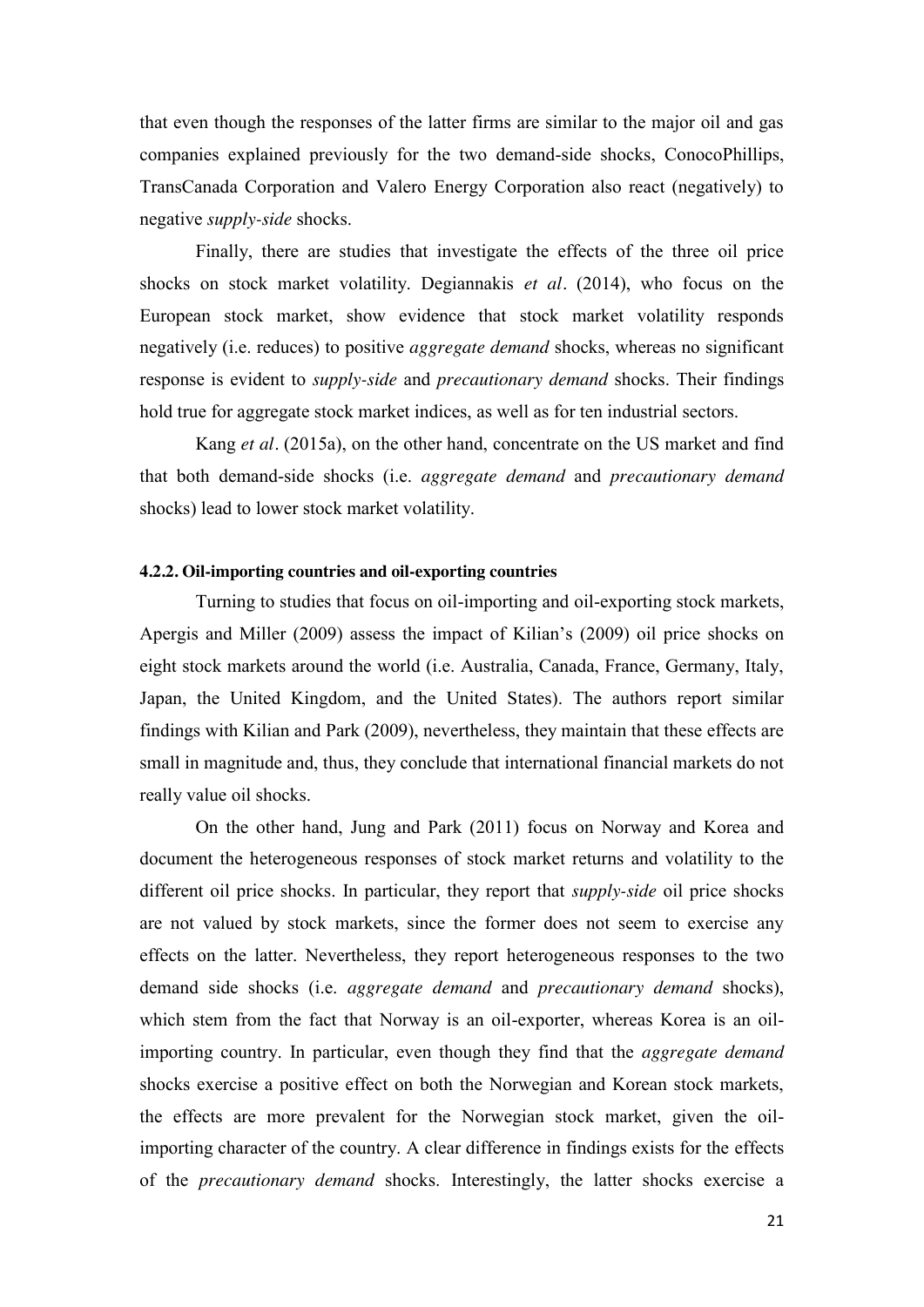positive effect on Norwegian stock markets (although only in the short-run), whereas the opposite effect holds true for the Korean market.

As far as volatility is concerned, Jung and Park (2011) show that the responses are different between the two countries and among the three shocks. More specifically, they maintain that Norwegian stock market volatility responds favorably (i.e. reduces) to positive *aggregate demand* shocks, whereas insignificant effects are reported to *supply-side* and *precautionary demand* shocks. By contrast, it is only the *precautionary demand* shocks that lead to higher volatility in the case of the Korean stock market.

Furthermore, Wang *et al.* (2013) examine 16 stock markets (9 oil-importing and 7 oil-exporting) and find that, with the exception of Italy, none of the stock markets respond to *supply-side* oil price shocks; a finding which is in line with the previous literature. Furthermore, contrary to Jung and Park (2011), the authors do not find evidence of a positive response from oil-importing stock markets to positive *aggregate demand* shocks. The latter finding is similar to the conclusions of Apergis and Miller (2009). Nevertheless, their findings suggest that oil-exporting stock markets tend to respond positively to positive *aggregate demand* shocks. Finally, the results are inconclusive for *precautionary demand* shocks, given that for the majority of stock markets, the effects are insignificant. However, for four out of the seven oilexporting stock markets (Canada, Saudi Arabia, Norway and Russia) the positive *precautionary demand* shocks trigger positive responses.

Overall, we observe that the literature (although scarce) points to the fact that stock market responses are heterogeneous to the different oil shocks, and also country-specific, depending on whether the country is an oil-importer or oil-exporter. These findings are justified by the fact that even though *aggregate demand* shocks are regarded as positive news, they also push production costs to higher levels for oilimporting economies, whereas higher oil prices provide greater incentives for investment and consumption in the oil-exporting country. Hence, *aggregate demand* shocks are more profound for the stock markets of oil exporters. Regarding the difference in stock market responses to *precautionary demand* shocks, this stems from the fact that even though such shocks are related to geopolitical tensions, the oilexporting economy can have some short-term benefits from the increase in the price of oil.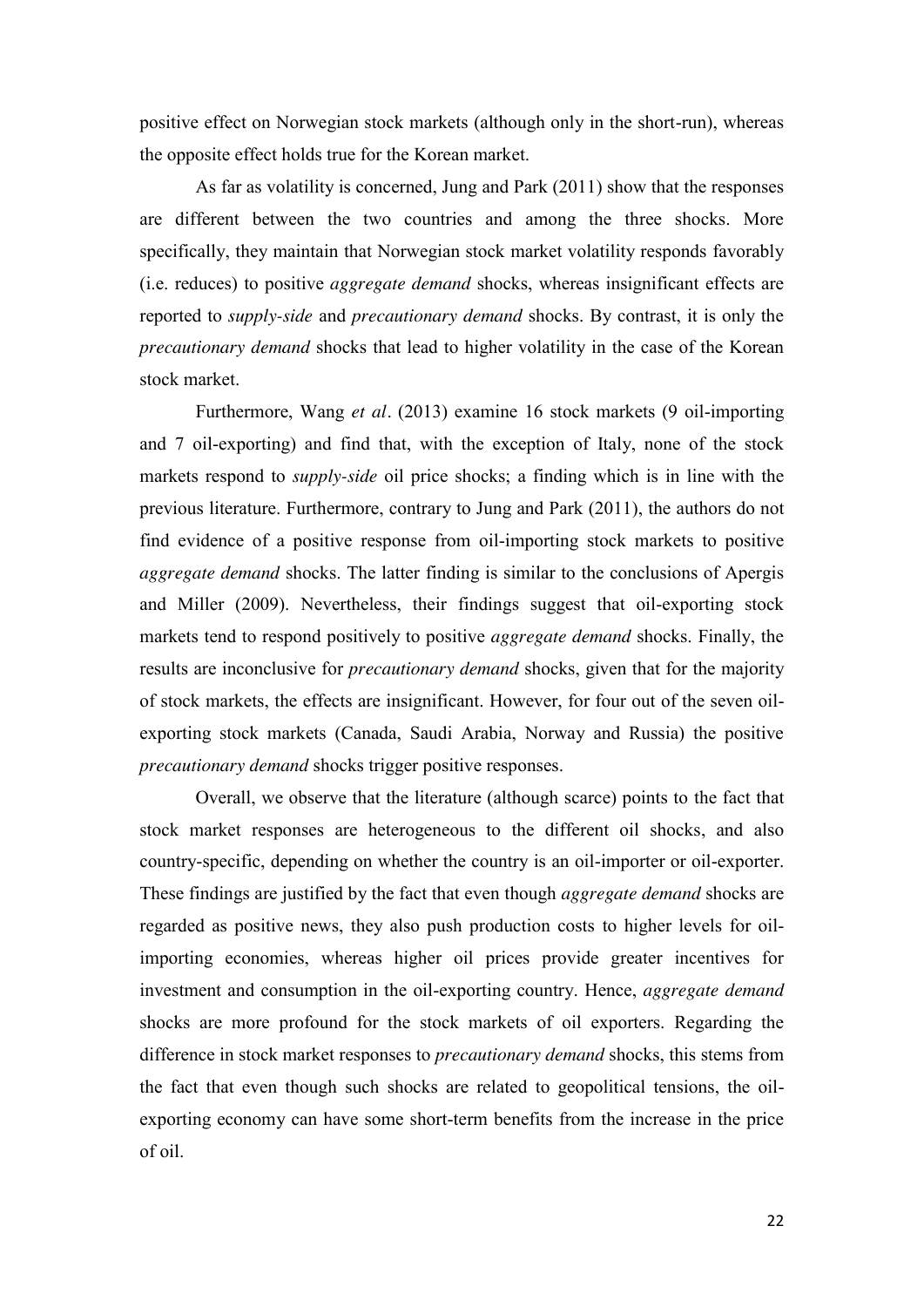#### **4.2.3. Time-varying relationship**

There is a recent strand of the literature which suggests that the aforementioned results may be time-varying. One of the early findings in this line of research is by Filis *et al.* (2011), who show that the correlation between oil and stock markets is time-varying and responds to the various oil price shocks. In particular, they show that *precautionary demand* (*aggregate demand*) shocks lead to lower (higher) correlations between oil and stock market returns and though the magnitude of these correlations is not always the same, suggesting that there is an element of event-specific effects. *Supply-side* events do not seem to trigger changes in the correlation. The results remain qualitatively similar for both oil-importing and oilexporting economies.

A similar study is conducted by Degiannakis *et al.* (2013), who investigate ten European industrial sectors. They find that both the origin of the oil price shock as well as the type of the industry influence the time-varying correlation between oil and sectoral stock returns.

Broadstock and Filis (2014) employ a two-step procedure to investigate the time-varying relationship between oil price shocks and stock market returns for the US and China. They first extract the three oil price shocks using Kilian's (2009) framework, and then use the three shocks to assess whether their relationship with stock market returns is time-varying. This is the first study to explicitly show that the relationship between each of the three shocks and stock markets returns is indeed time-varying, and fluctuates between both positive and negative correlations. The only exemption is the correlation between the US stock returns and *aggregate demand* shocks, which always exhibit a positive correlation. The authors also proceed with the same analysis for select industrial sectors. Their evidence reveals that the relationships are time-varying and industry specific. The study also finds that the Chinese stock market seems to be more resilient to oil price shocks.

Finally, Kang *et al.* (2015b) employ a Time-Varying Parameter VAR model to investigate the time-varying effects of oil price shocks on US stock market returns. They show that in almost the whole study period (1973-2012) the *aggregate demand* (*precautionary demand*) shocks exercise a positive (negative) effect, although the magnitude of the effects diminish towards the latter part of the study. The *supply-side*  shocks seem to have a significant negative effect in the early years (1973-1980), whereas marginal or insignificant effects are observed thereafter. Finally, the largest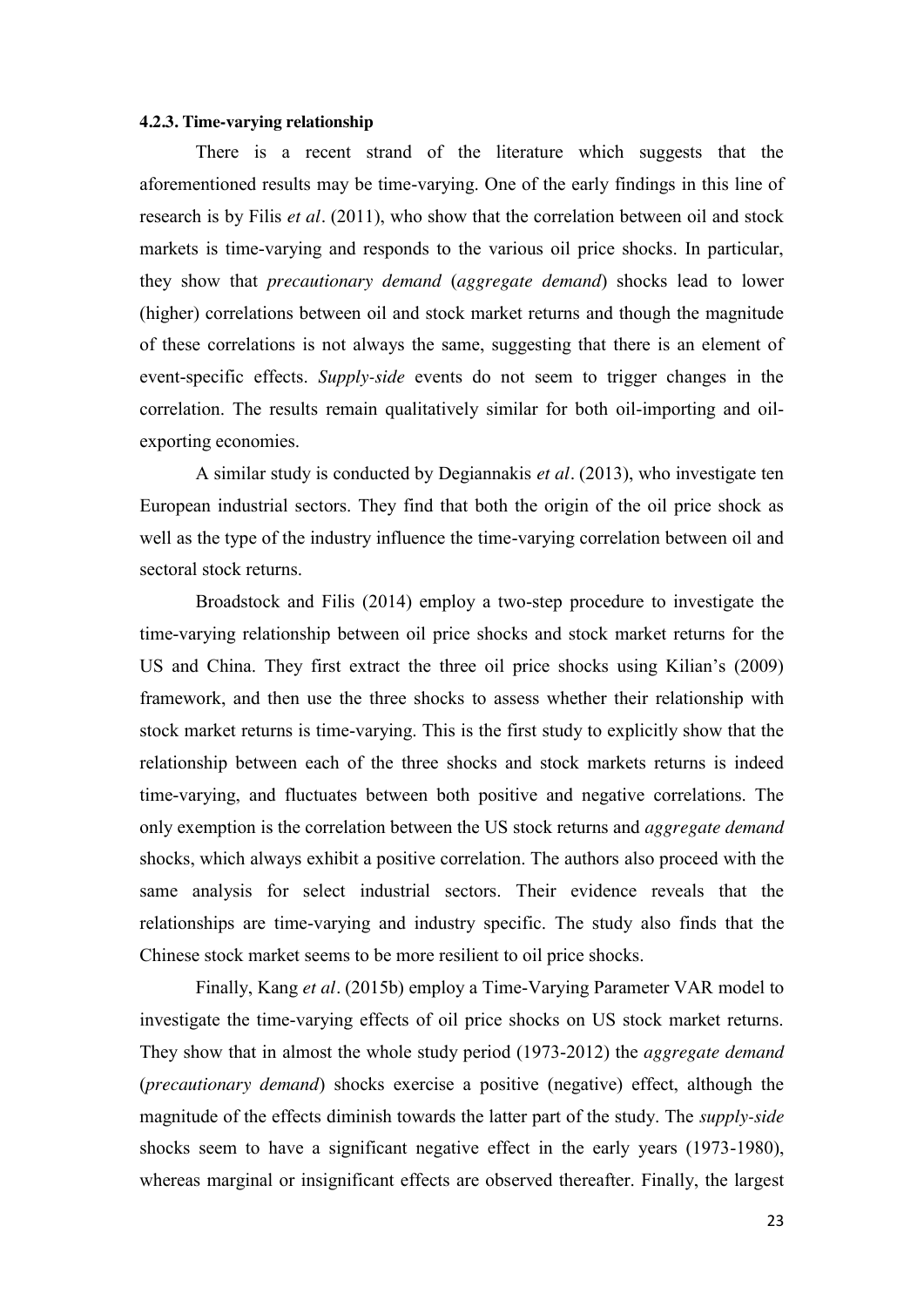effect on stock market returns is observed from the *aggregate demand* shocks during the GFC.

# **4.3. Econometric methods and data used**

All the aforementioned studies primarily use Kilian's (2009) Structural Vector Autoregressive (SVAR) model, which allows the identification of the three oil price shocks. The SVAR model uses three variables, namely global oil production, a global total spending variable (approximating *aggregate demand*) and US refiner's acquisition cost of crude oil (as a proxy for real oil prices).

More specifically, the global oil production variable is used to estimate the unexpected changes in oil production, which lead to *supply-side* oil price shocks.

Kilian's global real economic activity index is the typical global *aggregate demand* proxy that the aforementioned studies use. The index is estimated using data from the dry cargo freight rates for bulk dry cargoes, which consist of coal, fertilizers, grain, oilseeds, iron ore and scrap metal. The index does not measure global output, but rather is a measure for global industrial commodities demand, as a result of worldwide economic activity (i.e. the global business cycle). The justification that Kilian (2009) puts forward is rather simple and quite convincing. Increasing freight rates suggests that the shipping industry operates closer to full capacity and this is true only during times of economic booms. By contrasts, during economic recessions, the demand for shipping reduces, which further leads to a reduction in the freight rates. To put it simply, increasing (decreasing) freight rates may indicate higher (lower) global demand. This index is utilized to capture the *aggregate demand* oil price shocks.

Finally, according to Kilian (2009), innovations to real oil prices that are not explained by either *supply-side* or *aggregate demand* oil price shocks should reflect changes in the demand for oil for reasons other than demand for industrial commodities or production changes by OPEC. Kilian (2009) suggests that the most plausible explanation is that these innovations can be explained by changes in the *precautionary demand* for oil and, thus, these are named *precautionary demand* shocks (also named as the oil-specific demand shocks or the idiosyncratic oil demand shocks).

Furthermore, studies that examine the time-varying relationship between oil shocks and stock market performance use either multivariate GARCH models (such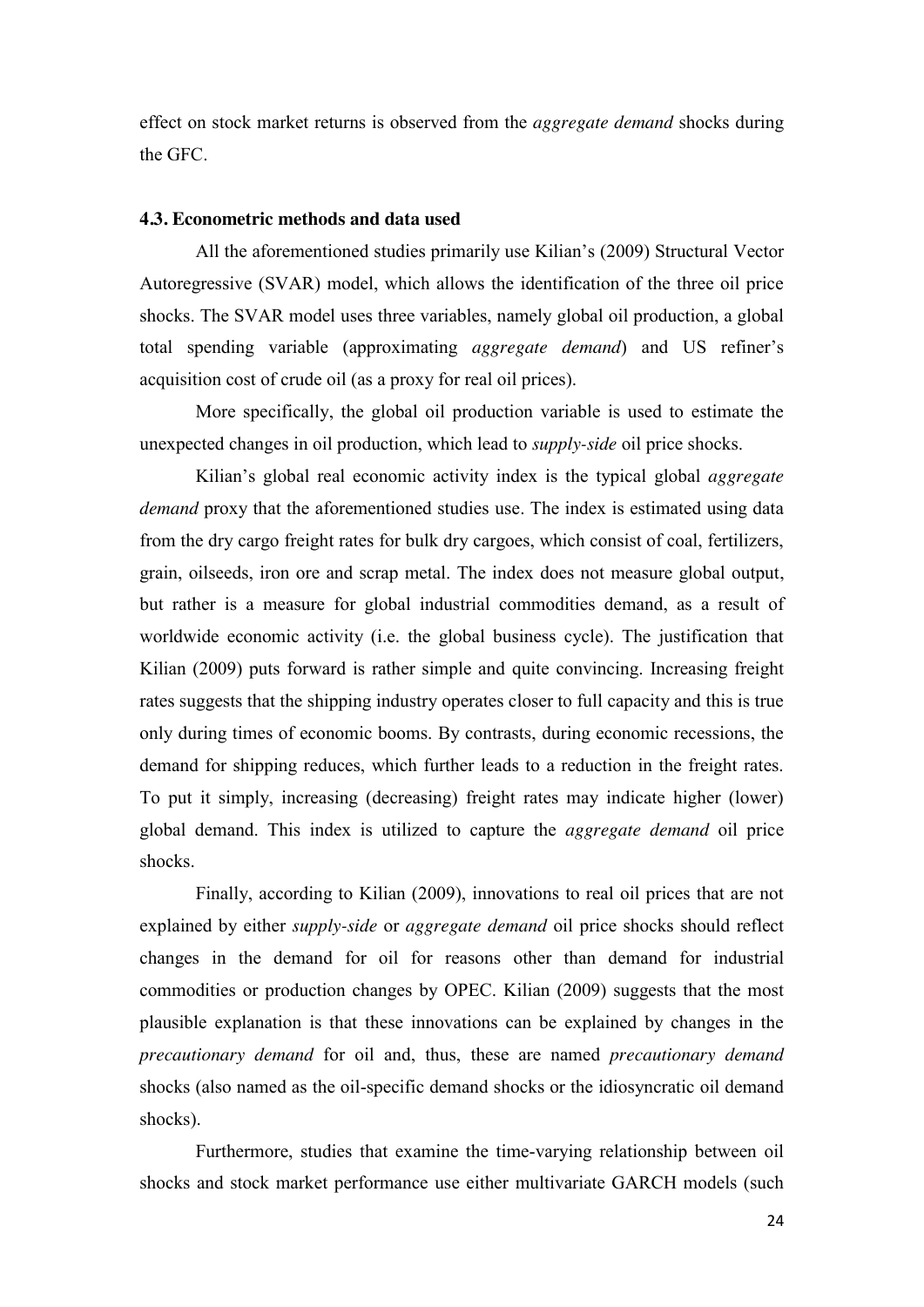as the Dynamic Conditional Correlation of Engle (2002) or BEKK by Baba *et al.* (1991) and Engle and Kroner (1995)) or the Time-Varying Parameter VAR model of Primiceri (2005).

#### **5. Relationship between oil price volatility and stock market volatility**

In this section we turn our attention to the relationship between the volatilities of oil and stock markets. Ross (1989) maintains that volatilities from different assets can affect each other. Furthermore, Huang *et al.* (1996) opine that oil and stock market linkages could potentially be realized through their volatilities. Despite this *prima facie* evidence, only recently have researchers looked into the relationship between oil and stock market volatility (see for instance, Malik and Hammoudeh, 2007; Malik and Ewing, 2009).

This section begins by reviewing studies that focus on the static relationship between volatilities of the two markets (at either aggregate or disaggregate levels), and then proceeds to examine the relationship for oil-importing and oil-exporting countries. Next, we concentrate on their time-varying relationship, before discussing the various methodologies and data used in the empirical literature.

### **5.1. Empirical evidence based on static approaches**

#### **5.1.1. Relationship between oil and stock market volatility**

Malik and Ewing (2009) conduct one of the early studies in this line of research. The authors concentrate on six US sectoral stock market indices, namely Financials, Industrials, Consumer Services, Health Care and Technology, and examine the relationship between sector index volatilities and crude oil price volatility. Their findings suggest heterogeneous responses from the different sectoral indices; overall they report that oil price volatility positively affects sectoral stock market volatility. Nevertheless, no evidence of such effects is reported for Financial and Industrial sectors' volatilities.

Arouri *et al.* (2011a) also focus on several US and European industrial sectors (i.e. Automobile & Parts, Financials, Industrials, Basic Materials, Technology, Telecommunications and Utilities) for the period 1989-2009. Interestingly enough, the results are different not only among the different sectors (as already documented by Malik and Ewing, 2009), but also between the two financial markets. In particular, for European stock market volatility, the authors show that neither oil price volatility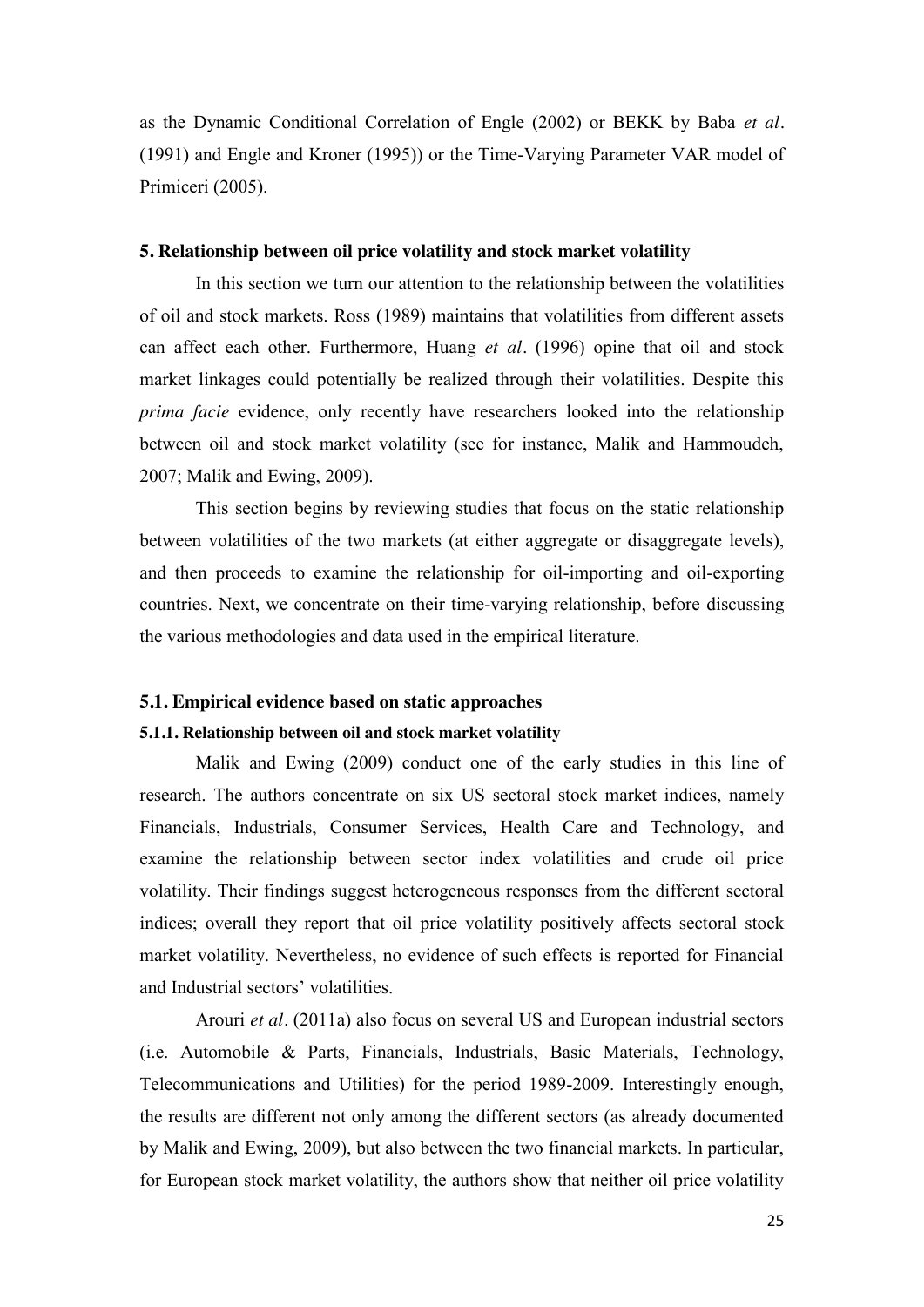nor stock market volatility exercise any significant effects on one another. By contrast, oil volatility significantly impacts the industrial sector volatilities of Automobile & Parts, Basic Materials and Utilities sectors in the US, whereas no effects are reported for other sectors. On the other hand, none of the industrial sector volatilities seem to impact oil price volatility. In a subsequent study, Arouri *et al.* (2012) corroborate the findings of Arouri *et al.* (2011a).

So far, studies that focus on disaggregate indices show that oil market volatility exercises a significant impact at the sectoral level. Turning to studies that utilize aggregate stock market indices, Vo (2011) investigates the inter-dependence between S&P500 index and WTI crude oil price volatilities for the period 1999-2008. Contrary to previous evidence, the author finds a mutual inter-dependence between the two market volatilities. Similar results are also reported by Mensi *et al.* (2013), who examine the volatility linkages between stock and oil prices for both WTI and Brent crude oil prices. Mensi *et al*. (2013) find positive bidirectional effects between S&P500 and WTI volatilities, as in the case of Vo (2011). However, these results do not hold for the Brent volatility. More specifically, the findings suggest that it is the S&P500 volatility that exercises a significant effect on Brent crude oil volatility, rather than the reverse.

More recently, Ewing and Malik (2016) also support the findings of Vo (2011) and Mensi *et al.* (2013), focusing on WTI and S&P500 volatilities, for the period 1996-2013. It is evident from the study's results that there are significant cross-market volatility effects. Nevertheless, they also report that the oil price volatility receives stronger effects from the stock market volatility, as compared with the reverse. Furthermore, Phan *et al.* (2016) use volatilities from the futures contracts of the S&P500, NASDAQ and WTI and show that even in the futures markets, there are significant cross-market volatility effects.

A different approach is employed by Angelidis *et al.* (2015), who examine (among others) the impact of Brent crude oil volatility on the probability of the Dow Jones volatility being in a high risk regime. The authors cannot offer any support for the idea that oil price volatility exercises significant effects on stock market volatility.

### **5.1.2. Oil-importing countries and oil-exporting countries**

Malik and Hammoudeh (2007) use data from 1994 to 2001 for the stock markets of the GCC region and WTI crude oil prices. Their findings show that GCC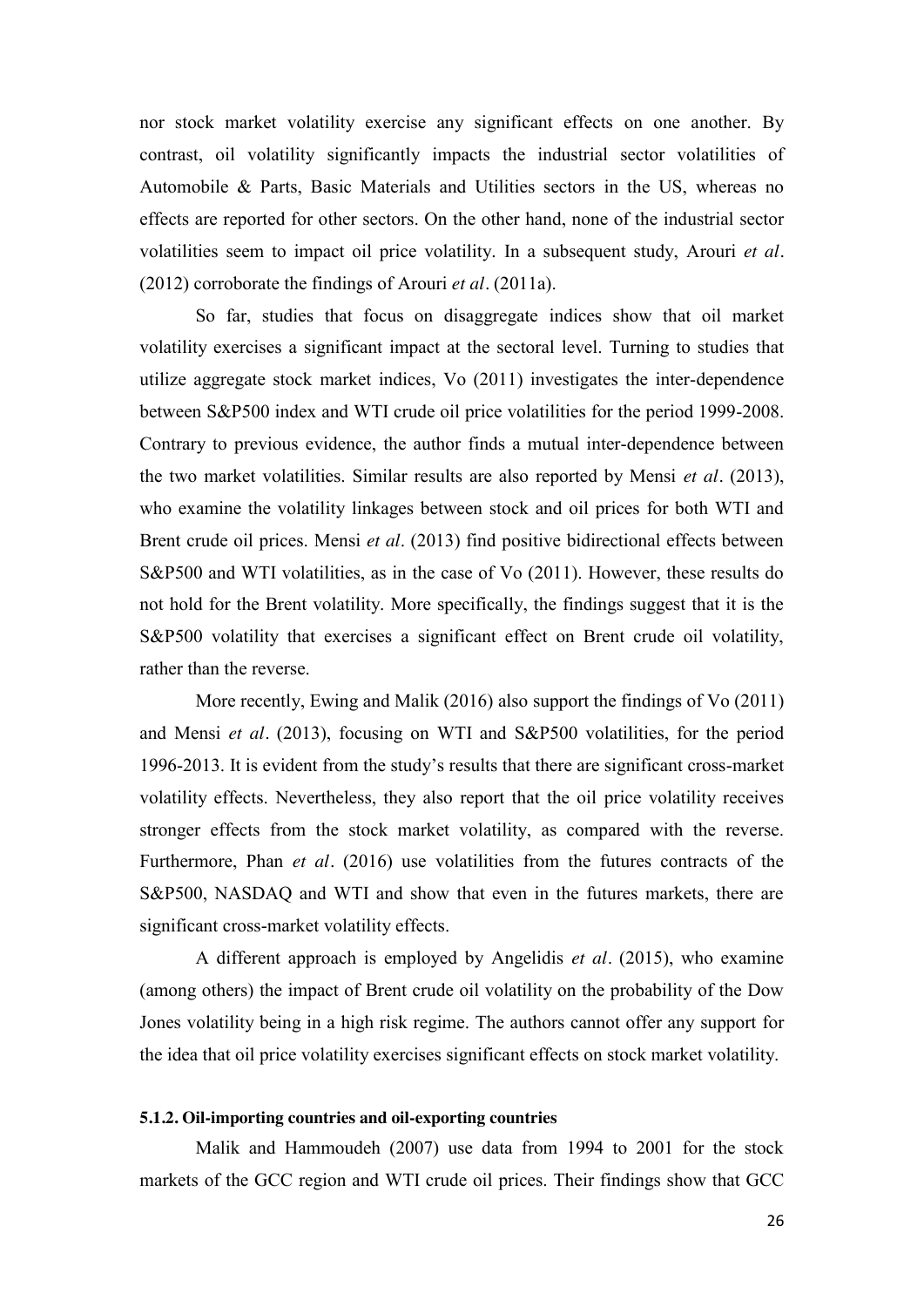stock market volatilities are affected by oil price volatility, whereas the reverse does not hold true. The only exception is Saudi Arabia's stock market volatility, which is the only financial market volatility that exercises a significant effect on oil market volatility. According to the authors, such findings highlight the importance of Saudi Arabia in the global oil market.

Khalfaoui *et al.* (2015) use data for the stock market volatilities of the G7 countries, as well as, WTI crude oil price volatility. Even though the findings show interdependence between stock and oil volatilities, there is evidence to suggest that oil market volatility is leading stock market volatility. The authors are unable to find any heterogeneous effects between Canada (a major oil-exporting country) and the other G7 countries in the sample (oil-importers).

#### **5.2. Time-varying relationship between oil and stock market volatility**

Thus far, the evidence reported in the previous sections does not capture possible heterogeneous relationships between oil price and stock market volatilities over different time periods. Hence, recent studies focus on the time-varying effects of relationships between volatilities of the two markets.

Arouri *et al.* (2011b) reveal that the relationship between the two volatilities is indeed time-varying for GCC countries. More specifically, the oil market volatility significantly increases stock market volatility, and these effects are even more pronounced during the crisis period. Similarly, stock market volatility positively affects oil price volatility, although these effects disappear during tranquil periods. Awartani and Maghyereh (2013) provide support to the findings by Arouri *et al.* (2011b), as they also focus on the same stock markets and show that oil market volatility is the main transmitter of volatility shocks to stocks markets, rather than the reverse. These spillover effects are more apparent during the financial crisis.

Other studies that also concentrate on oil-exporting and oil-importing countries are those by Boldanov *et al.* (2016) and Maghyereh et al. (2016). Maghyereh et al. (2016) use a sample of 11 countries (3 oil-exporters and 8 oilimporters) for the period 2008-2015, and find evidence that oil price volatility is the main transmitter of volatility shocks to stock market volatilities, a finding similar to Awartani and Maghyereh (2013). The authors also do not report any distinction between oil-importing and oil-exporting countries.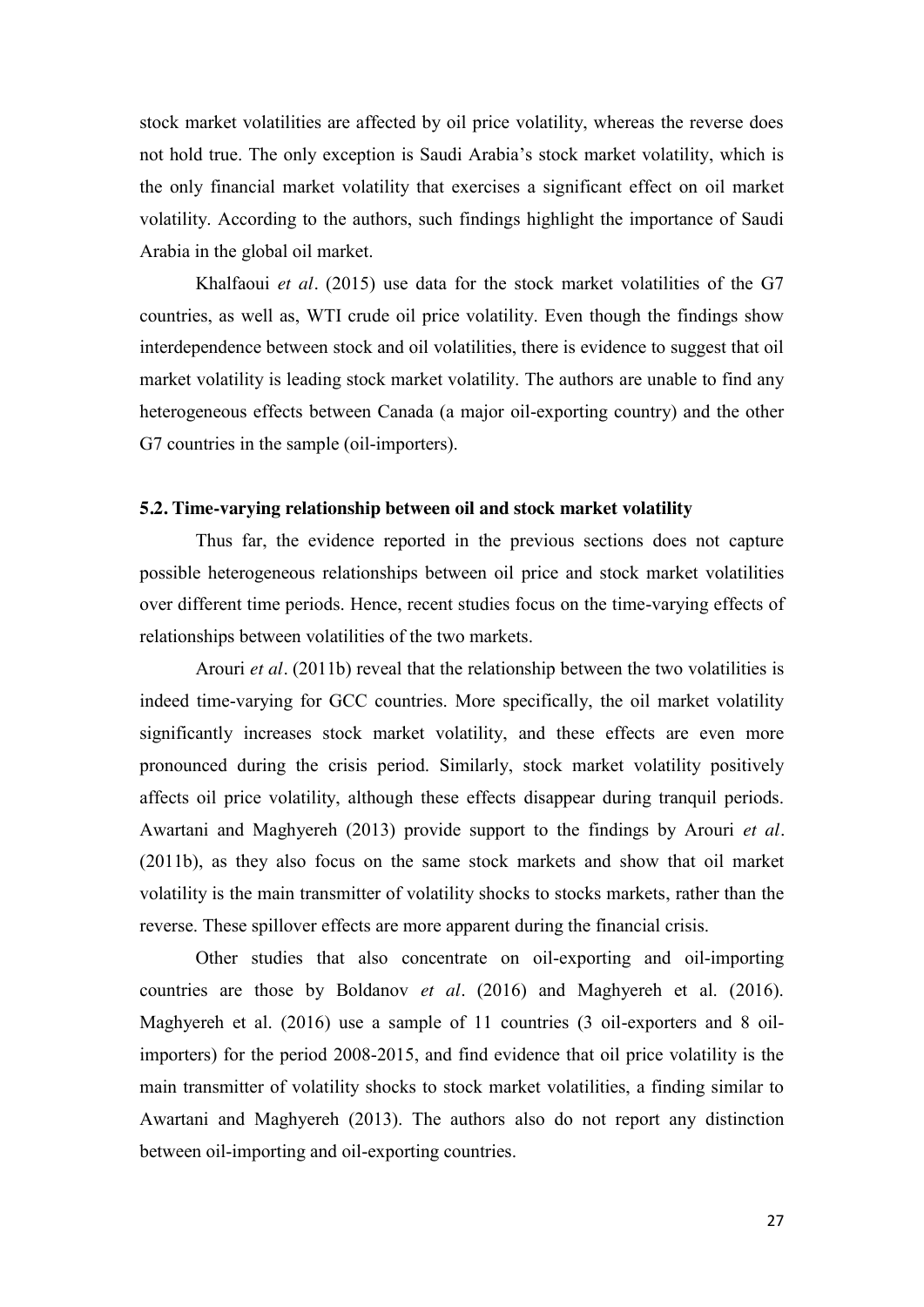By contrast, Boldanov *et al.* (2016) do report heterogeneous relationships between the oil and stock market volatilities of oil-importing and oil-exporting countries. In particular, even though the relationship between the two market volatilities is positive in the case of oil-importing countries, this does not hold for the oil-exporting countries. It is evident that during geopolitical unrest and natural disasters, the relationship between oil and stock market volatilities of oil-exporters turns negative. Furthermore, the authors show that this relationship intensifies during periods of economic turbulence.

We finalize this section with two studies that focus solely on oil-importing economies. Du and He (2015) study the US market and show that there are significant risk spillovers between oil and stock markets. Disentangling the results further, they report that in the pre-financial crisis period these risk spillovers are positive and run from stock market volatilities to oil market volatilities. In parallel, there are also negative spillovers flowing from oil volatility to stock market volatility. Interestingly enough, these spillover effects change in the post-financial crisis period, where bidirectional positive spillover effects are reported. Bouri (2015), on the other hand, investigates four MENA countries (Lebanon, Jordan, Tunisia and Morocco) for the period 2003-2013. Overall, the findings reveal that there are not significant linkages between oil volatility and the volatilities of these MENA stock markets. This particularly holds for the pre-financial crisis period. Some evidence of significant linkages is reported in the post-financial crisis period, yet not for all countries. More specifically, bidirectional causality is evident between Jordanian stock market volatility and oil market volatility, whereas unidirectional causality running from oil volatility to Tunisian stock market volatility is also uncovered.

# **5.3. Econometric methods and data used**

It is evident from the aforementioned studies that several different methods have been employed, as well as different sets of data. More specifically, studies use both Brent and WTI crude oil prices, although the latter is more commonly employed. In terms of stock market data, the existing literature primarily uses aggregate stock markets for the US and GCC countries. Nevertheless, G7 countries and aggregate European stock market indices have been also considered. Finally, a small number of studies consider sectoral indices, but only for the US and Europe.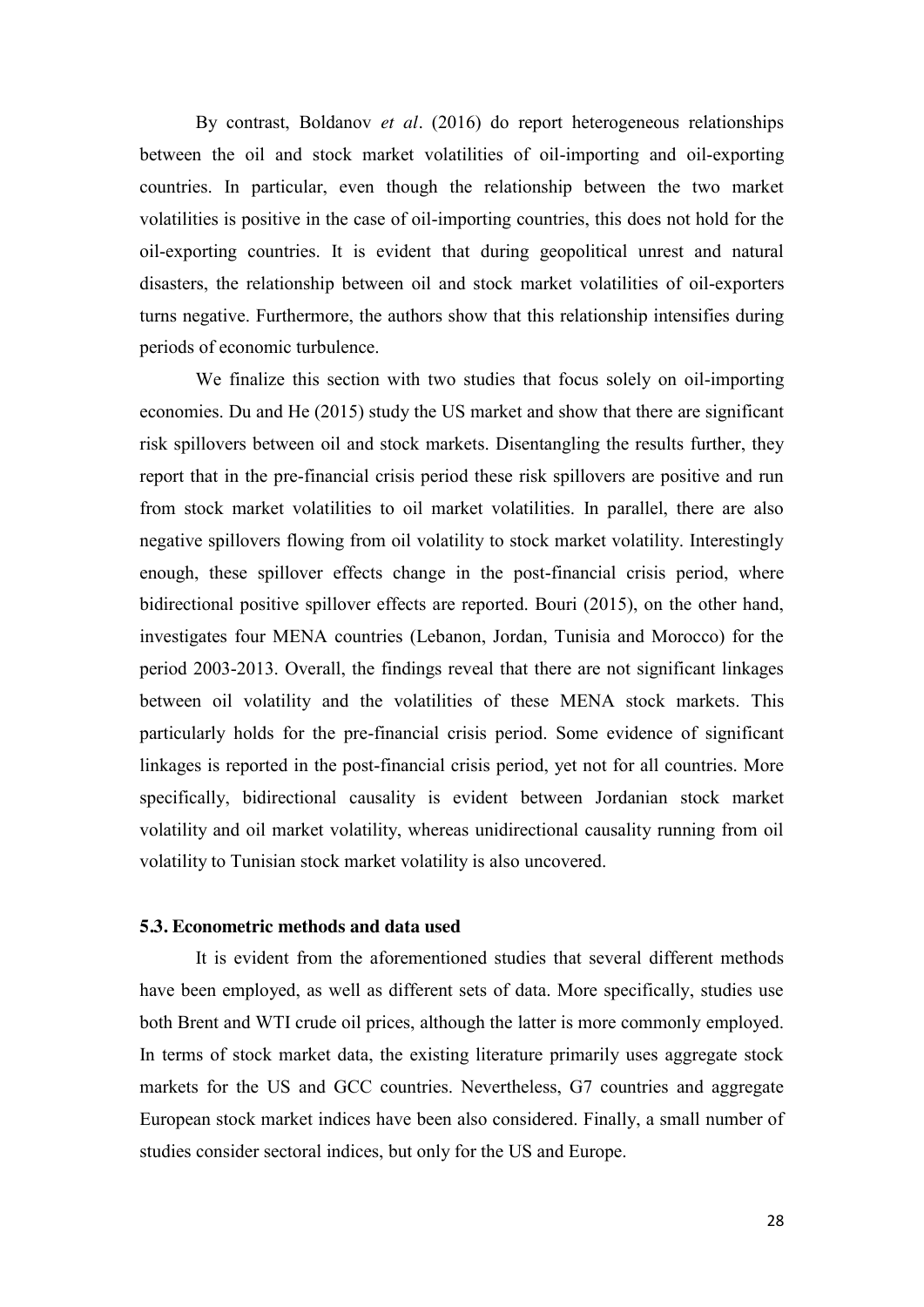As far as data frequency is concerned, the majority of studies prefer the use of daily data, although there is a single study that has used intraday data (Phan *et al.*, 2016). Finally, the volatility measure that is most commonly used in the studies is conditional volatility, rather than the realized volatility. There is only one study that has considered implied volatility indices (Maghyereh *et al.*, 2016).

Turning our attention to the methods that have been used, the majority of the studies have employed a GARCH-type model, either in static frameworks (e.g. VAR-GARCH) or in time-varying frameworks (e.g. GARCH-BEKK, GARCH-VECH, Diagonal BEKK). However, studies which consider the time-varying relationship between the two market volatilities also consider the newly developed Spillover Index and Connectedness Index by Diebold and Yilmaz (2012 and 2014).

# **6. Impact of stock markets on forecasting oil prices and oil price volatility**

Recent evidence suggests that the oil market has experienced increased financialization, especially since the start of the 2000s (see, *inter alia*, Büyüksahin and Robe, 2014; Silvennoinen and Thorp, 2013; Fattouh *et al*., 2012). The term financialization stands for increased links between the oil and stocks markets.

The wealth of literature on oil price and oil price volatility forecasting does not use the information extracted from stock markets to examine whether it can provide incremental forecasting accuracy. Instead, studies rely mainly on oil market fundamentals like global oil production, global demand and global oil inventories $<sup>6</sup>$ , or</sup> the futures price of  $\delta$ il<sup>7</sup> when forecasting oil prices (the review of these studies falls outside the scope of this survey). <sup>8</sup> On the other hand, the literature on oil price volatility forecasting primarily uses past information about oil price volatility to forecast future volatility $9$ .

# **6.1. Oil price forecasting**

There are only three studies that examine the informational content of stock markets when forecasting oil prices. Chen (2014) uses the US AMEX Oil Index, the

<sup>&</sup>lt;sup>6</sup> See, for instance, Baumeister and Kilian, (2015, 2014), Baumeister *et al.* (2014), Manescu and Van Robays (2014), Baumeister and Kilian (2012).

<sup>&</sup>lt;sup>7</sup> E.g. Alquist and Kilian, (2010), Murat and Tokat (2009), Coppola (2008), Knetsch (2007).

<sup>8</sup> Zagalia (2010) maintains that the forecasting of oil prices may be biased when the impact of financial markets is ignored.

<sup>9</sup> See, for example, Prokopczuk *et al*. (2015), Sevi (2014), Chkili *et al*. (2014), Nomikos and Pouliasis (2011), Kang *et al*. (2009), Sadorsky (2006).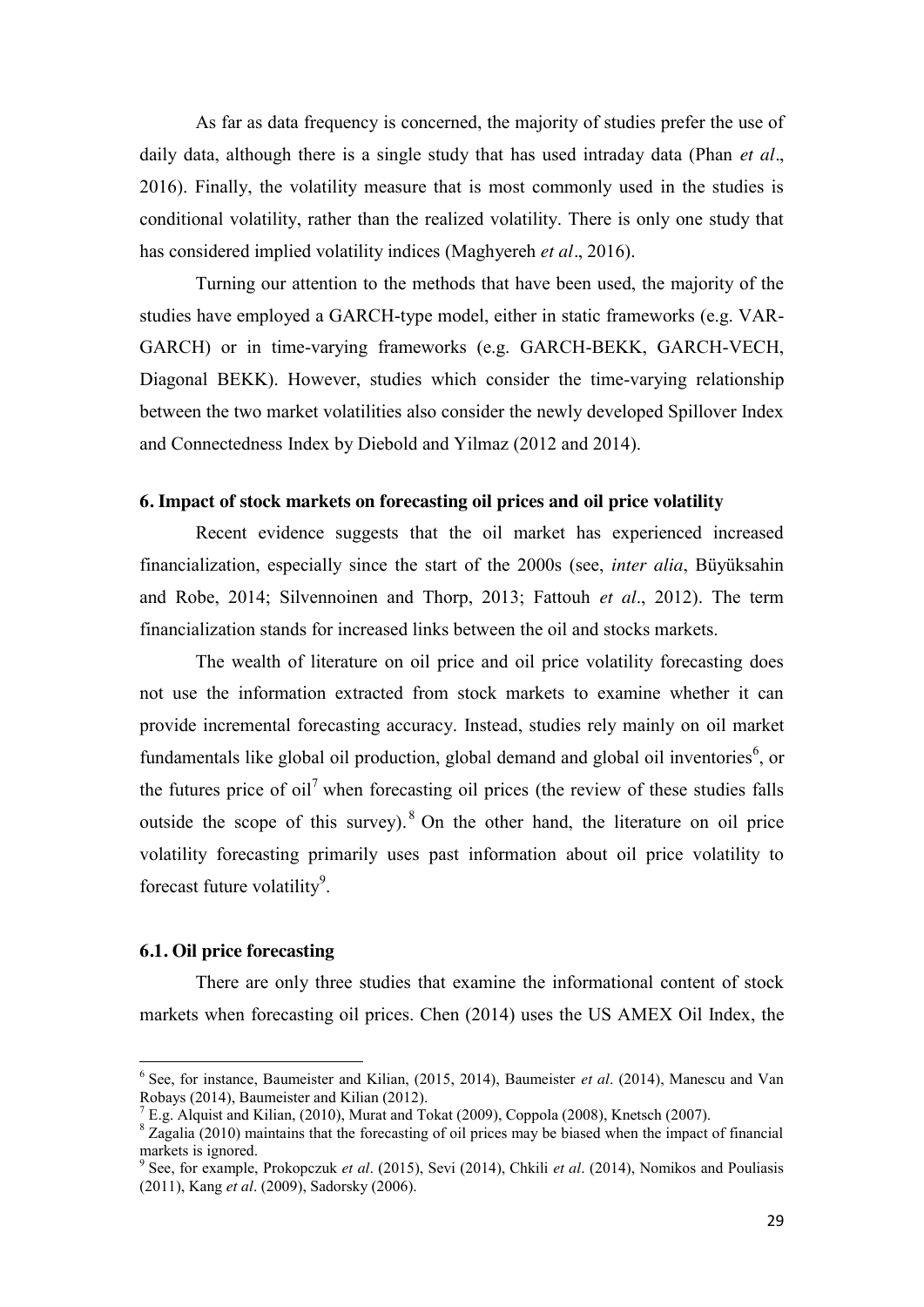MSCI World Energy Sector Index for oil-sensitive stocks, and the S&P500 index to forecast monthly nominal and real crude oil prices—and to compare these forecasts against the no-change forecast (i.e. the random walk). The author uses various oil benchmarks (WTI, Brent and Dubai), as well as average world oil prices. The findings suggest that the US AMEX Oil Index and the MSCI World Energy Sector Index provide incremental forecasting ability for oil prices only in the short-run (i.e. 1 month ahead), as the no-change forecast is always superior for all forecasting horizons beyond 1 month.

The findings of Chen (2014) cannot be supported by Baumeister *et al*. (2015). In particular, these authors use a combination of low and high frequency data to forecast monthly real WTI crude oil prices. In particular, they use low frequency (monthly) oil prices and high frequency (daily) returns and the excess returns of oil company stocks (NYSE Oil Index). The authors compare the forecasting performance of these models based on stock market data against no-change forecasts, as well as those generated by models that use only oil market fundamentals. The authors find that the use of the returns and excess returns of the NYSE Oil Index offer marginally improved forecasts compared to the no-change forecast. Even more, they find that forecasts based on the NYSE Oil Index are not more accurate than forecasts based only on oil market fundamentals.

Furthermore, Yin and Yang (2016) use the dividend yield, dividend-price ratio and the earning-price ratio of the S&P500 Index, as well as the book-to-market value ratio for the Dow Jones Industrial Average to predict WTI crude oil prices. They compare these forecasts against others generated by technical indicators for oil prices (i.e. moving averages, the momentum and on-balance volume averages). Their findings show that technical oil price strategies have superior predictive accuracy compared to forecasts based on stock market indicators.

Finally, Degiannakis and Filis (2017b) adopt a similar methodology with Baumeister *et al.* (2015) using (among others) daily returns and volatilities of major global stock markets to forecast monthly oil prices. In their study the authors compared these forecasts against no-change forecasts as well as state-of-the-art models. Contrary to the findings by Baumeister *et al.* (2015), Degiannakis and Filis (2017b) show that the use of high frequency stock market data (daily) provides incremental predictive accuracy to oil price forecasts, and incremental directional accuracy.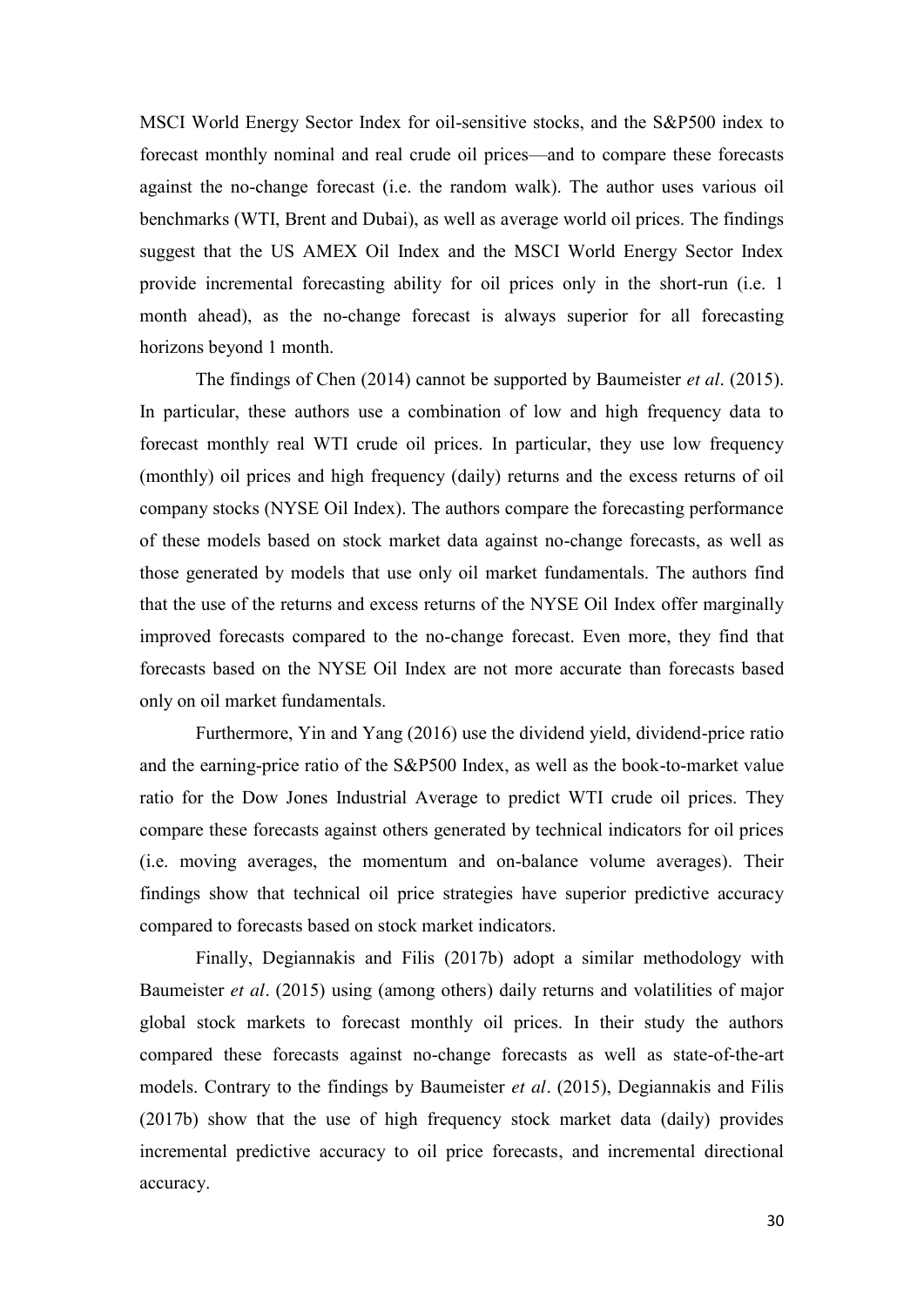#### **6.2. Oil price volatility forecasting**

In terms of oil price volatility forecasting, there are again only three studies that examine whether the information extracted from stock markets can provide incremental forecasting accuracy.

More specifically, Efimova and Serletis (2014) use daily S&P500 returns to forecast the 1-day ahead WTI oil conditional volatility. The authors compare these forecasts against others generated by a random walk, past oil price volatility, oil price returns, natural gas price returns and electricity price returns. They report that univariate models based on the S&P500 daily returns cannot produce better oil price volatility forecasts compared with those based on gas and electricity price returns.

In addition, Phan *et al*. (2016) assess whether volatilities of the E-mini S&P500 index futures and the E-mini NASDAQ index futures can improve the forecasting accuracy of realized oil price volatility, compared to a model without any exogenous variables. Contrary to Efinova and Serletis, the authors show that crossmarket volatility interaction increases the forecasting accuracy of oil price volatility.

More recently, Degiannakis and Filis (2017a) show that the incorporation of stock market index volatility from the major global stock market indices (E-mini S&P500, FTSE100, Eurostoxx 50 and Hang Seng) does improve the forecasting and directional accuracy of Brent crude oil volatility compared to a random walk, as well as to models based only on past information of Brent crude oil price volatility.

#### **6.3. Econometric methods and data used**

Interestingly enough, there is not a common model that is used in the aforementioned studies. For instance, in the oil price forecasting literature Chen (2014) and Yin and Yang (2016) use predictive regression models  $10$ , whereas Baumeister *et al*. (2015) and Degiannakis and Filis (2017b) employ a Mixed-Data Sampling (MIDAS) framework, which allows the researcher to combine low and high frequency data in the same model.

On the other hand, in the oil price volatility literature Efimova and Serletis (2014) use multivariable GARCH models (such as BEKK and DCC), whereas Phan *et* 

<sup>&</sup>lt;sup>10</sup> A standard predictive regression model takes the form  $y_{t+h} = a + bx_t + u_{t+h}$ , where  $y_{t+h}$  denotes the oil price returns at time  $t+h$  (*h* is the out-of-sample *h*-step-ahead forecasts) and  $x_t$  is the vector of exogenous variables.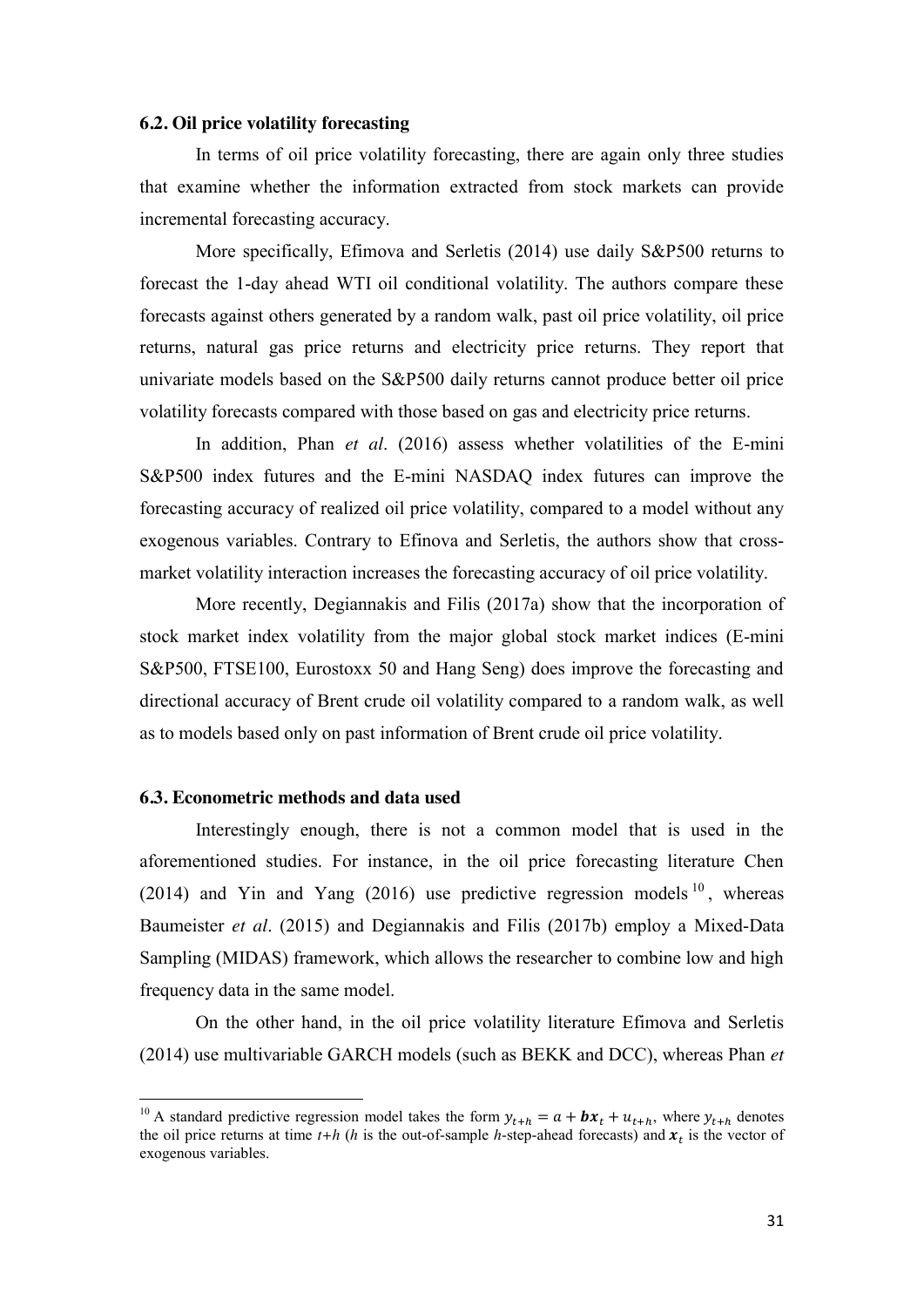*al*. (2016) use an EGARCH(1,1) model with and without exogenous variables. By contrast, Degiannakis and Filis (2017a) employ a Heterogeneous Autoregressive (HAR) model with exogenous variables.

In terms of data, it is typical for authors to use WTI or Brent crude oil prices to measure oil price returns and volatility. Furthermore, the most common stock market data are from the US, including the S&P500 index and NASDAQ, although the US oil sector index is also commonly used.

Finally, there is not much consistency in the measurement of oil price volatility given that authors use both conditional and realized oil price volatilities.

#### **7. Conclusions and ideas for further study**

The aim of this paper is to provide a detailed review of the literature on the relationship between oil and stock markets. We began with analysis of the transmission mechanisms between the two markets, and then proceeded to review literature on the effects of oil price fluctuations on stock market returns. Subsequently, we discussed the role of oil prices shocks on stock market performance and the interconnectedness between the volatilities of the two markets. Finally, we moved to analyze the informational content of stock markets for forecasting oil prices and oil price volatility.

The main conclusions that can be drawn are as follows. There are various channels that impact firm cash flow and/or their discount rates. These transmission channels suggest that higher oil prices lead to lower stock market returns—for stock markets operating in oil-importing economies. The reverse applies for oil-exporting countries. Further study in this area should concentrate on the possible asymmetric effects of positive and negative oil price changes. Additionally, theoretical transmission channels by which stock markets affect oil prices should be also developed.

Evidence mainly supports the theoretical premise that higher oil prices lead to lower stock market returns, yet only for the oil-importing countries, as the reverse hold true for oil-exporting countries. At a more detailed level, though, higher oil prices due to *supply-side* or *precautionary demand shocks* trigger negative responses from stock markets, whereas higher oil prices resulting from a boost in the global economy (*aggregate demand shocks*) are received as positive news by stock markets. More recent evidence shows that the relationship between the two markets is time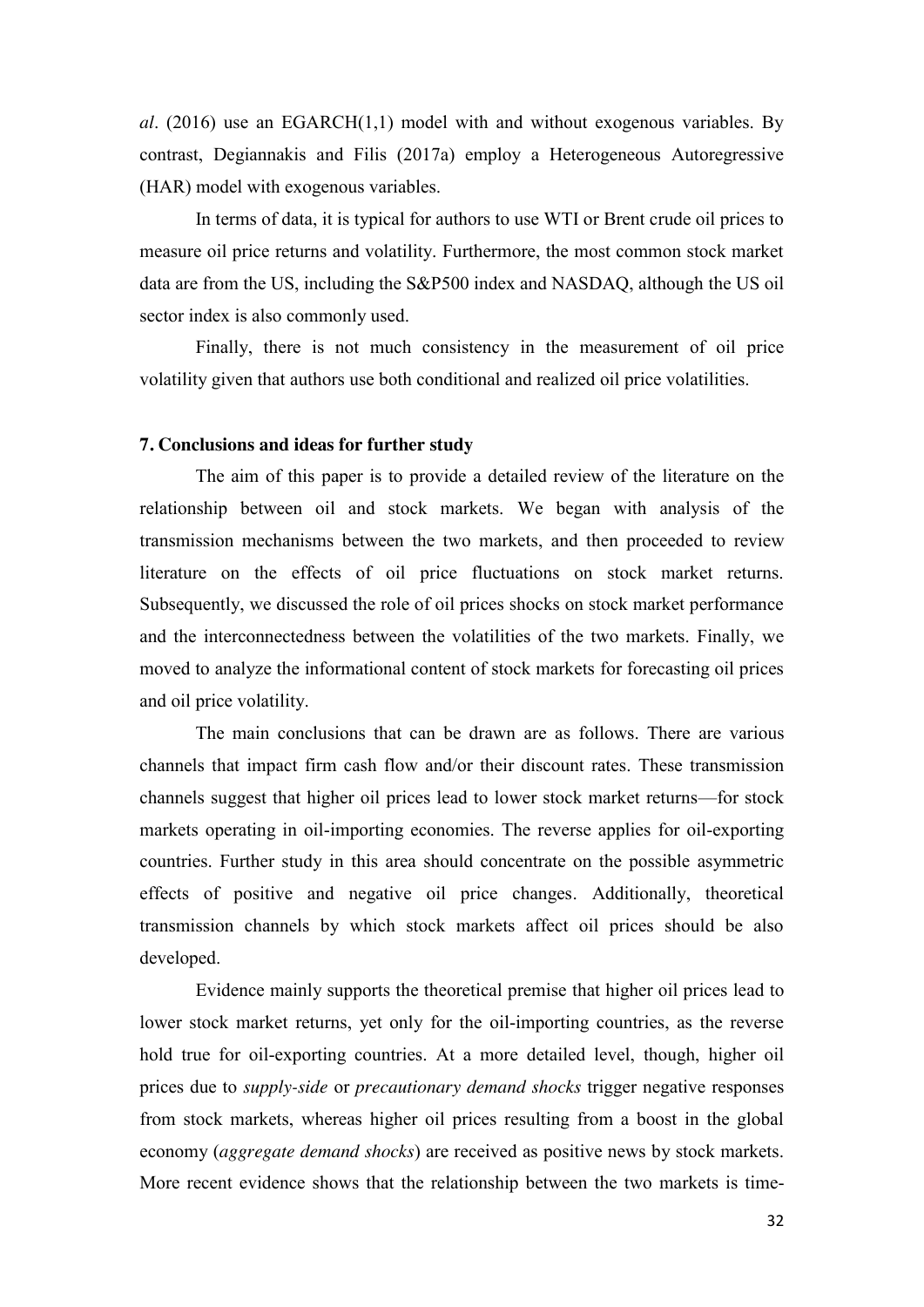varying. Despite the above, the comprehensive study by Broadstock and Filis (2017) suggests that the importance of oil shocks to excess stock return is at the best marginal. Given this recent contradictory findings, there is scope to further expand this line of research by assessing the aforementioned effects (i) over the whole distribution of returns, (ii) as to whether they are direct or indirect and (iii) using firmlevel data from various countries.

Oil price volatility exercises a significant effect on stock market volatility, whereas the reverse holds true only in the case of the US market. Furthermore, additional evidence suggests that the volatility relationship is time-varying, which tends to intensify during the global financial crisis period. Interestingly, there are no studies that focus on firm-level data when considering volatility interconnectedness between the two markets, making this is an interesting avenue for further research.

Furthermore, despite the importance of oil prices for the global economy, the linkages between oil and stock markets (either in returns or in volatilities), as well as the fact that these markets exhibit a dynamic relationship, there is a small number of studies that have evaluated the information content of stock markets in forecasting both oil prices and oil price volatility. Thus, significant more research is required in this line of research, especially utilizing data of higher frequencies, which contain rich information on both the oil and stock markets. Another interesting avenue for further research is the production of density oil price and oil price volatility forecasts, based on information extracted from stock market fluctuations. Density forecasts are of particular importance for policy makers.

Even more, the in-depth review that is carried out in this paper provides information on the implications of these findings for portfolio holders. In short, there is some evidence to suggest that the oil market can provide hedging opportunities for stock markets. Nevertheless, more evidence needs to be accumulated on whether these findings hold at the firm-level, and whether the reverse hedging opportunities still apply (i.e. whether stock markets function as a hedging tool for oil price fluctuations). In addition, future studies should increase further in the applicability of the literature's results for investment purposes by focusing on optimal weight allocation for multi-asset portfolios, as well as, real financial assets such as index futures, ETFs of stock indices, etc.

We further show that the volatilities of the two markets are linked together in a dynamic fashion. Taking into consideration that there are assets, which mirror the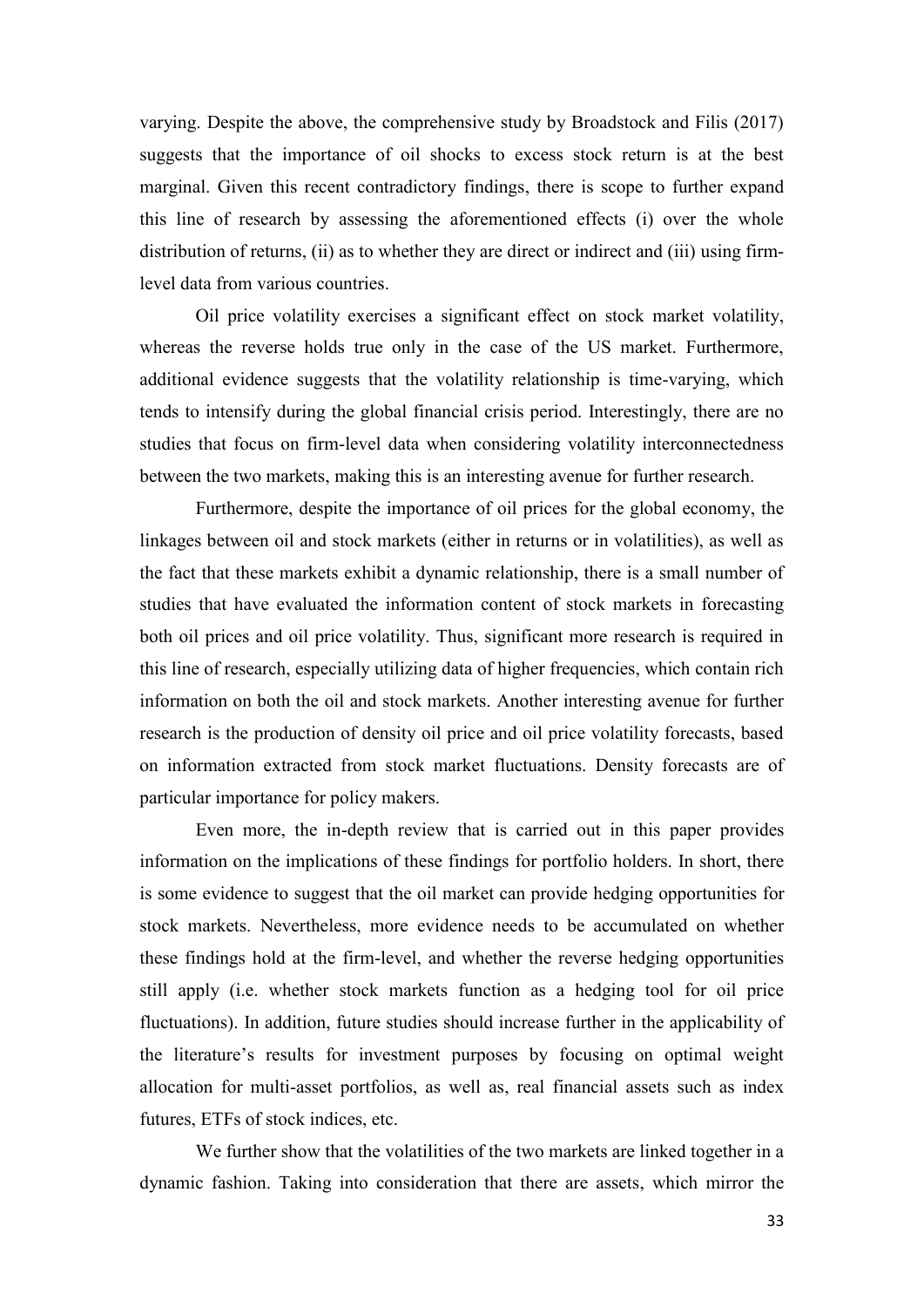performance of their volatilities (e.g. ETFs or futures contracts on implied volatility indices), research should examine the implications of this time-varying volatility interconnectedness for volatility investors.

Finally, given that the oil market has become more financialized in recent years due to the increased participation of hedge funds studies should investigate further the role of the speculative activity in the oil market and how this financialization has altered its nature.

### **Acknowledgements**

Authors would like to thank Ian Mead, David Daniels, Melissa Lynes, Thomas Lee and James Smith for their constructive comments on a previous version of this study. The analysis and conclusions expressed here are those of the authors and not necessarily those of the U.S. Energy Information Administration.

#### **References**

- Abel, A.B., & Bernanke, B.S. (2001). Macroeconomics. Addison Wesley Longman Inc., New York.
- Abhyankar, A., Xu, B., & Wang, J. (2013). Oil price shocks and the stock market: evidence from Japan. *Energy Journal*, *34*(2), 199-222.
- Al Janabi, M. A. M., Hatemi-J, A. & Irandoust, M. (2010). An Empirical Investigation of the Informational Efficiency of the GCC Equity Markets: Evidence from Bootstrap Simulation. *International Review of Financial Analysis*, 19(1), 47–54.
- Alquist, R., & Kilian, L. (2010). What do we learn from the price of crude oil futures? *Journal of Applied Econometrics*, *25*(4), 539-573.
- Angelidis, T., Degiannakis, S., & Filis, G. (2015). US stock market regimes and oil price shocks. *Global Finance Journal*, *28*, 132-146.
- Antonakakis, N., Chatziantoniou, I., & Filis, G. (2013). Dynamic co-movements of stock market returns, implied volatility and policy uncertainty. *Economics Letters*, *120*(1), 87-92.
- Antonakakis, N. & Filis, G. (2013). Oil Prices and Stock Market Correlation: A Time-Varying Approach. *International Journal of Energy and Statistics*, 1(1), 17– 29.
- Apergis, N., & Miller, S. M. (2009). Do structural oil-market shocks affect stock prices? *Energy Economics*, *31*(4), 569-575.
- Arouri, M. E. H. (2011). Does crude oil move stock markets in Europe? A sector investigation. *Economic Modelling*, 28(4), 1716-1725.
- Arouri, M E. H. (2012). Stock returns and oil price changes in Europe: A sector analysis. *The Manchester School*, 80(2), 237-261.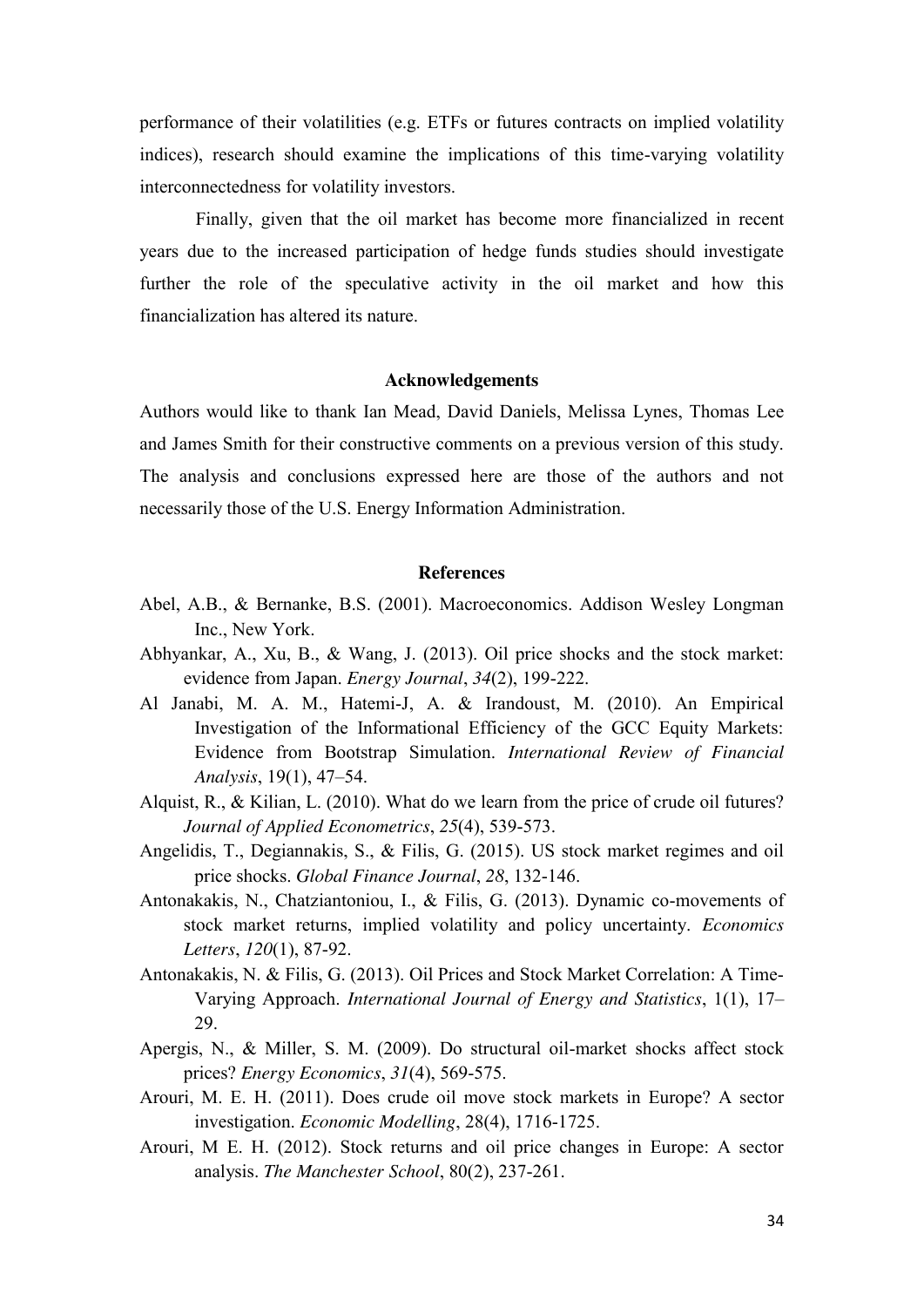- Arouri, M. E. H., Jouini, J., & Nguyen, D. K. (2011a). Volatility spillovers between oil prices and stock sector returns: implications for portfolio management. *Journal of International Money and Finance*, 30(7), 1387-1405.
- Arouri, M. E. H., Jouini, J., & Nguyen, D. K. (2012). On the impacts of oil price fluctuations on European equity markets: Volatility spillover and hedging effectiveness. *Energy Economics*, 34(2), 611-617.
- Arouri, M. E. H., Lahiani, A., & Nguyen, D. K. (2011b). Return and volatility transmission between world oil prices and stock markets of the GCC countries. *Economic Modelling*, 28(4), 1815-1825.
- Arouri, M. E. H., & Nguyen, D. K. (2010). Oil prices, stock markets and portfolio investment: evidence from sector analysis in Europe over the last decade. *Energy Policy*, 38(8), 4528-4539.
- Arouri, M. E. H., & Rault, C. (2012). Oil prices and stock markets in GCC countries: empirical evidence from panel analysis. *International Journal of Finance & Economics*, 17(3), 242-253.
- Asteriou, D., & Bashmakova, Y. (2013). Assessing the impact of oil returns on emerging stock markets: A panel data approach for ten Central and Eastern European Countries. *Energy Economics*, 38, 204-211.
- Awartani, B., & Maghyereh, A. I. (2013). Dynamic spillovers between oil and stock markets in the Gulf Cooperation Council Countries. *Energy Economics*, 36, 28-42.
- Ayadi, O. F. (2005). Oil price fluctuations and the Nigerian economy. *OPEC review*, *29*(3), 199-217.
- Baba, Y., Engle, R. F., Kraft, D. F., & Kroner, K. F. (1991). Multivariate simultaneous generalized ARCH, Unpublished manuscript, Department of Economics, University of California, San Diego. San Diego.
- Bachmeier, L. (2008). Monetary policy and the transmission of oil shocks. *Journal of Macroeconomics*, 30(4), 1738-1755.
- Barro, R.J. (1984). Macroeconomics. Wiley, New York.
- Barsky, R.B., and L. Kilian, (2002). Do We Really Know that Oil Caused the Great Stagflation? A Monetary Alternative. NBER Chapters, 137-198.
- Barsky, R.B., and L. Kilian, (2004). Oil and the Macroeconomy since the 1970s. Journal of Economic Perspectives, 18(4), 115-134.
- Bashar, A.Z. (2006). Wild oil prices, but brave stock markets! The case of GCC stock markets. *Operational Research*, 6(2), 145-162.
- Basher, S. A., Haug, A. A., & Sadorsky, P. (2012). Oil prices, exchange rates and emerging stock markets. *Energy Economics*, *34*(1), 227-240.
- Basher, S. A., & Sadorsky, P. (2006). Oil price risk and emerging stock markets. *Global Finance Journal*, 17(2), 224-251.
- Baumeister, C., Guérin, P., & Kilian, L. (2015). Do high-frequency financial data help forecast oil prices? The MIDAS touch at work. *International Journal of Forecasting*, *31*(2), 238-252.
- Baumeister, C., & Kilian, L. (2012). Real-time forecasts of the real price of oil. *Journal of Business & Economic Statistics*, 30(2), 326-336.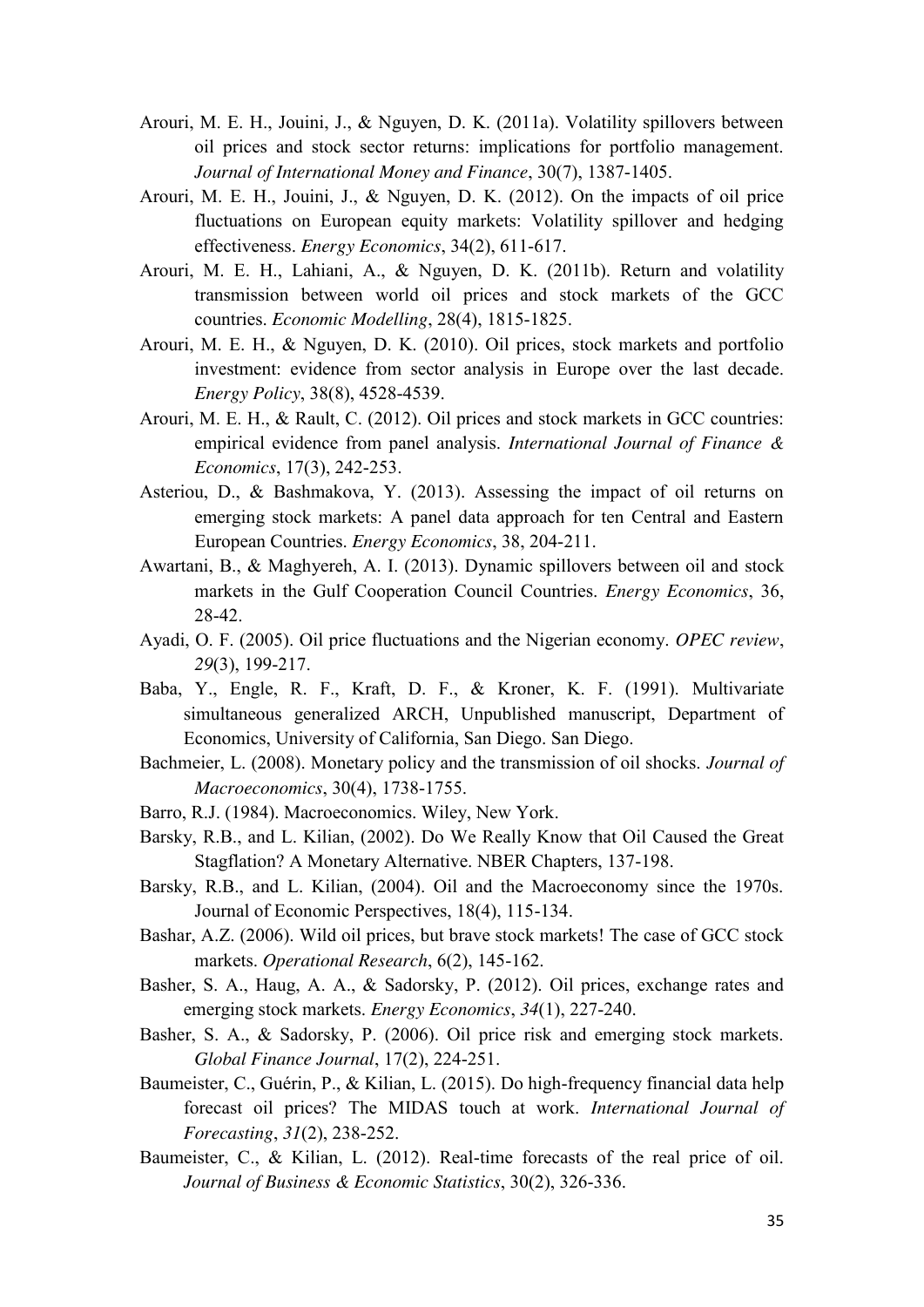- Baumeister, C., & Kilian, L. (2015). Forecasting the real price of oil in a changing world: a forecast combination approach. *Journal of Business & Economic Statistics*, 33(3), 338-35.
- Baumeister, C., Kilian, L., & Lee, T. K. (2014). Are there gains from pooling realtime oil price forecasts? *Energy Economics*, *46*, S33-S43.
- Baumeister, C., & Kilian, L. (2014). What central bankers need to know about forecasting oil prices. *International Economic Review*, *55*(3), 869-889.
- Baumeister, C., & Peersman, G. (2013). Time-varying effects of oil supply shocks on the US economy. *American Economic Journal: Macroeconomics*, *5*(4), 1-28.
- Bernanke, B. S. (1983). Non-monetary effects of the financial crisis in the propagation of the Great Depression. National Bureau of Economic Research, working paper series.
- Bernanke, B. S. (2006). Energy and the Economy. *Speech to the Economic Club of Chicago, June*, *15*.
- Bharn, R., & Nikolova, B. (2010). Global oil prices, oil industry and equity returns: Russian experience. *Scottish Journal of Political Economy*, 57(2), 169-186.
- Bjornland, C.H. (2009). Oil price shocks and stock market booms in an oil exporting country. *Scottish Journal of Political Economy*, 2(5), 232-254.
- Bohi, D. R. (1991). On the macroeconomic effects of energy price shocks. *Resources and Energy*, *13*(2), 145-162.
- Boldanov, R., Degiannakis, S., & Filis, G. (2016). Time-varying correlation between oil and stock market volatilities: Evidence from oil-importing and oilexporting countries. *International Review of Financial Analysis*, *48*, 209-220.
- Bouri, E. (2015). Oil volatility shocks and the stock markets of oil-importing MENA economies: A tale from the financial crisis. *Energy Economics*, *51*, 590-598.
- Boyer, M.M. & Filion, D. (2007). Common and fundamental factors in stock returns of Canadian oil and gas companies. *Energy Economics*, 29, 428-53.
- Broadstock, D.C., Cao, H. and Zhang, D. (2012). Oil shocks and their impact on energy related stocks in China. *Energy Economics*, 34, 1888-1895.
- Broadstock, D. C., & Filis, G. (2014). Oil price shocks and stock market returns: New evidence from the United States and China. *Journal of International Financial Markets, Institutions and Money*, *33*, 417-433.
- Broadstock, D. C., & Filis, G. (2017). Time-varying probabilities of the importance of oil shocks to US stock returns.
- Broadstock, D. C., Wang, R., & Zhang, D. (2014). Direct and indirect oil shocks and their impacts upon energy related stocks. *Economic Systems*, 38(3), 451-467.
- Brown, S.J., & Otsuki, T. (1990). Macroeconomic Factors and the Japanese Equity Markets: The CAPMD project, in E. J. Elton and M. Gruber (eds.), Japanese Capital Markets, New York: Harper & Row.
- Brown, S. P., & Yucel, M. K. (1999). Oil prices and US aggregate economic activity: a question of neutrality. *Economic & Financial Review*, 16.
- Brown, S. P., & Yücel, M. K. (2002). Energy prices and aggregate economic activity: an interpretative survey. *The Quarterly Review of Economics and Finance*, *42*(2), 193-208.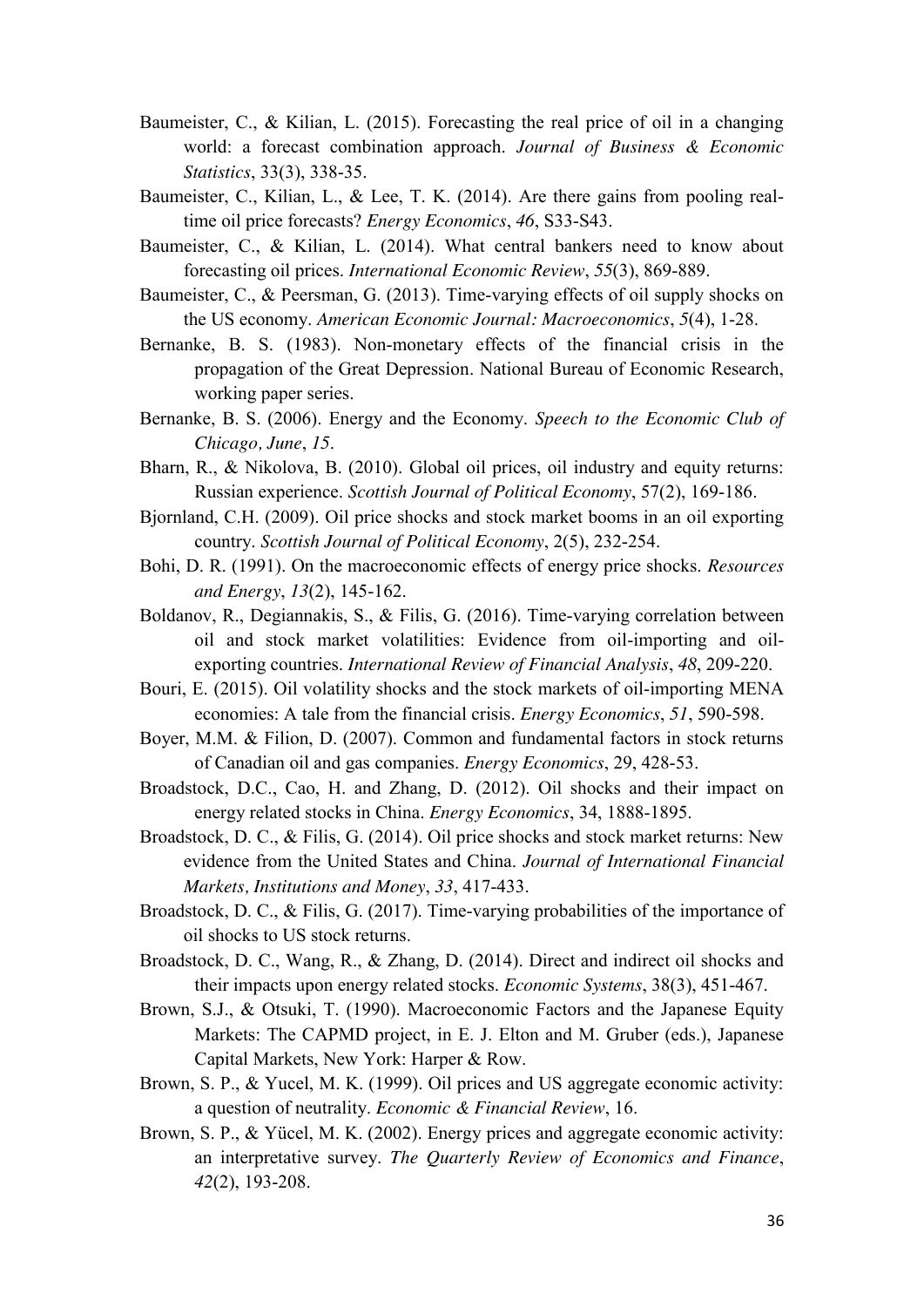- Buyuksahin, B., & Robe, M. A. (2014). Speculators, commodities and cross-market linkages. *Journal of International Money and Finance*, *42*, 38-70.
- Chang, C. L., McAleer, M., & Tansuchat, R. (2013). Conditional correlations and volatility spillovers between crude oil and stock index returns. *The North American Journal of Economics and Finance*, 25, 116-138.
- Chen, S.S. (2010). Do higher oil prices push the stock market into bear territory? *Energy Economics*, 32(2), 490-495.
- Chen, S. S. (2014). Forecasting Crude Oil Price Movements with Oil‐Sensitive Stocks. *Economic Inquiry*, *52*(2), 830-844.
- Chen, N.F., Roll, R., & Ross, S.A. (1986). Economic forces and the stock market. *Journal of Business*, 59, 383–403.
- Chkili, W., Hammoudeh, S., & Nguyen, D. K. (2014). Volatility forecasting and risk management for commodity markets in the presence of asymmetry and long memory. *Energy Economics*, *41*, 1-18.
- Choi, K. & Hammoudeh, S. (2010). Volatility Behavior of Oil, Industrial Commodity and Stock Markets in a Regime-Switching Environment. *Energy Policy*, 38(8), 4388–4399.
- Chuku, C., Effiong, E., & Sam, N. (2010). Oil price distortions and their short-and long-run impacts on the Nigerian economy. Paper presented at the  $51<sup>st</sup>$  annual conference of the Nigerian Economic Society (NES) held in Abuja, between  $25^{th}$  -  $27^{th}$  October.
- Ciner, C. (2013). Oil and stock returns: Frequency domain evidence. *Journal of International Financial Markets, Institutions and Money* 23, 1-11.
- Cong, R.G., Wei, Y.M., Jiao, J.L., & Fan, Y. (2008). Relationships between oil price shocks and stock market: An empirical analysis from China. *Energy Policy*, 36, 3544-3553.
- Coppola, A. (2008). Forecasting oil price movements: Exploiting the information in the futures market. *Journal of Futures Markets*, *28*(1), 34-56.
- Cunado, J., & De Gracia, F. P. (2005). Oil prices, economic activity and inflation: evidence for some Asian countries. *The Quarterly Review of Economics and Finance*, 45(1), 65-83.
- Degiannakis, S., & Filis, G. (2017a). Forecasting oil price realized volatility using information channels from other asset classes, *Journal of International Money and Finance*, 76, 28-49.
- Degiannakis, S., & Filis, G. (2017b). Forecasting oil prices. https://mpra.ub.unimuenchen.de/77531/1/MPRA\_paper\_77531.pdf
- Degiannakis, S., Filis, G., & Kizys, R. (2014). The effects of oil price shocks on stock market volatility: evidence from European data. *The Energy Journal*, *35*(1), 35- 56.
- Degiannakis, S., Filis, G., & Floros, C. (2013). Oil and stock returns: Evidence from European industrial sector indices in a time-varying environment. *Journal of International Financial Markets, Institutions and Money*, *26*, 175-191.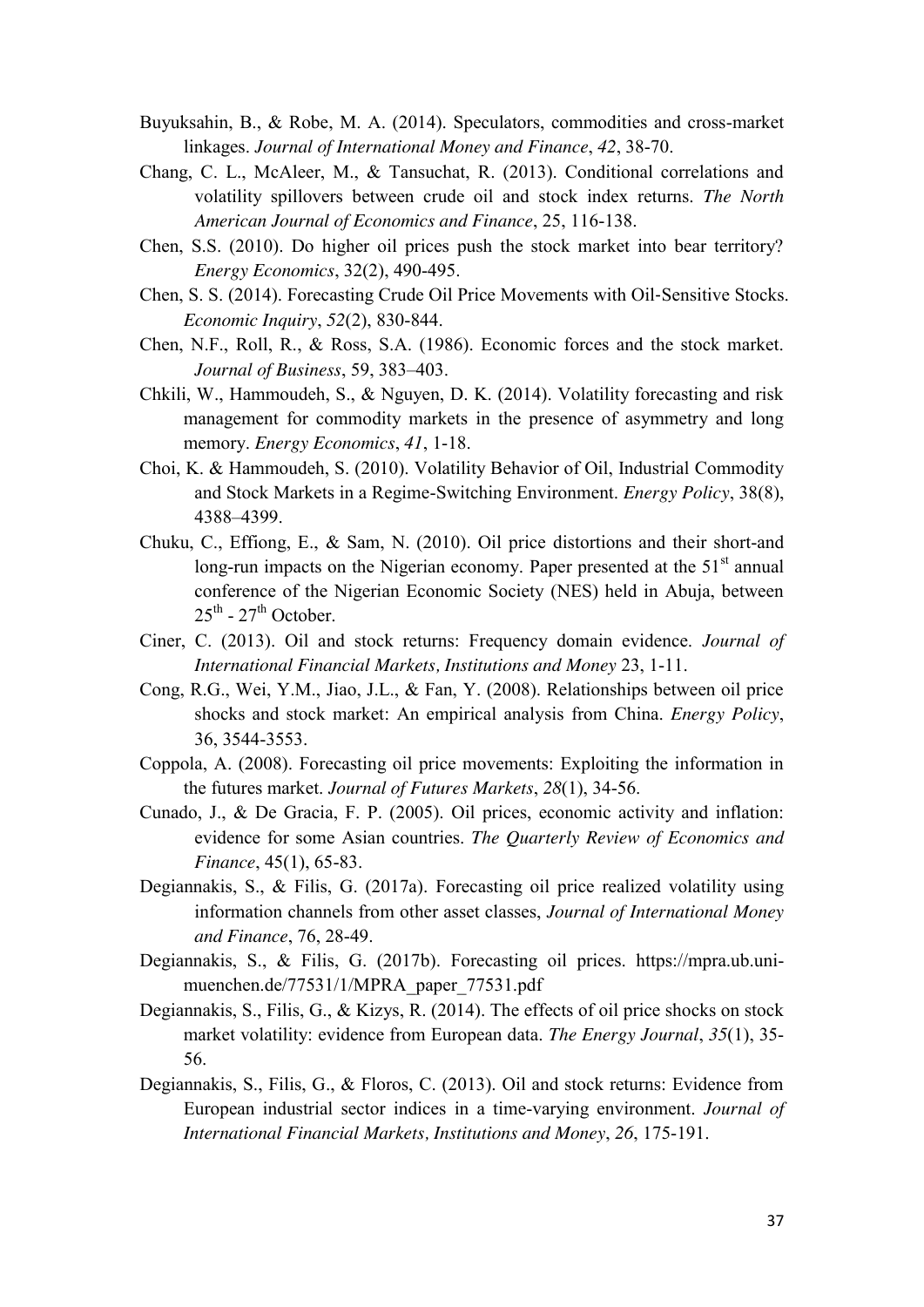- Diebold, F. X., & Yılmaz, K. (2012). Better to give than to receive: predictive directional measurement of volatility spillovers. *International Journal of Forecasting*, 28, 57–66.
- Diebold, F. X., & Yılmaz, K. (2014). On the network topology of variance decompositions: Measuring the connectedness of financial firms. *Journal of Econometrics*, *182*(1), 119-134.
- Dohner, R. S. (1981). Energy prices, economic activity and inflation: survey of issues and results. *Energy prices, inflation and economic activity. Ballinger, Cambridge, MA*.
- Driesprong, G., Jacobsen, B., & Maat, B. (2008). Striking oil: Another puzzle? *Journal of Financial Economics*, 89(2), 307-327.
- Du, L., & He, Y. (2015). Extreme risk spillovers between crude oil and stock markets. *Energy Economics*, *51*, 455-465.
- Edelstein, P., & Kilian, L. (2009). How sensitive are consumer expenditures to retail energy prices? *Journal of Monetary Economics*, *56*(6), 766-779.
- Efimova, O., & Serletis, A. (2014). Energy markets volatility modelling using GARCH. *Energy Economics*, *43*, 264-273.
- El-Sharif, I., Brown, D., Burton, B., Nixon, B. & Russell, A. (2005). Evidence on the nature and extent of the relationship between oil prices and equity values in UK. *Energy Economics*, 27, 819-30.
- Elyasiani, E., Mansur, I., & Odusami, B. (2011). Oil price shocks and industry stock returns. *Energy Economics*, 33(5), 966-974.
- Emami, K., & Adibpour, M. (2012). Oil income shocks and economic growth in Iran. *Economic Modelling*, *29*(5), 1774-1779.
- Engle, R.F., & Kroner, K.F. (1995). Multivariate simultaneous generalized ARCH. *Economic Theory*, 11, 122–150.
- Engle, R. F., & Kroner, K. F. (1995). Multivariate simultaneous generalized ARCH. *Econometric theory*, 11(01), 122-150.
- Engle, F.R. (2002). Dynamic conditional correlation: A simple class of multivariate GARCH models. *Journal of Business and Economic Statistics*, 20, 339-350.
- Ewing, B. T., & Malik, F. (2016). Volatility spillovers between oil prices and the stock market under structural breaks. *Global Finance Journal*, 29, 12-23.
- Faff, R. W., & Brailsford, T. J. (1999). Oil price risk and the Australian stock market. *Journal of Energy Finance & Development*, 4(1), 69-87.
- Fama, E. F., & French, K. R. (1993). Common risk factors in the returns on stocks and bonds. *Journal of Financial Economics*, 33(1), 3-56.
- Fang, C. R., & You, S. Y. (2014). The impact of oil price shocks on the large emerging countries' stock prices: Evidence from China, India and Russia. *International Review of Economics & Finance*, *29*, 330-338.
- Farzanegan, M. R. (2011). Oil revenue shocks and government spending behavior in Iran. *Energy Economics*, *33*(6), 1055-1069.
- Fattouh, B., Kilian, L., & Mahadeva, L. (2013). The Role of Speculation in Oil Markets: What Have We Learned So Far? *The Energy Journal*, 34(3).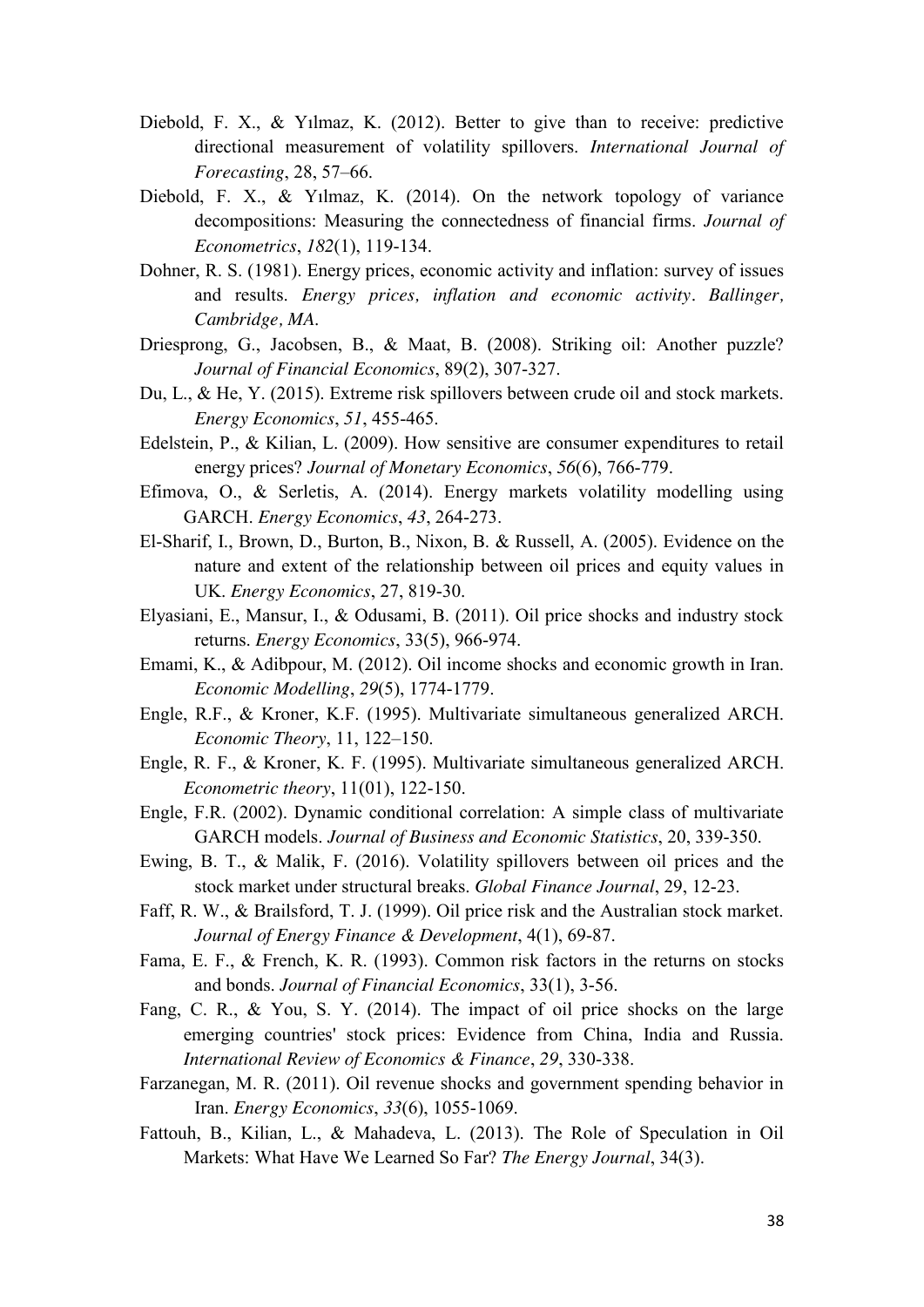- Ferson, W. E., & Harvey, C. R. (1995). Predictability and time-varying risk in world equity markets. *Research in Finance*, 13, 25-88.
- Filis, G. (2010). Macro economy, stock market and oil prices: Do meaningful relationships exist among their cyclical fluctuations? *Energy Economics*, 32(4), 877-886.
- Filis, G., Degiannakis, S. & Floros, C. (2011). Dynamic correlation between stock market and oil prices: The case of oil-importing and oil-exporting countries. *International Review of Financial Analysis*, 20(3), 152-164.
- Filis, G., & Chatziantoniou, I. (2014). Financial and monetary policy responses to oil price shocks: evidence from oil-importing and oil-exporting countries. *Review of Quantitative Finance and Accounting*, 42(4), 709-729.
- Financial Times (2006). Oil slide spurs global equity rally, by Tony Tassell. October, 13th. https://www.ft.com/content/1ef0a778-5a17-11db-8f16-0000779e2340.
- Gupta, R., & Modise, M. P. (2013). Does the source of oil price shocks matter for South African stock returns? A structural VAR approach. *Energy Economics*, *40*, 825-831.
- Hamao, Y. (1988). An empirical examination of arbitrage pricing theory: Using Japanese data, *Japan and the World Economy*, 1, 45-61
- Hamilton, D.J. (1983). Oil and the macroeconomy since World War II. *The Journal of Political Economy*, 9, 228-248.
- Hamilton, J. D. (1988). Are the macroeconomic effects of oil-price changes symmetric? A comment. In *Carnegie-Rochester Conference Series on Public Policy* (Vol. 28, pp. 369-378). North-Holland.
- Hamilton, D.J. (1996). This is what happened to the oil price-macroeconomy relationship. *Journal of Monetary Economics*, 38, 215-220.
- Hamilton, J. D. (2003). What is an oil shock? *Journal of Econometrics*, 113(2), 363- 398.
- Hamilton, J. D. (2009a). Understanding Crude Oil Prices. *The Energy Journal*, *30*(2), 179-206.
- Hamilton, J. D. (2009b). Causes and Consequences of the Oil Shock of 2007-08. *Brookings Papers on Economic Activity*, 215.
- Hammoudeh, S., & Aleisa, E. (2004). Dynamic relationship among GCC stock markets and NYMEX oil futures. *Contemporary Economic Policy*, 22, 250– 269.
- Hammoudeh, S., & Li, H. (2005). Oil sensitivity and systematic risk in oil-sensitive stock indices. *Journal of Economics and Business*, 57(1), 1-21.
- Hammoudeh, S., Dibooglu, S., & Aleisa, E. (2004). Relationships among US oil prices and oil industry equity indices. *International Review of Economics & Finance*, 13(4), 427-453.
- Hampton, M. (1995). Options. In: Jameson, R. (Ed.), Managing Energy Price Risk. London, 97–116.
- Henriques, I., & Sadorsky, P. (2008). Oil prices and the stock prices of alternative energy companies. *Energy Economics*, 30(3), 998-1010.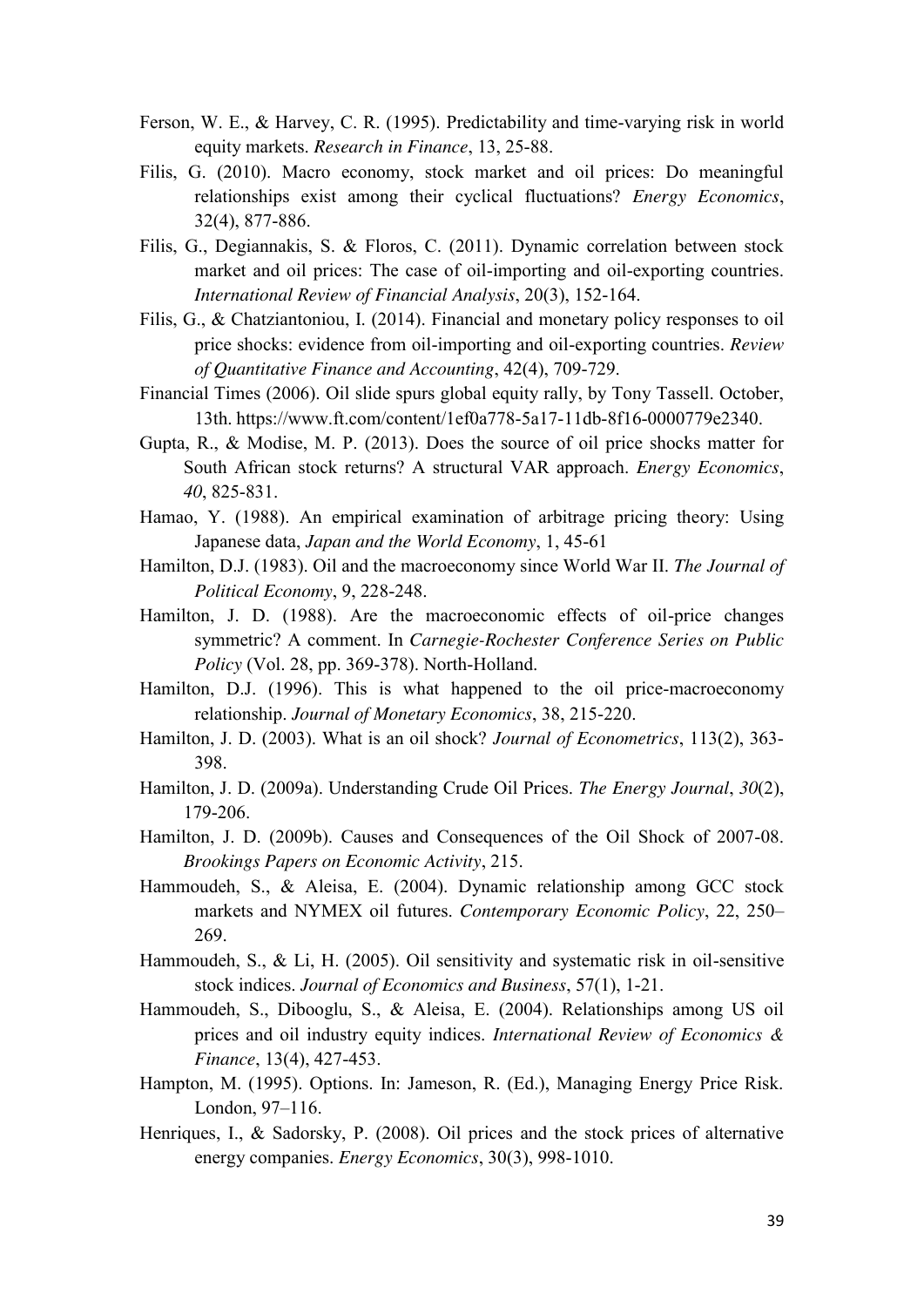- Herrera, A. M., Lagalo, L. G., & Wada, T. (2015). Asymmetries in the response of economic activity to oil price increases and decreases? *Journal of International Money and Finance*, 50, 108-133.
- Huang, D.R., Masulis, R.W. and Stoll, H. (1996). Energy shocks and financial markets. *Journal of Futures Markets*, 16(1), 1-27.
- Jammazi, R., & Aloui, C. (2010). Wavelet decomposition and regime shifts: Assessing the effects of crude oil shocks on stock market returns. *Energy Policy*, 38(3), 1415-1435.
- Jiménez-Rodríguez, R. (2015). Oil price shocks and stock markets: testing for nonlinearity. *Empirical Economics*, 48(3), 1079-1102.
- Jiménez-Rodríguez, R., & Sánchez, M. (2005). Oil price shocks and real GDP growth: empirical evidence for some OECD countries. *Applied economics*, 37(2), 201-228.
- Jones, C.M., Kaul, G. (1996). Oil and stock markets. *Journal of Finance*, 51, 463-491.
- Jung, H., & Park, C. (2011). Stock market reaction to oil price shocks. *Journal of Economic Theory and Econometrics*, *22*, 1-29.
- Kaneko, T., & Lee, B. S. (1995). Relative importance of economic factors in the US and Japanese stock markets. *Journal of the Japanese and International Economies*, 9(3), 290-307.
- Kang, S. H., Kang, S. M., & Yoon, S. M. (2009). Forecasting volatility of crude oil markets. *Energy Economics*, *31*(1), 119-125.
- Kang, W., de Gracia, F. P., & Ratti, R. A. (2017). Oil price shocks, policy uncertainty, and stock returns of oil and gas corporations. *Journal of International Money and Finance*, *70*, 344-359.
- Kang, W., & Ratti, R. A. (2013). Oil shocks, policy uncertainty and stock market return. *Journal of International Financial Markets, Institutions and Money*, *26*, 305-318.
- Kang, W., Ratti, R. A., & Yoon, K. H. (2015a). The impact of oil price shocks on the stock market return and volatility relationship. *Journal of International Financial Markets, Institutions and Money*, *34*, 41-54.
- Kang, W., Ratti, R. A., & Yoon, K. H. (2015b). Time-varying effect of oil market shocks on the stock market. *Journal of Banking & Finance*, *61*, S150-S163.
- Khalfaoui, R., Boutahar, M., & Boubaker, H. (2015). Analyzing volatility spillovers and hedging between oil and stock markets: Evidence from wavelet analysis. *Energy Economics*, 49, 540-549.
- Kilian, L. (2008a). Exogenous oil supply shocks: how big are they and how much do they matter for the US economy? *The Review of Economics and Statistics*, *90*(2), 216-240.
- Kilian, L. (2008b). The economic effects of energy price shocks. *Journal of Economic Literature*, *46*(4), 871-909.
- Kilian, L. (2009). Not All Oil Price Shocks Are Alike: Disentangling Demand and Supply Shocks in the Crude Oil Market. *American Economic Review*, *99*(3), 1053-69.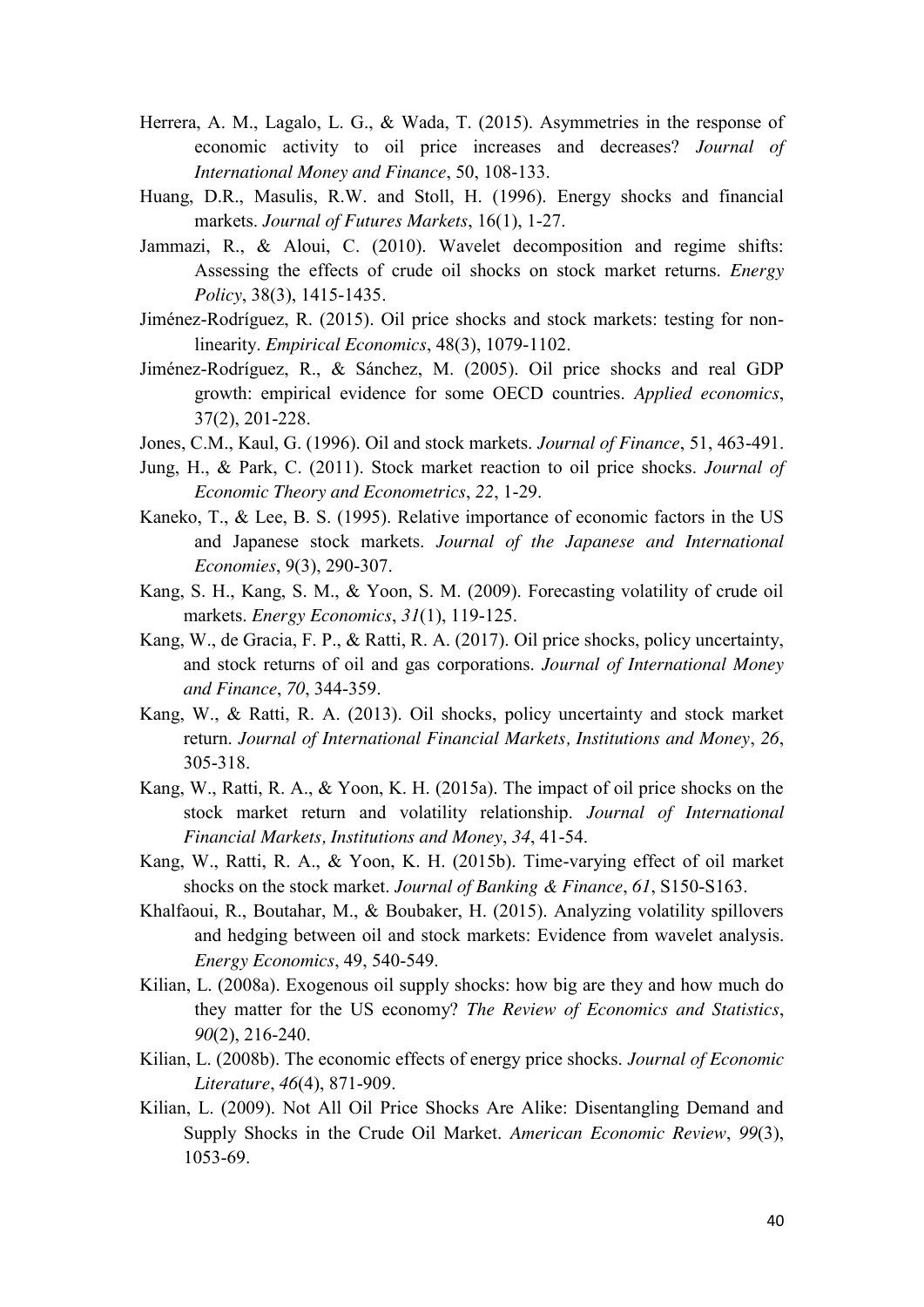- Kilian, L., & Park, C. (2009). The impact of oil price shocks on the US stock market. *International Economic Review*, *50*(4), 1267-1287.
- Kilian, L., & Vigfusson, R. J. (2011). Are the responses of the US economy asymmetric in energy price increases and decreases? *Quantitative Economics*, 2(3), 419-453.
- Knetsch, T. A. (2007). Forecasting the price of crude oil via convenience yield predictions. *Journal of Forecasting*, *26*(7), 527-549.
- Korhonen, I., & Ledyaeva, S. (2010). Trade linkages and macroeconomic effects of the price of oil. *Energy Economics*, 32(4), 848-856.
- Laopodis, N. T. (2011). Equity prices and macroeconomic fundamentals: International evidence. *Journal of International Financial Markets, Institutions and Money*, 21(2), 247-276.
- Lee, Y. H., & Chiou, J. S. (2011). Oil sensitivity and its asymmetric impact on the stock market. *Energy*, 36(1), 168-174.
- Lee, K., Ni, S., & Ratti, R. A. (1995). Oil shocks and the macroeconomy: the role of price variability. *The Energy Journal*, 39-56.
- Lescaroux, F., & Mignon, V. (2008). On the influence of oil prices on economic activity and other macroeconomic and financial variables. *OPEC Energy Review*, 32(4), 343-380.
- Manescu, C., & Van Robays, I. (2014). Forecasting the Brent oil price: addressing time-variation in forecast performance. ECB Working paper series No 1735.
- Maghyereh, A. I., Awartani, B., & Bouri, E. (2016). The directional volatility connectedness between crude oil and equity markets: New evidence from implied volatility indexes. *Energy Economics*, 57, 78-93.
- Malik, F., & Ewing, B. T. (2009). Volatility transmission between oil prices and equity sector returns. *International Review of Financial Analysis*, 18(3), 95- 100.
- Malik, F., & Hammoudeh, S. (2007). Shock and volatility transmission in the oil, US and Gulf equity markets. *International Review of Economics & Finance*, 16(3), 357-368.
- Mendoza, O., & Vera, D. (2010). The asymmetric effects of oil shocks on an oilexporting economy. *Cuadernos de Economía*, 47(135), 3-13.
- Mensi, W., Beljid, M., Boubaker, A., & Managi, S. (2013). Correlations and volatility spillovers across commodity and stock markets: Linking energies, food, and gold. *Economic Modelling*, *32*, 15-22.
- Miller, J.I., & Ratti, R.A. (2009). Crude oil and stock markets: Stability, instability, and bubbles. *Energy Economics*, 31(4), 559-568.
- Mohanty, S. K., & Nandha, M. (2011). Oil risk exposure: the case of the US oil and gas sector. *Financial review*, *46*(1), 165-191.
- Mohanty, S. K., Nandha, M., Turkistani, A. Q. & Alaitani, M. Y. (2011). Oil Price Movements and Stock Market Returns: Evidence from Gulf Cooperation Council (GCC) countries. *Global Finance Journal*, 22(1), 42–55.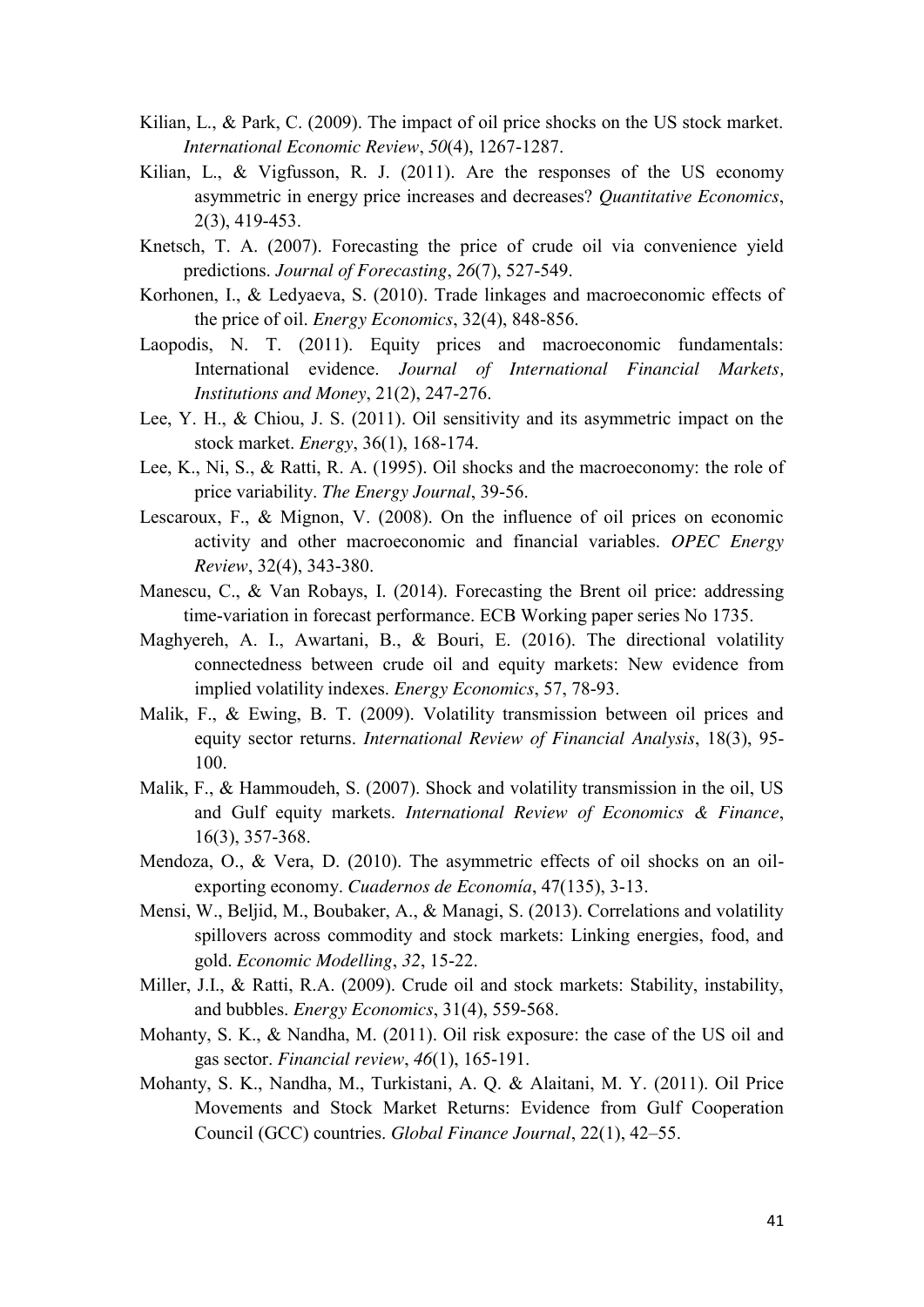- Mohanty, S. K., Akhigbe, A., Al-Khyal, T. A., & Bugshan, T. (2013). Oil and stock market activity when prices go up and down: the case of the oil and gas industry. *Review of Quantitative Finance and Accounting*, 41(2), 253-272.
- Mork, K. A., Olsen, Ø. & Mysen, H. T. (1994). Macroeconomic responses to oil price increases and decreases in seven OECD countries. *The Energy Journal*, 19-35.
- Murat, A., & Tokat, E. (2009). Forecasting oil price movements with crack spread futures. *Energy Economics*, *31*(1), 85-90.
- Nandha, M., & Brooks, R. (2009). Oil prices and transport sector returns: an international analysis. *Review of Quantitative Finance and Accounting*, 33(4), 393-409.
- Nandha, M., & Faff, R. (2008). Does oil move equity prices? A global view. *Energy Economics*, 30, 986–997.
- Narayan, P. K., & Gupta, R. (2015). Has oil price predicted stock returns for over a century? *Energy Economics*, 48, 18-23.
- Narayan, P.K., Sharma, S.S., 2011. New evidence on oil price and firm returns. *Journal of Banking and Finance*, 35(12), 3253-3262.
- Nomikos, N. K., & Pouliasis, P. K. (2011). Forecasting petroleum futures markets volatility: The role of regimes and market conditions. *Energy Economics*, *33*(2), 321-337.
- Oberndorfer, U. (2009). Energy prices, volatility, and the stock market: Evidence from the Eurozone. *Energy Policy*, *37*(12), 5787-5795.
- O'Neill, J.T., Penm, J., & Terrell, D.R. (2008). The role of higher oil prices: A case of major developed countries. *Research in Finance*, 24, 287–299.
- Papapetrou, E. (2001). Oil price shocks, stock market, economic activity and employment in Greece. *Energy Economics*, 23(5), 511-532.
- Park, J., & Ratti, R.A. (2008). Oil prices and stock markets in the U.S. and 13 European countries. *Energy Economics*, 30, 2587-2608.
- Phan, D. H. B., Sharma, S. S., & Narayan, P. K. (2015). Oil price and stock returns of consumers and producers of crude oil. *Journal of International Financial Markets, Institutions and Money*, 34, 245-262.
- Phan, D. H. B., Sharma, S. S., & Narayan, P. K. (2016). Intraday volatility interaction between the crude oil and equity markets. *Journal of International Financial Markets, Institutions and Money*, 40, 1-13.
- Pindyck, R. S., 2003. Volatility in natural gas and oil markets. Massachusetts Institute of Technology working paper.
- Primiceri, G. E. (2005). Time varying structural vector autoregressions and monetary policy. *The Review of Economic Studies*, *72*(3), 821-852.
- Prokopczuk, M., Symeonidis, L., & Wese Simen, C. (2015). Do Jumps Matter for Volatility Forecasting? Evidence from Energy Markets. *Journal of Futures Markets*, 1-35.
- Ramos, S. B., & Veiga, H. (2011). Risk factors in oil and gas industry returns: International evidence. *Energy Economics*, 33(3), 525-542.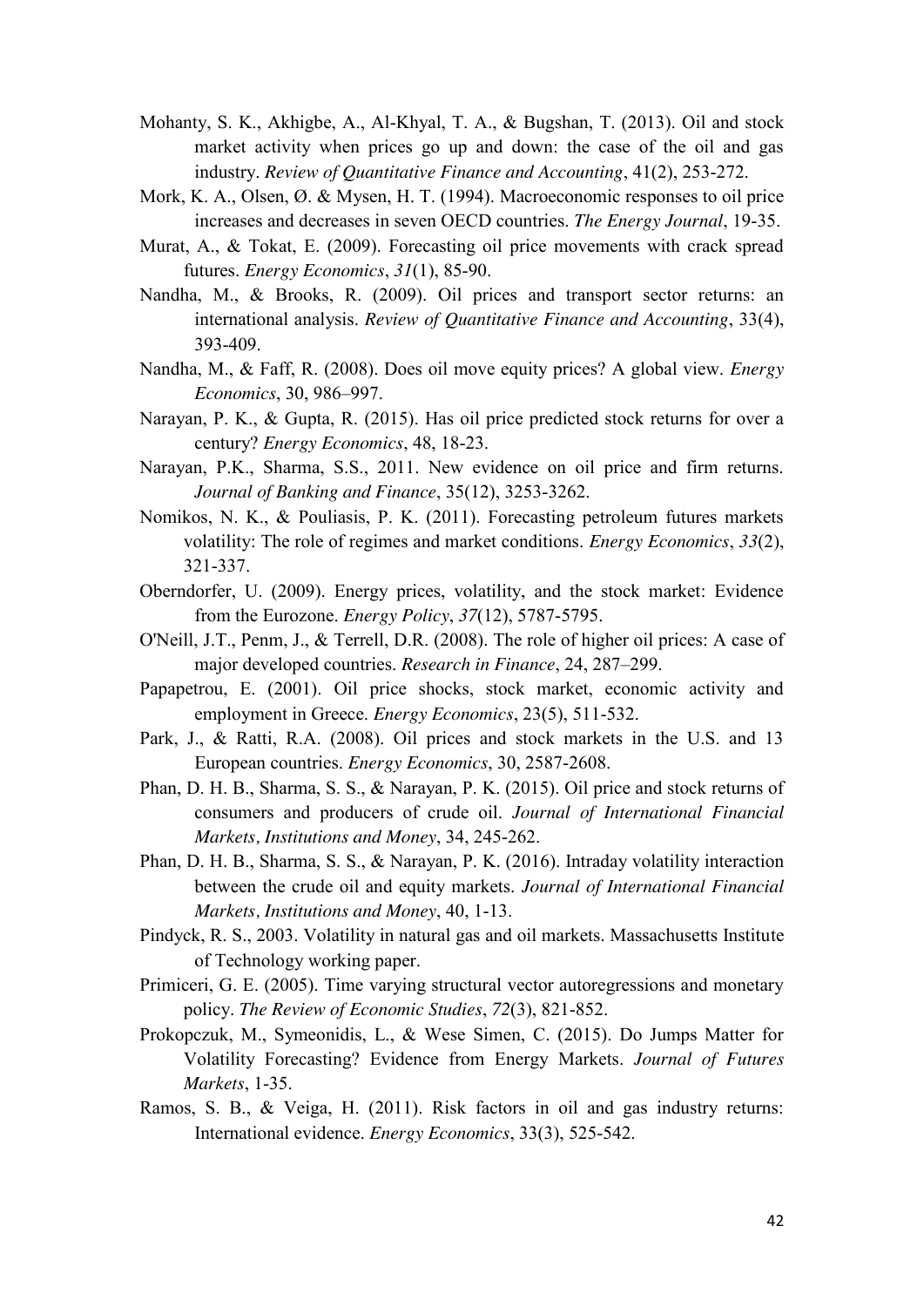- Reuters (2016). Oil rally propels Wall Street to record, by Chuck Mikolajczak. November, 18th. http://www.reuters.com/article/us-global-marketsidUSKBN13G01L.
- Ross, S. (1989). Information and volatility: the no-arbitrage Martingale approach to timing and resolution irrelevancy. *Journal of Finance*, 44(1), 1-17.
- Sadorsky, P. (1999). Oil price shocks and stock market activity. *Energy Economics*, 21, 449-469.
- Sadorsky, P. (2001). Risk factors in stock returns of Canadian oil and gas companies. *Energy Economics*, 23, 17-28.
- Sadorsky, P. (2006). Modeling and forecasting petroleum futures volatility. *Energy Economics*, 28, 467–488.
- Sadorsky, P. (2008). Assessing the impact of oil prices on firms of different sizes: Its tough being in the middle. *Energy Policy*, 36(10), 3854-3861.
- Sadorsky, P. (2012). Correlations and Volatility Spillovers between Oil Prices and the Stock Prices of Clean Energy and Technology Companies. *Energy Economics*, 34(1), 248–255.
- Scholtens, B., & Yurtsever, C. (2012). Oil price shocks and European industries. *Energy Economics*, 34(4), 1187-1195.
- Sévi, B. (2014). Forecasting the volatility of crude oil futures using intraday data. *European Journal of Operational Research*, *235*(3), 643-659.
- Silvennoinen, A., & Thorp, S. (2013). Financialization, crisis and commodity correlation dynamics. *Journal of International Financial Markets, Institutions and Money*, 24, 42-65.
- Svensson, L. E. (2005). Oil prices and ECB monetary policy. *Briefing Paper for the Committee on Economic and Monetary Affairs of the European Parliament*.
- Svensson, L. E. (2006). Monetary-policy challenges: monetary-policy responses to oil-price changes. In *Prepared for the Bellagio Group Meeting at the Federal Reserve Board*.
- Tang, W., Wu, L., & Zhang, Z. (2010). Oil price shocks and their short-and long-term effects on the Chinese economy. *Energy Economics*, *32*, S3-S14.
- Taylor, J. B. (1993, December). Discretion versus policy rules in practice. In Carnegie-Rochester conference series on public policy (Vol. 39, pp. 195-214). North-Holland.
- Tsai, C. L. (2015). How do US stock returns respond differently to oil price shocks pre-crisis, within the financial crisis, and post-crisis? *Energy Economics*, 50, 47-62.
- The Conversation (2013). How the Syrian unrest affect world markets, by George Filis. August, 29th. https://www.ft.com/content/1ef0a778-5a17-11db-8f16- 0000779e2340.
- Vo, M. (2011). Oil and stock market volatility: A multivariate stochastic volatility perspective. *Energy Economics*, *33*(5), 956-965.
- Wall Street Journal (2016). Oil, stocks at tightest correlation in 26 years, by Tommy Stubbington and Georgi Kantchev. January, 25th.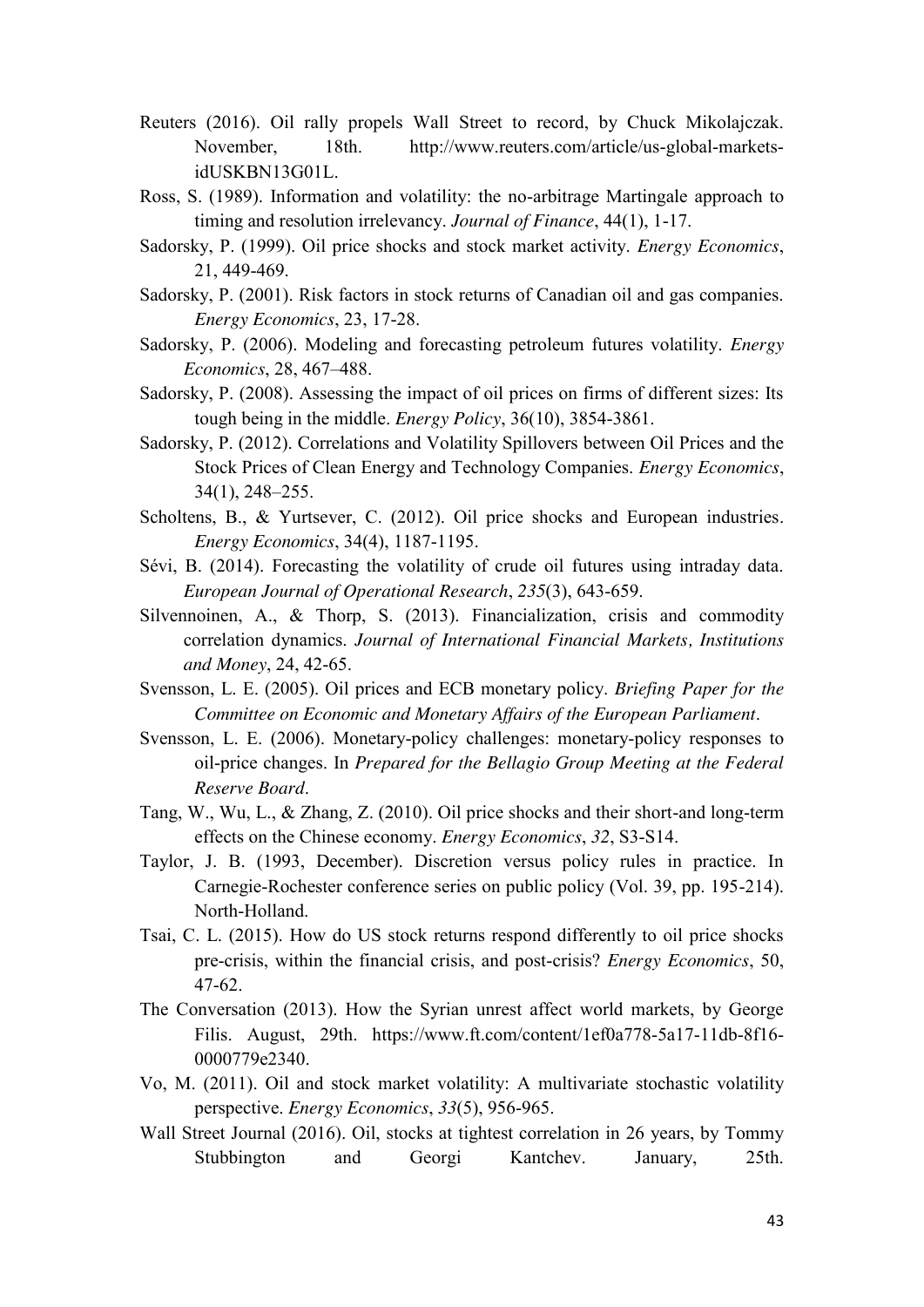https://www.wsj.com/articles/oil-stocks-dance-the-bear-market-tango-1453722783.

- Wang, Y., Wu, C., & Yang, L. (2013). Oil price shocks and stock market activities: Evidence from oil-importing and oil-exporting countries. *Journal of Comparative Economics*, *41*(4), 1220-1239.
- Yin, L., & Yang, Q. (2016). Predicting the oil prices: Do technical indicators help? *Energy Economics*, *56*, 338-350.
- Zagaglia, P. (2010). Macroeconomic factors and oil futures prices: a data-rich model. *Energy Economics*, 32(2), 409-417.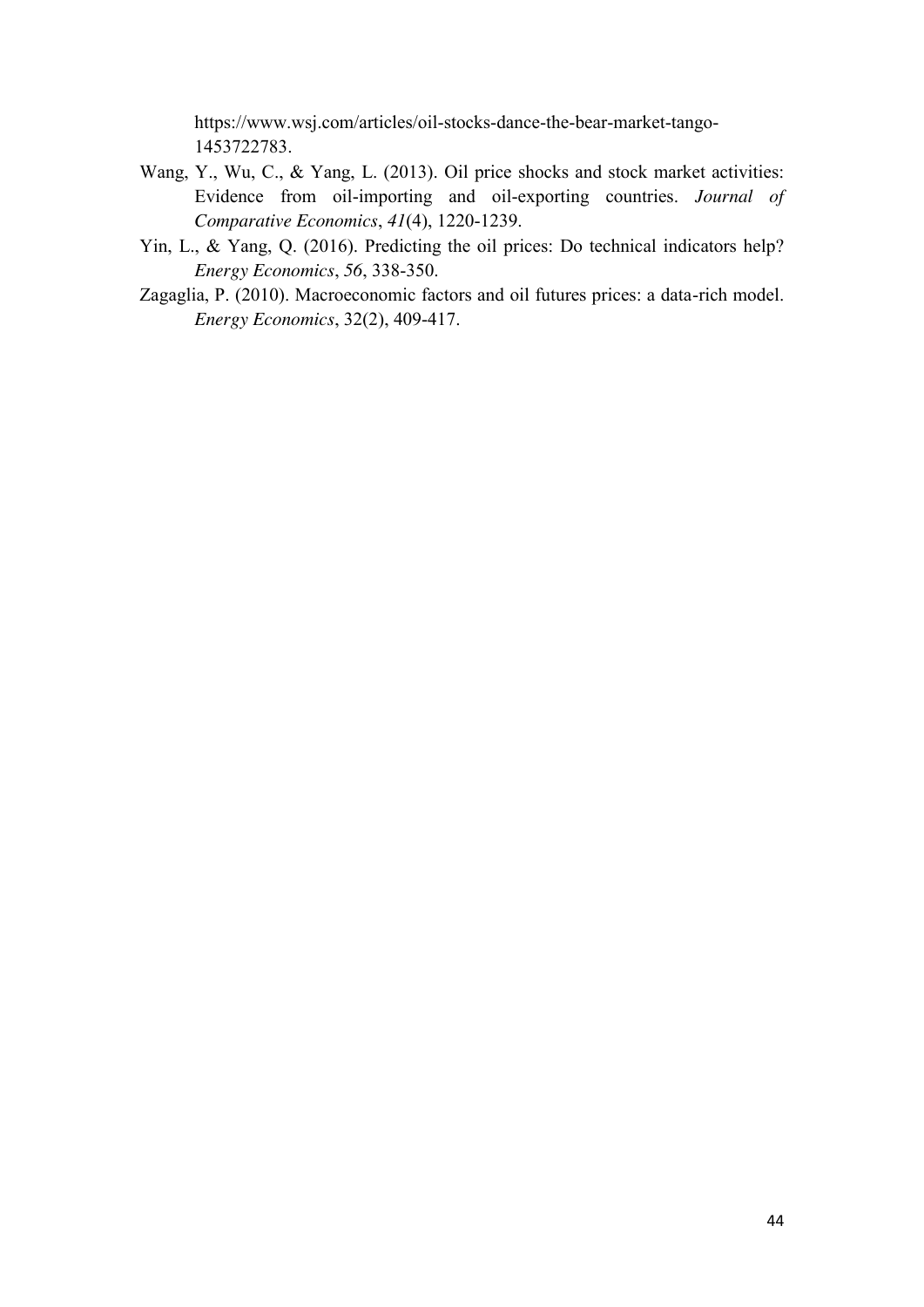

**Figure 2**: The effects of an oil price increase on an oil-importing country.



Adapted from Filis and Chatziantoniou (2014). Y1, P1, AD1, AS1, FE1, LM1, IS1, r1 refer to aggregate output, price levels, aggregate demand, aggregate supply, labour market, money market equilibrium, goods market equilibrium and interest rates, respectively, before the oil price increase. Y2, P2, AD2, AS2, FE2, LM2, IS2, r2 refer to aggregate output, price levels, aggregate demand, aggregate supply, labour market, money market equilibrium, good market equilibrium, and interest rates, respectively, after the oil price increase.